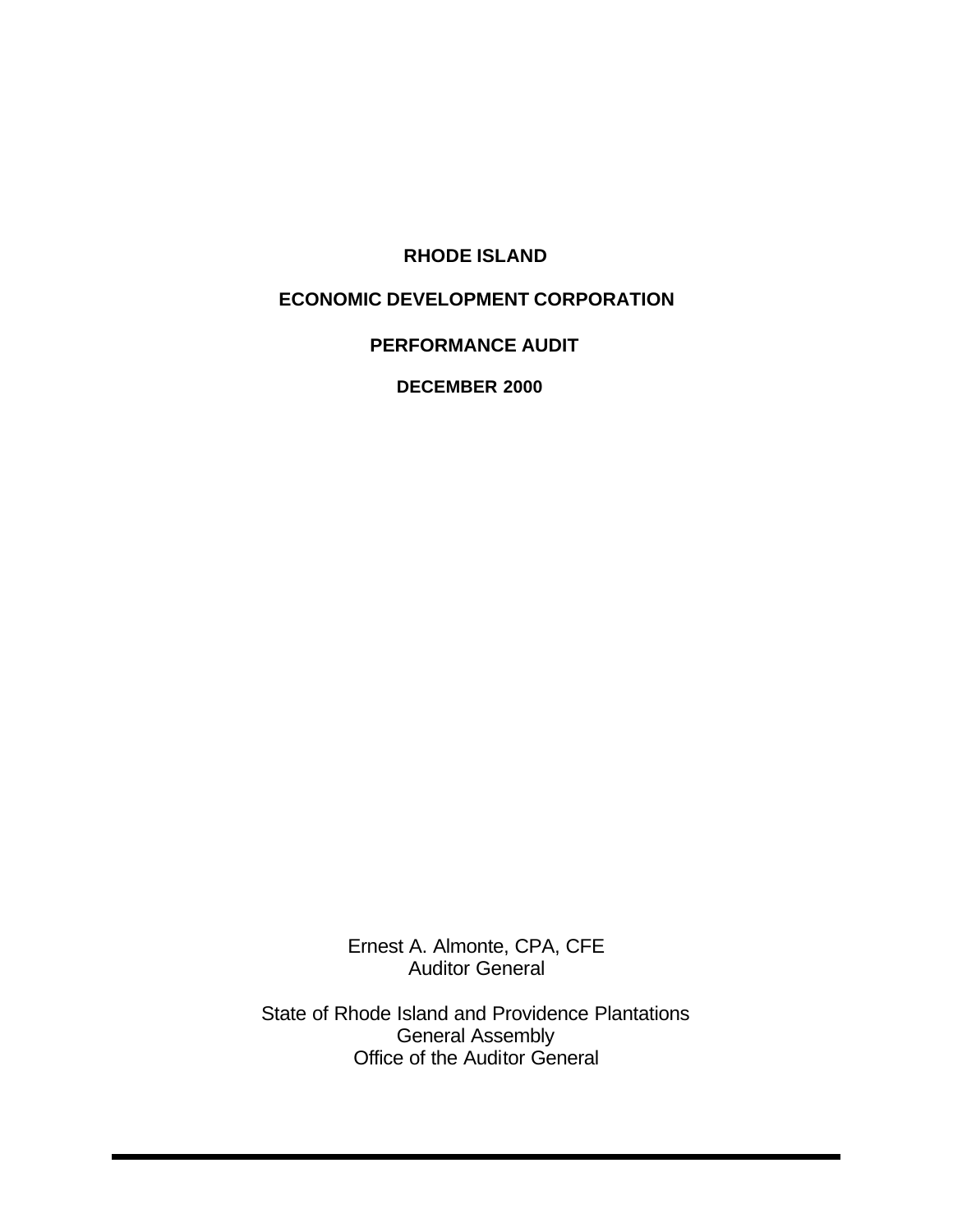ERNEST A. ALMONTE, CPA, CFE Auditor General

State of Rhode Island and Probidence Plantations

**GENERAL ASSEMBLY** Office of the Auditor General

OFFICE (401) 222-2435<br>FAX (401) 222-2111

1145 Main Street Pawtucket, Rhode Island 02860-4807

December 20, 2000

### JOINT COMMITTEE ON LEGISLATIVE SERVICES:

SPEAKER John B. Harwood, Chairman

Senator William V. Irons Senator Dennis L. Algiere Representative Gerard M. Martineau Representative Robert A. Watson

We have completed a performance audit of the Rhode Island Economic Development Corporation. Our report is contained herein as outlined in the Table of Contents.

Sincerely,

Lowest A. Almost

Ernest A. Almonte, CPA, CFE Auditor General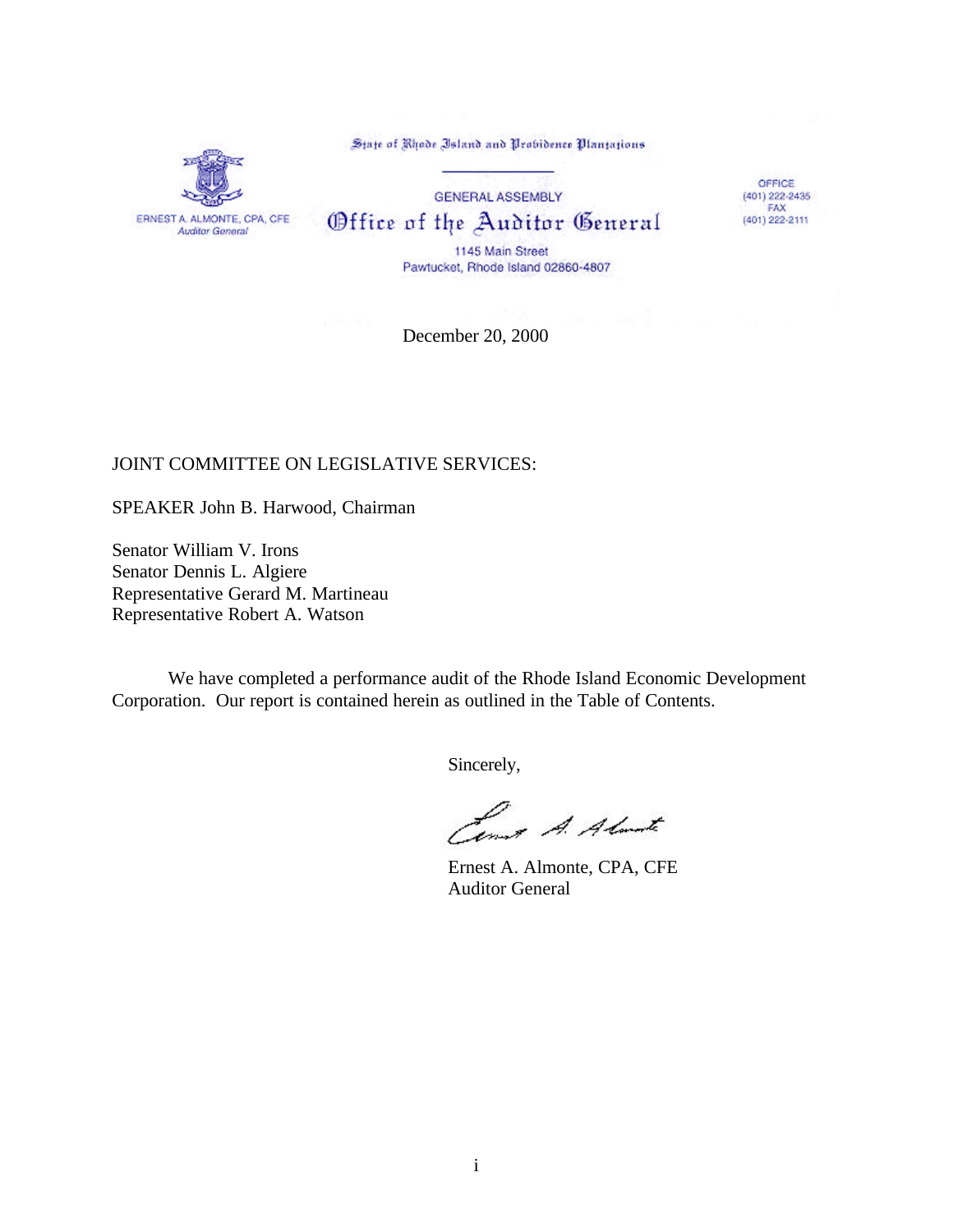### **Rhode Island Economic Development Corporation Performance Audit**

# **TABLE OF CONTENTS**

|    |                                                                                                             | Page                         |
|----|-------------------------------------------------------------------------------------------------------------|------------------------------|
| I. | <b>EXECUTIVE SUMMARY</b>                                                                                    | 1                            |
| П. | <b>INTRODUCTION</b>                                                                                         | 3                            |
|    | Objectives, Scope, and Methodology                                                                          | $\sqrt{3}$<br>$\overline{3}$ |
|    | Background<br>Noteworthy Accomplishments                                                                    | $\overline{6}$               |
|    | Organization Chart                                                                                          | $\overline{7}$               |
|    | RIEDC Component Units and Affiliated Units<br><b>Condensed Financial Data</b>                               | 8<br>9                       |
| Ш. | <b>FINDINGS AND RECOMMENDATIONS</b>                                                                         | 10                           |
|    | RIEDC ORGANIZATIONAL STRUCTURE                                                                              | 10                           |
|    | DEVELOPMENT OF QUONSET DAVISVILLE                                                                           | 11                           |
|    | <b>Final Master Plan</b>                                                                                    | 11                           |
|    | Financing the Development of Quonset Davisville Commerce Park<br>Master Plan For Quonset Davisville Airport | 14<br>16                     |
|    | DEPARTMENT OF TOURISM                                                                                       | 17                           |
|    | <b>Online Tourism Network</b>                                                                               | 17                           |
|    | <b>Welcome Center</b>                                                                                       | 18                           |
|    | DESIGNATION OF TAX EXEMPT PROJECT STATUS<br>Rhode Island Industrial Facilities Corporation                  | 19<br>20                     |
|    | <b>DISCLOSING BUSINESS ARRANGEMENTS</b>                                                                     | 21                           |
|    | <b>MEASURING AND REPORTING PROGRAM RESULTS</b><br><b>Reporting Program Results</b>                          | 22<br>25                     |
|    | <b>SLATER CENTERS</b>                                                                                       | 25                           |
|    | <b>BUDGETARY PROCEDURES</b><br><b>Budget Estimates</b>                                                      | 27<br>27                     |
|    | <b>Budgetary Control - Monthly Financial Statements</b>                                                     | 28                           |
|    | Finance and Audit Subcommittee                                                                              | 29                           |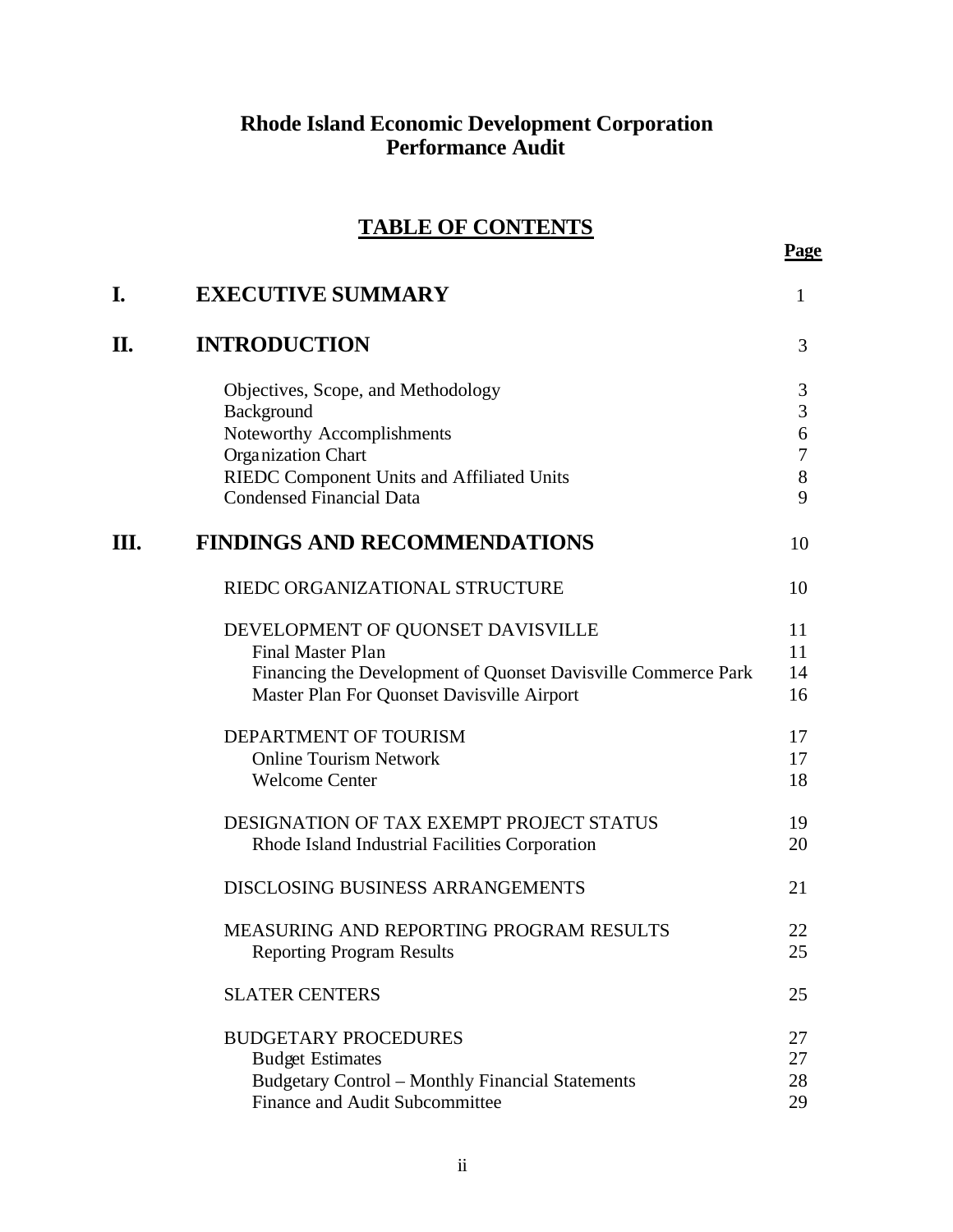## **Rhode Island Economic Development Corporation Performance Audit**

# **TABLE OF CONTENTS (continued)**

| Ш. | <b>FINDINGS AND RECOMMENDATIONS (continued)</b>    | <b>Page</b> |
|----|----------------------------------------------------|-------------|
|    | ACCOUNTING FOR DISTINCT ACTIVITIES                 | 30          |
|    | <b>Welcome Center</b>                              | 30          |
|    | <b>Quonset Steam Plant</b>                         | 31          |
|    | <b>PROCUREMENT</b>                                 | 32          |
|    | <b>Adoption of Regulations</b>                     | 32          |
|    | <b>Consultant Selection Process</b>                | 32          |
|    | <b>Contract Administration</b>                     | 35          |
|    | Solicitation of Competitive Bids and Proposals for |             |
|    | <b>Legal Services</b>                              | 36          |
|    | <b>COMPLIANCE WITH THE OPEN MEETINGS ACT</b>       | 37          |
|    | <b>BOARD MEMBERSHIP</b>                            | 38          |
|    | ORGANIZATIONAL TRANSFERS                           | 39          |
|    | <b>COOPERATIVE AGREEMENTS</b>                      | 40          |
|    | <b>FIXED ASSETS</b>                                | 40          |
|    | <b>CASH DISBURSEMENTS</b>                          | 41          |
|    | <b>IMPREST CHECKING ACCOUNT</b>                    | 42          |
|    | FEDERAL PROCUREMENT PROGRAM                        | 42          |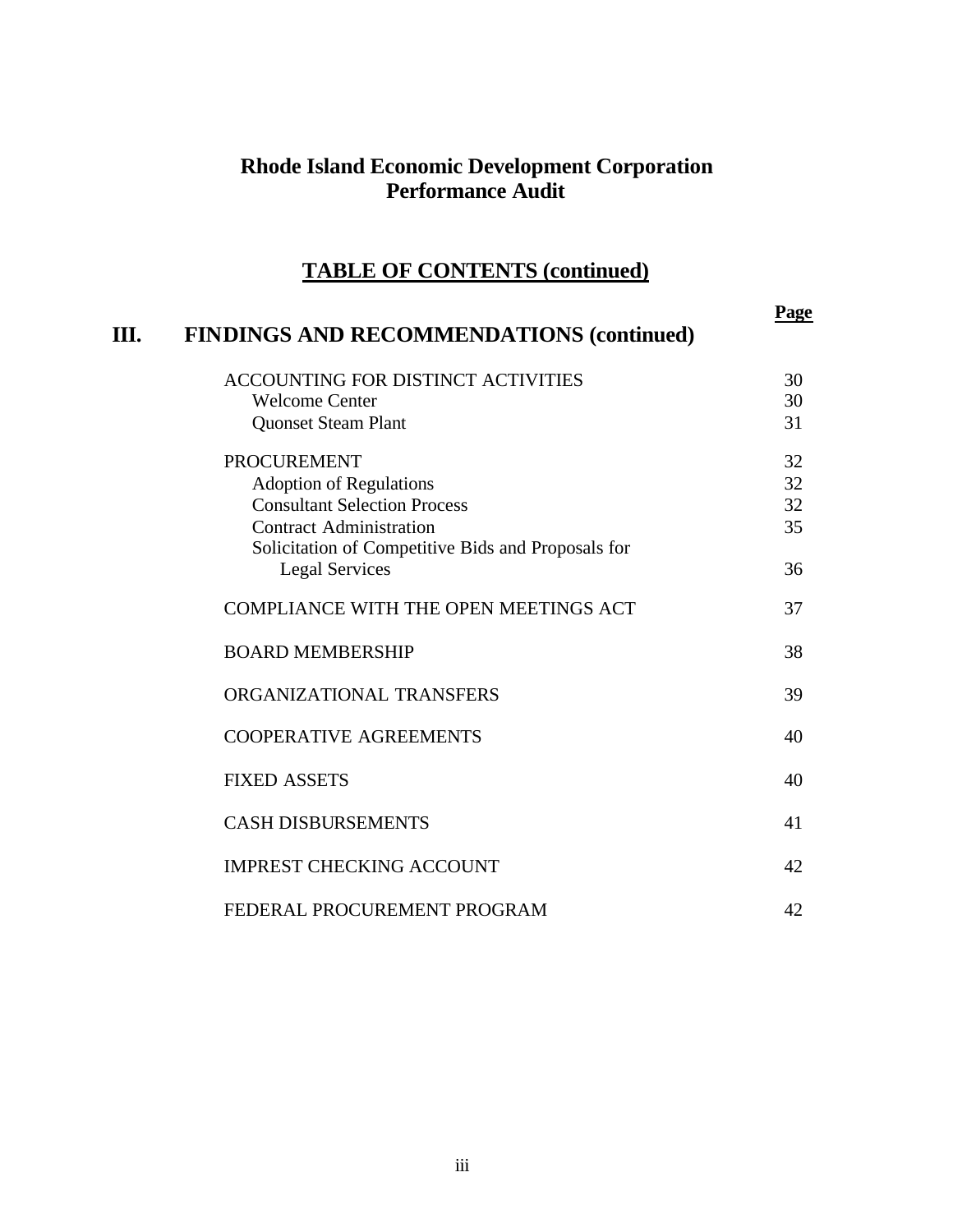# *Executive Summary Performance Audit – RI Economic Development Corporation*

The organizational structure of the RIEDC should be evaluated to ensure it best meets the State's economic development needs and can support the financial requirements of that effort. Although established as an independent quasi-public corporation, the RIEDC has an insufficient revenue stream to support its activities. RIEDC's Quonset Davisville Port and Commerce Park generates revenue from rental income, utility sales, and other sources, but property management costs equal or exceed those revenues. RIEDC benefits from the flexibility afforded independent quasi-public agencies but is still dependent upon the State appropriation process to fund its efforts.

Proceeds from the sale of land at Quonset Davisville are restricted for further infrastructure improvements, while lease revenues are available to support current operations of the RIEDC. Consequently, RIEDC finds itself in a dilemma regarding whether to follow a policy that benefits the future funding of infrastructure improvements or utilizes lease revenue to complement or reduce the dependence on State appropriations. On one occasion, a lease was structured with front-loaded payment provisions to alleviate operating shortfalls in the near term. Additionally, RIEDC has significant long-term capital needs that clearly cannot be met from revenues generated by its current operations.

Since 1996, the RIEDC has conducted a series of studies, at a cost of about \$1 million, to determine the best uses of its Quonset Davisville facility. Most recently, a consultant was retained to identify and develop alternative strategic principles, guide the selection of a final list of principles, utilize the principles to prepare a final master plan, and develop an implementation strategy. Completion of the final master plan should also mark the end of the planning phase for the development of Quonset Davisville. The RIEDC should then move forward with the development of Quonset Davisville.

Development of the industrial park at Quonset Davisville is important to the economic future of the State, and therefore warrants a continued investment by the State. Successful development and sale of the remaining 818 acres at Quonset Davisville requires that infrastructure improvements be made, including demolition of old buildings at the site and construction of new roads and utilities. To finance this development, the RIEDC has identified \$20.7 million in remaining 1996 general obligation bonds, land sales of \$39.1 million, and federal funds for the balance. However, before any significant land sales can occur, infrastructure costs must be incurred to prepare these sites for development. To continue this development, the RIEDC must identify all available sources of financing. Possible sources include borrowing secured by the land; existing borrowing capabilities of the RIEDC and its related entities; and additional general obligation bonds.

The RIEDC also should seek funding for the on-line tourism network program known as Tourism 2000, which is intended to unify RIEDC's Tourism Department with the seven independent regional tourism districts in the State. The project includes a centralized inquiry fulfillment/reservation system; the development of new tourism products; and the creation of a statewide centralized database that links all of the regional tourism districts. The RIEDC should provide to the General Assembly a funding request that will include a complete explanation and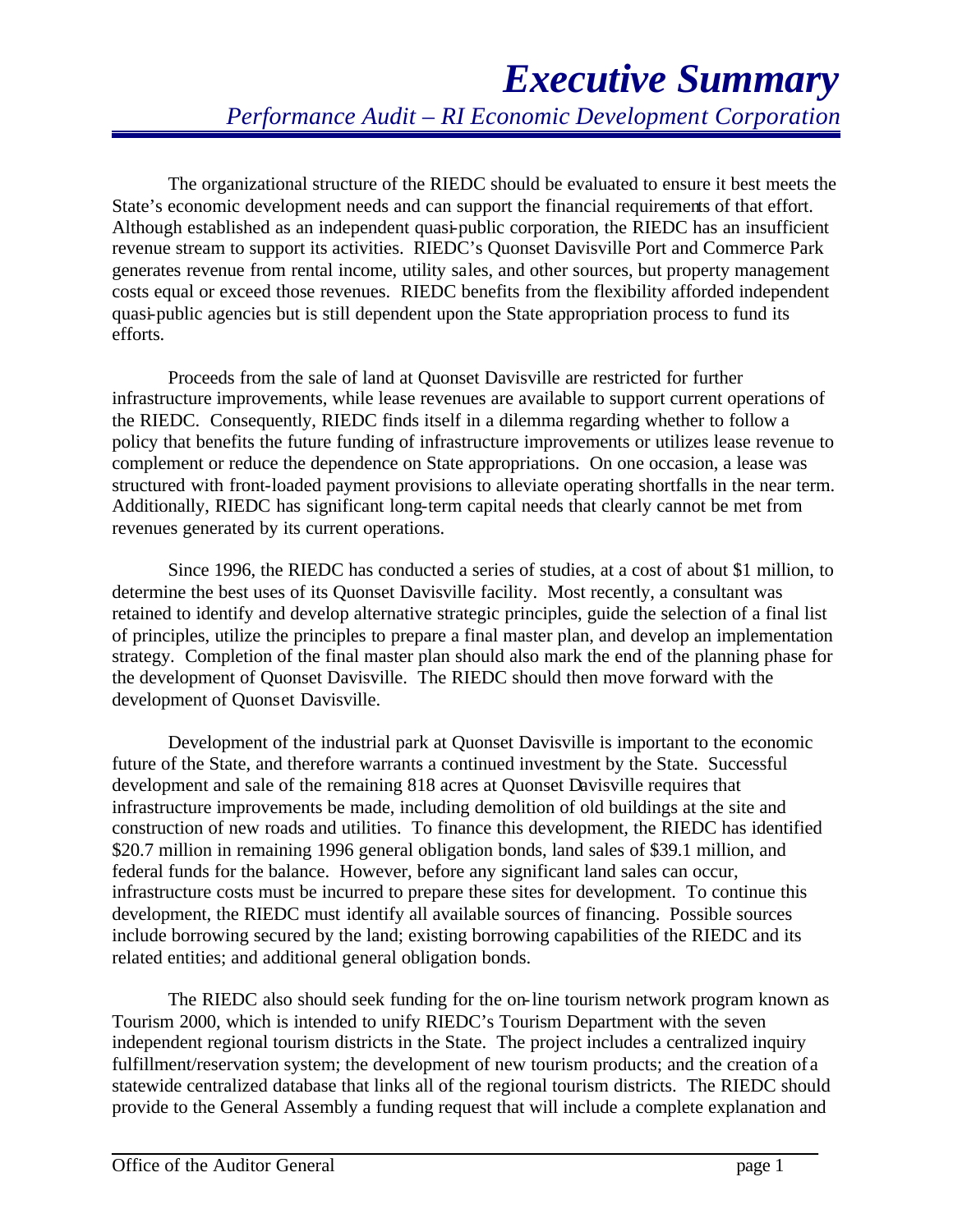documentation of the planned expenditures for Tourism 2000, as well as other expected sources of funds besides State appropriations.

RIEDC should adopt formal criteria for conferring tax-exempt status to projects. This status exempts materials and equipment used during construction from the State sales tax. Further, economic impact analyses should be performed for each project financed by the Rhode Island Industrial Facilities Corporation to ensure there is a net financial benefit to the State.

We also found that the RIEDC could improve its monitoring of companies required to report employment data which is often the basis for lease credits or stipulated as part of the RIEDC's financing of a project. Additional analysis should be performed to ensure that all the tax incentive initiatives result in a net gain to the State.

Quarterly reporting of program results should be made to RIEDC Board members to better apprise them of the Corporation's efforts and provide an additional means of measuring the Corporation's performance.

In 1997, the General Assembly created the Slater Technology Fund to support the commercialization of technology; since fiscal 1998, \$3 million has been annually appropriated for this purpose. Responsibility for administering the Fund has been vested in the Economic Policy Council, whose governing board is comprised of 20 members from both the private sector and government. The Council and the RIEDC are now contemplating the transfer of responsibility for both administering the Fund and managing the program to the RIEDC, which has the requisite professional staff in place. The Council's staff would be responsible for evaluating the program to ensure it is meeting its goals. This would utilize the Council's expertise in measuring performance, developing economic policy, and conducting research.

Improvement is needed in budget preparation and budgetary control procedures for the RIEDC. This will ensure that both the short- and long-term aspects of its finances are adequately addressed. This is critically important because the RIEDC is largely supported by State appropriations and may have unique long-term capital needs that cannot be met from its existing operating budget. In addition, the RIEDC has operating components (such as the Welcome Center and the Steam Plant) that should be accounted for separately to allow management to effectively evaluate their actual costs and benefits.

The RIEDC should strengthen its procurement practices by promulgating agency-specific purchasing regulations in accordance with the Administrative Procedures Act. The RIEDC should also comply with applicable State law when soliciting consultant services that are reasonably expected to exceed \$20,000. Also, the RIEDC should solicit proposals for outside legal and printing services on a consistent basis.

Other recommendations in our report address enhancing compliance with the reporting requirements of the Open Meetings Act, strengthening controls over fixed assets, and improving the administration of the federal procurement program. Overall, the report contains 52 recommendations to improve the operations of the RIEDC.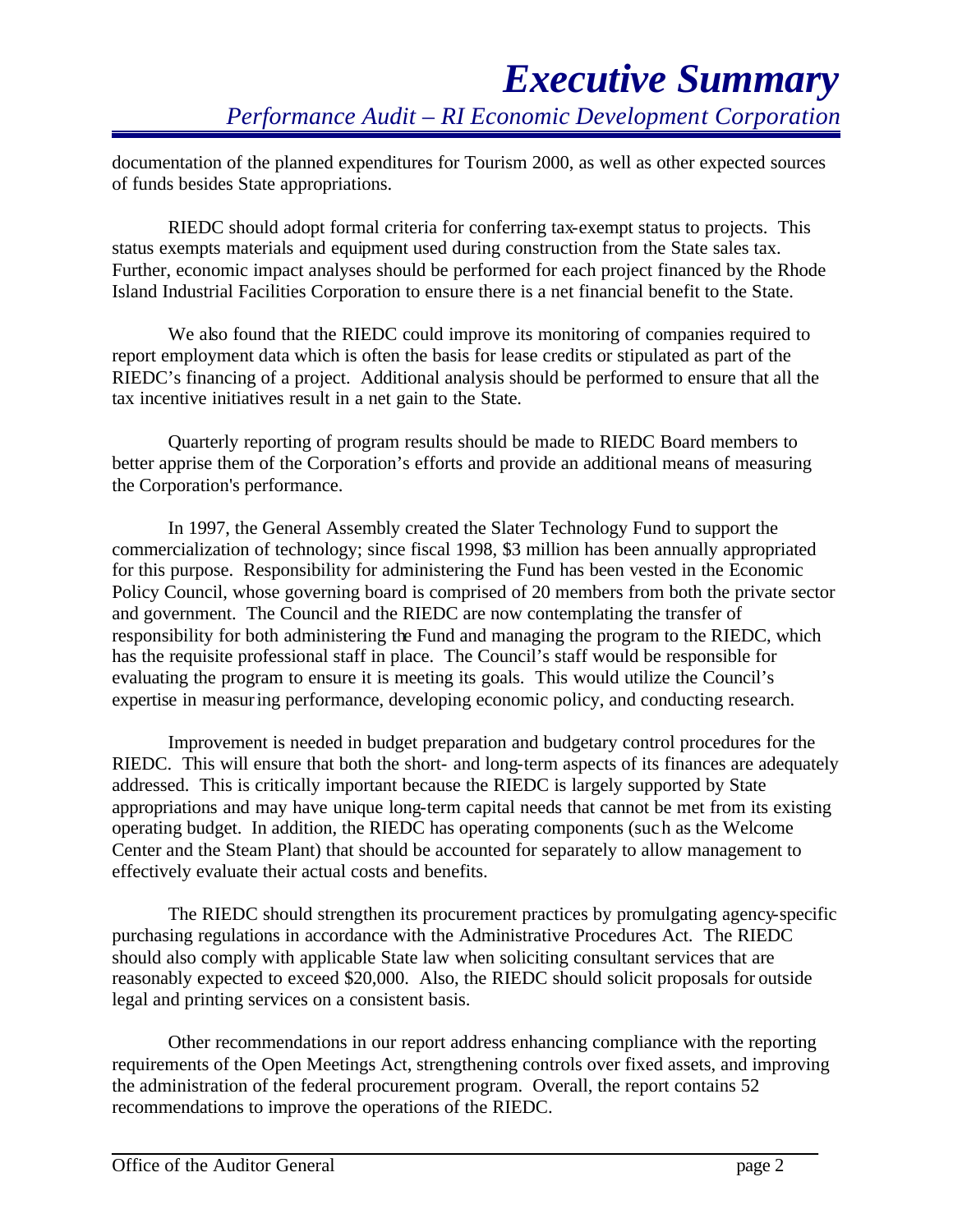# **II. INTRODUCTION**

### **OBJECTIVES, SCOPE AND METHODOLOGY**

We conducted a performance audit of the Rhode Island Economic Development Corporation (RIEDC) to determine if it was operating efficiently and effectively. Our audit was conducted in accordance with *Government Auditing Standards*. The period covered by our audit was primarily the fiscal year ended June 30, 2000. Where relevant, we extended our audit procedures to other fiscal years.

Our audit focused on evaluating the practices and procedures employed by the RIEDC in administering its operations and financial matters. Our objective was to identify practices and procedures that could be improved or made more efficient. To achieve our audit objective, we reviewed relevant policies and procedures, interviewed responsible personnel, and performed tests and other audit procedures as considered necessary in the circumstances.

The scope of our audit included the following entities which are separate corporations but are affiliated with the RIEDC: the Small Business Loan Fund Corporation, the Rhode Island Industrial Facilities Corporation, and the Rhode Island Industrial Recreational Building Authority. Our scope also included the Quonset Davisville Management Corporation, which serves in an advisory capacity to the RIEDC Board.

The scope of our performance audit did not include the activities of the Rhode Island Airport Corporation or the Rhode Island Partnership for Science and Technology, which are component units of the RIEDC. While meeting the financial statement reporting criteria which defines the Airport Corporation as a component unit, the Airport Corporation's operations are separate and, for the most part, unrelated to those of the RIEDC. The Rhode Island Partnership for Science and Technology is inactive at this time. The scope of our audit also did not include the activities of the Urban Enterprise Equity Fund.

The role and relationship of these entities is explained in the Background section which follows.

### **BACKGROUND**

The Rhode Island Economic Development Corporation was created in 1995 as the result of a merger by the General Assembly of the former Rhode Island Port Authority and Economic Development Corporation and former Department of Economic Development.

The purpose of the RIEDC is to "promote and encourage the preservation, expansion, and sound development of new and existing industry, business, commerce, agriculture, tourism, and recreational facilities in the state, which will promote economic development."

The RIEDC has a permanent twelve-member Board of Directors (there is currently one vacancy). The Governor is an ex officio member and cha irperson. Eight public members are appointed by the Governor with the advice and consent of the Senate. Two members of the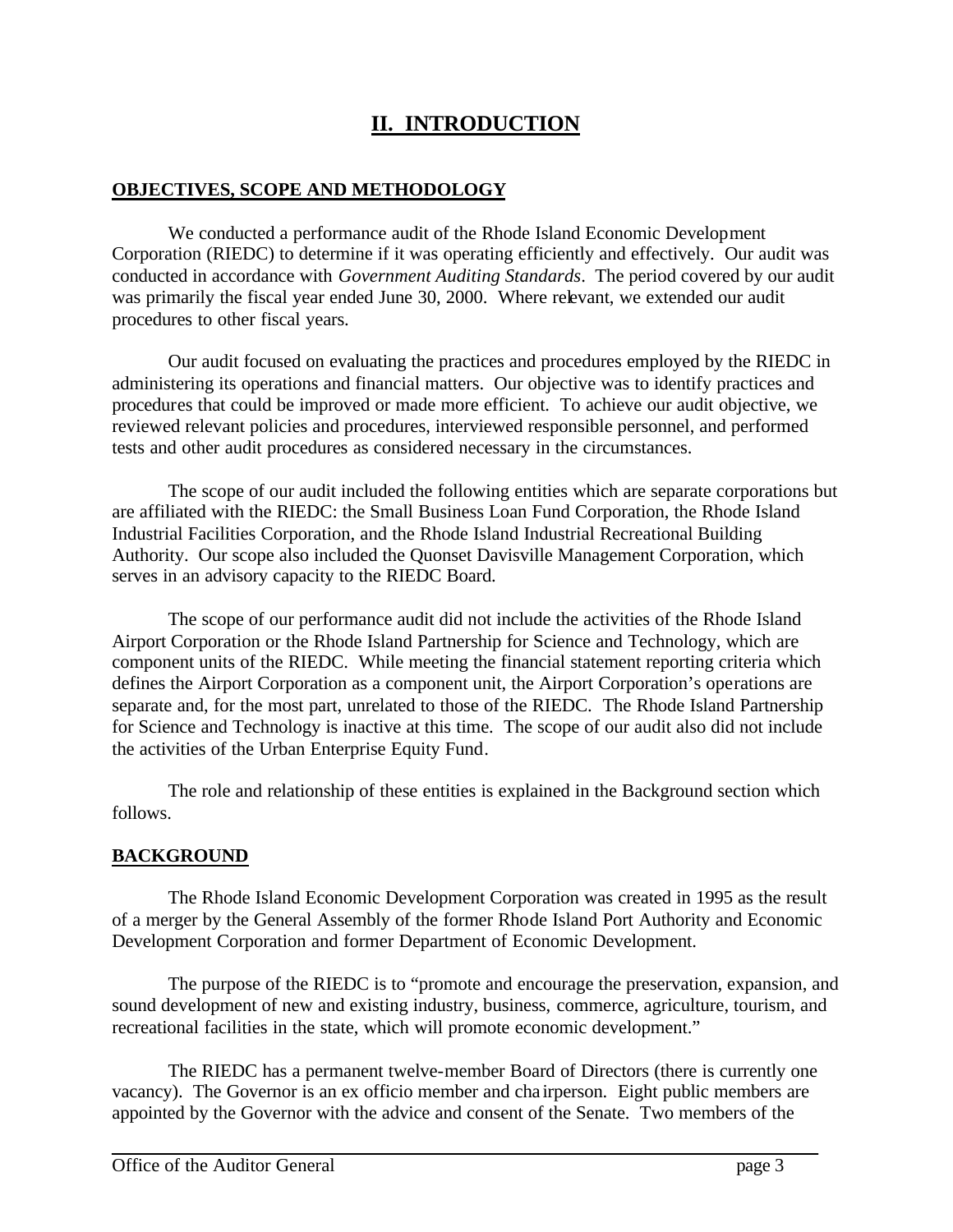House of Representatives are appointed by the Speaker of the House, one from the minority party. Two members of the Senate are appointed by the Senate Majority Leader, one member from the minority party. One additional public member can be appointed on an interim basis under certain circumstances.

The RIEDC has offices in Providence and North Kingstown. The Providence operations include all administrative functions, as well as tourism, market and sales development, and financial services. The North Kingstown operations include the Quonset Davisville Port and Commerce Park, and the management (for the State) of the development of the proposed Exeter Research and Technology Park at the site of the former Ladd Center in Exeter.

Economic development efforts are carried out through entities which are either a part of, or affiliated with, the RIEDC.

| <b>Core Units:</b><br><b>Quonset Davisville Management</b><br>Corporation (QDMC) | <b>Role of the RIEDC</b><br>Advisory board to the RIEDC<br>$\leftarrow$<br>regarding management of the Quonset<br>Davisville Port and Commerce Park |
|----------------------------------------------------------------------------------|-----------------------------------------------------------------------------------------------------------------------------------------------------|
| <b>Component Units:</b>                                                          |                                                                                                                                                     |
| <b>Small Business Loan Fund Corporation</b><br>(SBLFC)                           | Administered by RIEDC<br>$\leftarrow$                                                                                                               |
| Rhode Island Airport Corporation<br>(RIAC)                                       | Financing provided through the<br>$\leftarrow$<br>RIEDC but operations are separate and<br>unrelated to the RIEDC                                   |
| Rhode Island Partnership for Science and<br>Technology (RIPSAT)                  | Largely inactive at this time; staff<br>$\leftarrow$<br>support provided by the RIEDC                                                               |
| <b>Affiliated Units:</b>                                                         |                                                                                                                                                     |
| Rhode Island Industrial Facilities<br>Corporation (RIIFC)                        | Staff support provided by the RIEDC<br>$\leftarrow$                                                                                                 |
| Rhode Island Industrial-Recreational<br>Building Authority (RIIRBA)              | Staff support provided by the RIEDC<br>$\leftarrow$                                                                                                 |
| Urban Enterprise Equity Fund (UEEF)                                              | Staff support provided by the RIEDC<br>$\leftarrow$                                                                                                 |

RIEDC has a wide variety of programs available to it designed to stimulate economic growth by assisting Rhode Island businesses. Some of these initiatives include:

<sup>q</sup> *tax incentives* such as Enterprise Zone tax credits, as well as other tax incentive programs available to businesses through the Division of Taxation (e.g., corporate income tax reductions for new job creation, investment tax credits, research and development expense credits, and job training tax credits);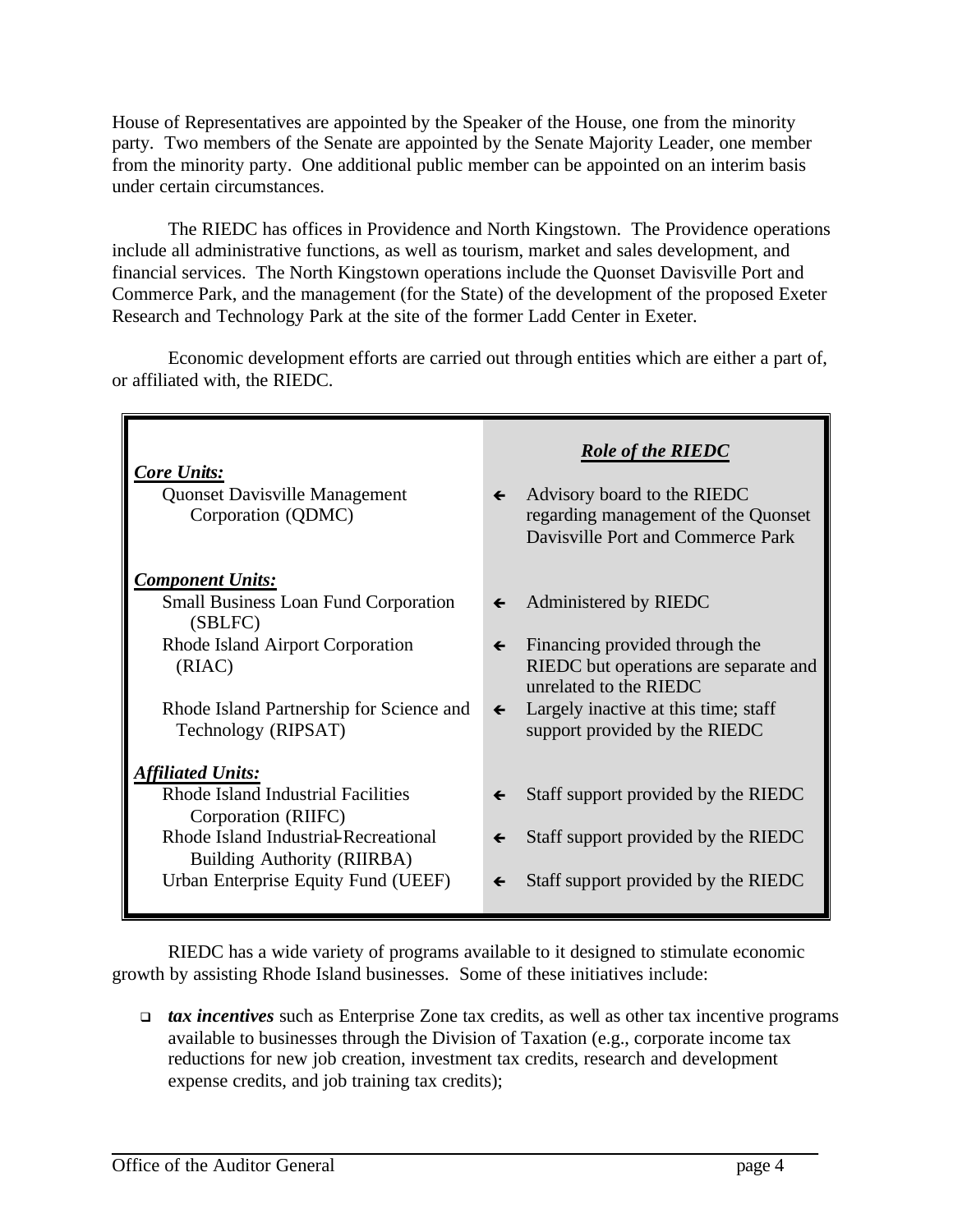- <sup>q</sup> *financial services* such as taxable and tax-exempt revenue bonds issued by RIEDC and RIIFC and loans to smaller businesses from the SBLFC;
- **p** *job training* through a partnership with the Rhode Island Human Resource Investment Council that offers training grants, tax credits for employee training, and other job training assistance;
- <sup>q</sup> *incentive-based leases* with certain companies that result in reduced lease payments if specific job creation thresholds are met; and,
- **□** *sales tax exemptions* for materials and equipment used in constructing a project if (a) the companies participate in financing issued by RIEDC or RIIFC, or (b) the RIEDC Board passes a resolution granting tax-exempt status to the company's project.

At September 1, 2000, actual personnel totaled 132, with 67 employees assigned to RIEDC's Providence office and 65 employees assigned to the Quonset Davisville facility. An organization chart for the RIEDC is on page 7.

### **Quonset Davisville Port and Commerce Park**

The Quonset Davisville Port and Commerce Park is a 3,047-acre site in North Kingstown, which was formerly two distinct military bases and is now owned and operated by the RIEDC. The RIEDC has undertaken to develop the site as a means of creating jobs and providing other economic benefits for the State.

The Quonset Point Naval Air Station was officially decommissioned by the United States Navy in April 1974. The State responded by creating the Port Authority and the Department of Economic Development to acquire, develop and reuse the facility. Over the next six years, the State paid approximately \$12 million to acquire about 2,000 acres of land at Quonset.

The Davisville Construction Battalion Center was decommissioned by the Navy in 1994. The RIEDC has subsequently acquired 703 acres for approximately \$62,000. This property has been transferred in phases to the RIEDC, with the final parcel scheduled to be received in 2001.

The majority of the property in Quonset has been either sold or leased, but much of the recently-acquired Davisville property still needs to be developed. There are currently more than 125 businesses operating at the Quonset Davisville Port and Commerce Park. Potential future development of the facility is dependent upon determining the appropriate use of the port area and improving the infrastructure of the Commerce Park.

In 1994, the former Department of Economic Development issued a request for proposals to fully explore the opportunities to develop a container port facility at Quonset Davisville. The firm selected to assist in this effort submitted a port proposal in 1996, but this plan was rejected. In August 1997, this firm informed the RIEDC Board that it intended to partner with a company that specialized in operating marine terminals. During the ensuing months, the partnership terms were negotiated and preliminary information regarding a port development proposal was compiled.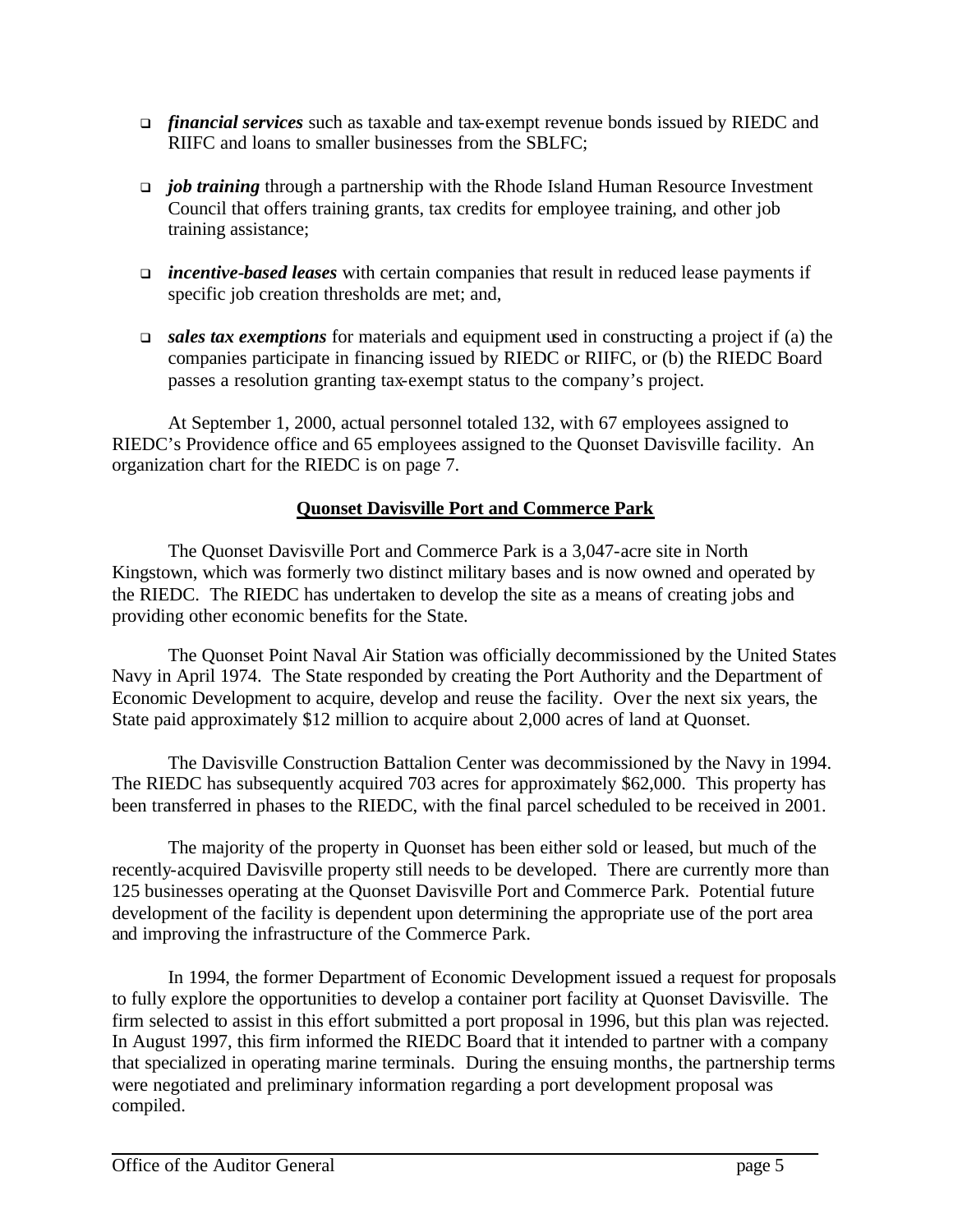In May 1998, the RIEDC Board voted to enter into a lease option and port development agreement with the partnership. Under the terms of this agreement, the partnership would submit a proposed port development plan for RIEDC's review and approval. This plan was required to include input from the stakeholder process that had recently been established by the Governor, and also to comply with State environmental and economic development policies.

The partnership submitted its proposed port development plan to the RIEDC board for its review in July 1999. In September 1999, pursuant to the terms of the agreement, the RIEDC Board voted to reject the partnership's proposed port development plan thereby terminating its agreement with the partnership. Some of the major concerns regarding the partnership's plan included the lack of detailed information about financing, costs, and permitting timeframes.

After rejection of the partnership's proposal, the RIEDC engaged a consultant in September 1999 to conduct a feasibility study regarding establishment of a modern containerport and intermodal terminal facility. The consultant recommended development of a modern containerport occupying 170 acres at Quonset.

In April 2000, the RIEDC began a process of developing a strategic plan for the park, including the port. A consultant has now been retained to guide the selection of a final set of principles, utilize these principles to assist in preparing the final master plan, and develop an implementation strategy.

### **NOTEWORTHY ACCOMPLISHMENTS**

The Small Business Loan Fund Corporation had net income of approximately \$1.5 million in fiscal 1998 and \$1.2 million in fiscal 1999. This has expanded the amount of funding available for lending to small businesses.

A defaulted property in Smithfield was sold to a pharmaceutical manufacturer for \$20 million (utilizing a \$25 million bond refinancing) thereby enabling the State to recoup approximately 80 percent of its outstanding liability for this property. That facility was recently acquired by a major chemical company as the center for its biopharmeceutical operations.

RIEDC sold 9 acres of land at Quonset Davisville in fiscal 2000 for a total of \$487,750. Since September 1997, 26.5 acres have been sold and 82.7 acres leased at Quonset Davisville.

The federal Job Corps agreed to establish a new training center at the former Ladd Center in Exeter (the proposed Exeter Research and Technology Park) per the terms of a lease signed in August 2000.

The Division of Tourism was elevated to a separate department within RIEDC. This should allow it to better advocate for programs important to the tourism industry.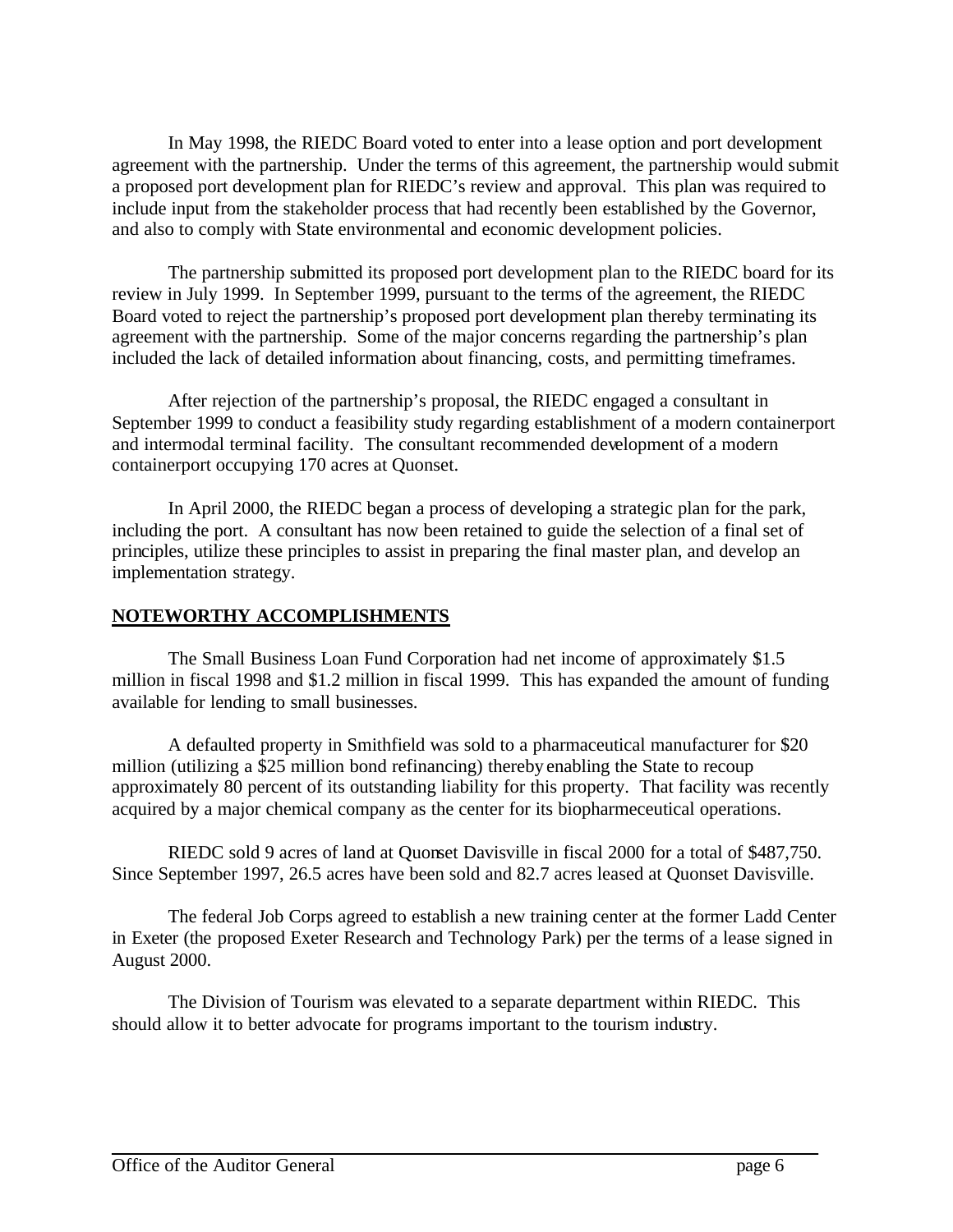Rhode Island Economic Development Corporation

# Functional Organization Chart

July 1, 2000

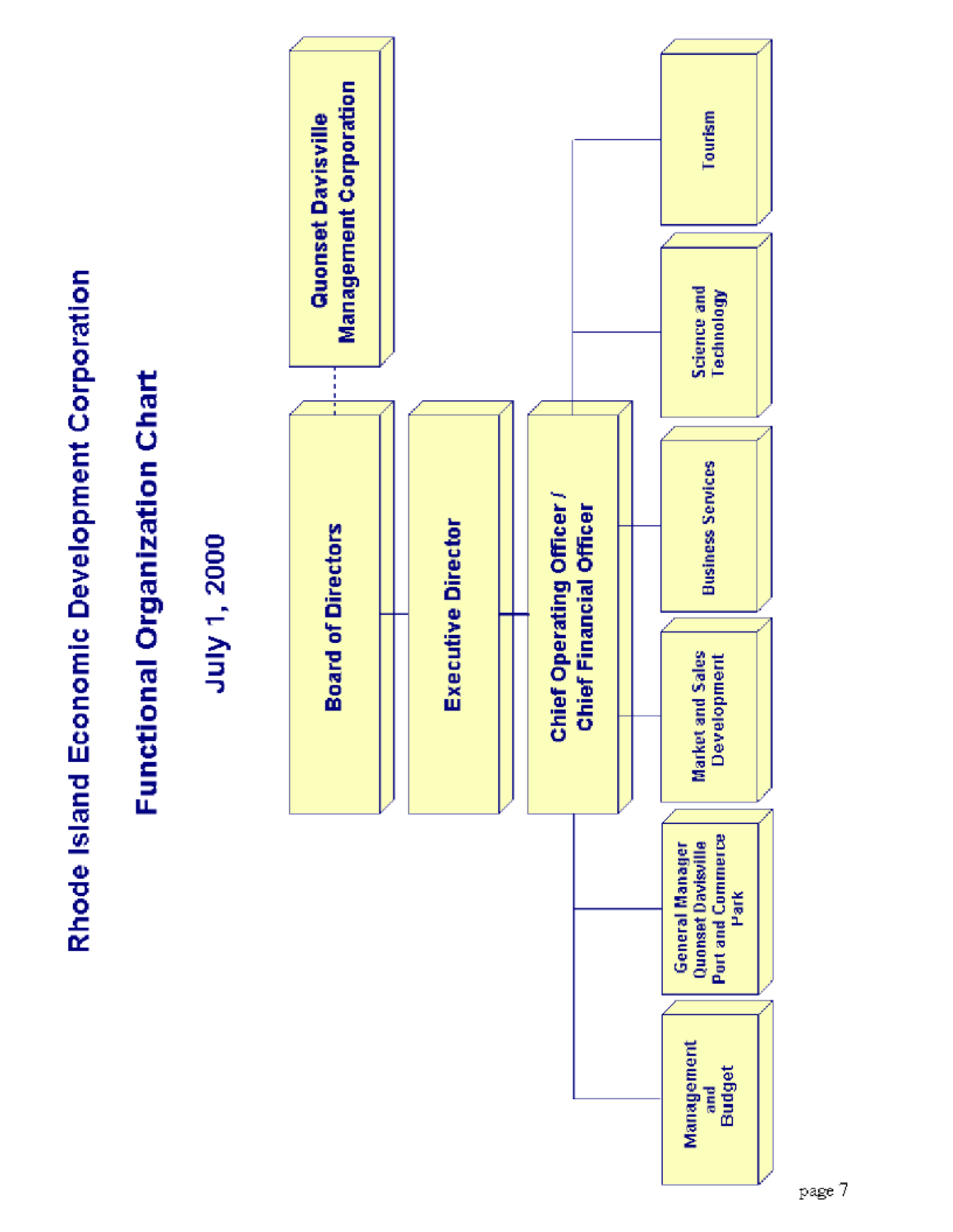

# Rhode Island Economic Development Corporation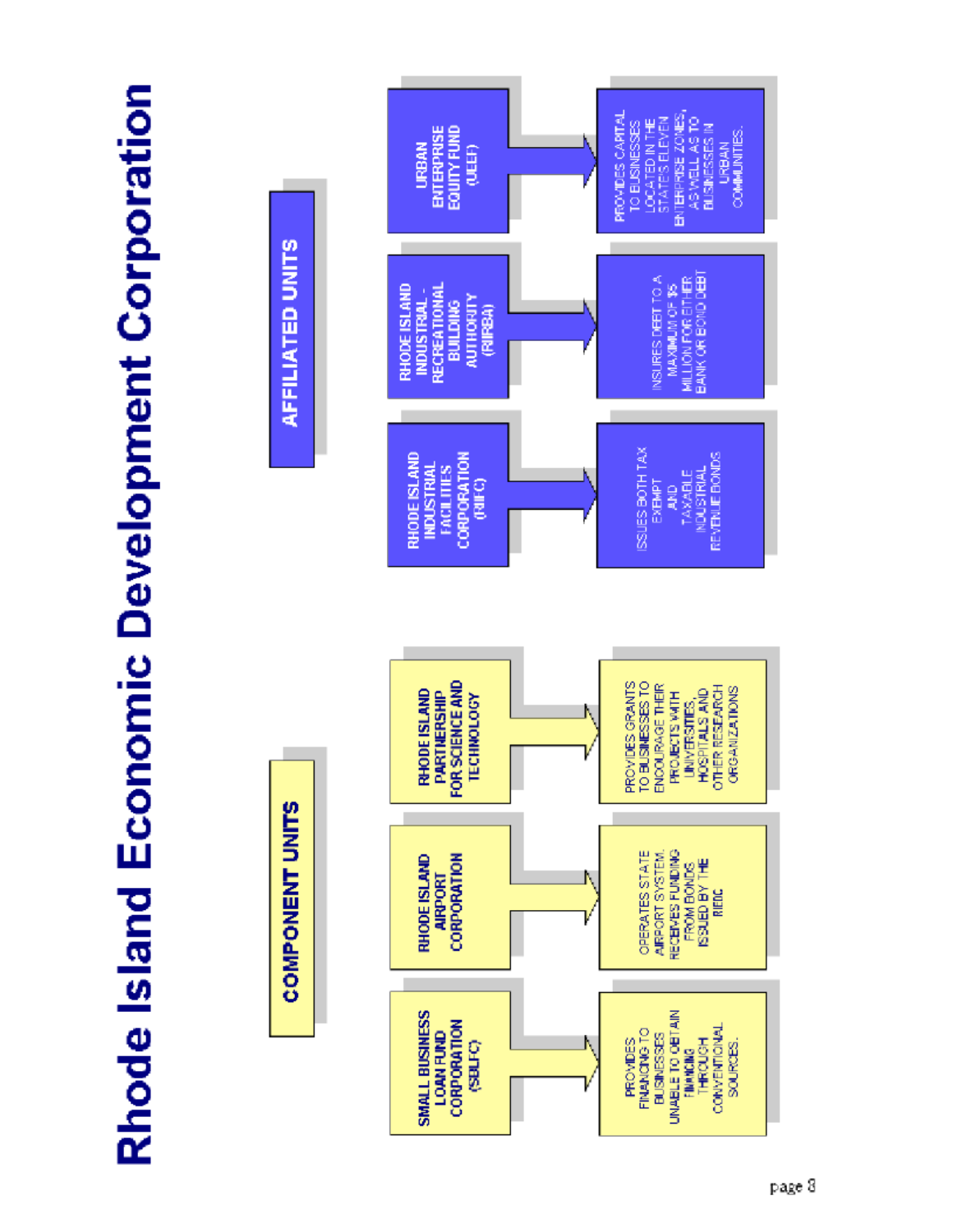# Rhode Island Economic Development Corporation

# Condensed Financial Data

| Income:<br>State appropriation<br>Rentals, fees, utilities and services<br>Gain on sale of properties<br>Investment and other income<br>Grants       | Fiscal 1999<br>\$7,913,963<br>5,037,155<br>375,963<br>1,131,129<br>184,161 | Fiscal 2000<br>\$8,265,913<br>5,032,937<br>163,092<br>802,215<br>307,621 | Fiscal 2001<br>(Budget)<br>\$7,676,807<br>7,030,086<br>835,397<br>395,000 |
|------------------------------------------------------------------------------------------------------------------------------------------------------|----------------------------------------------------------------------------|--------------------------------------------------------------------------|---------------------------------------------------------------------------|
| <b>Total income</b>                                                                                                                                  | 14,642,371                                                                 | 14,571,778                                                               | 15,937,290                                                                |
| Expenses:<br>Administration and property management<br><b>Utilities</b><br>Depreciation and amortization<br>Grant related expenses<br>Total expenses | 12,860,101<br>1,150,126<br>961,541<br>184,161<br>15,155,929                | 13,575,967<br>1,155,058<br>1,063,117<br>307,621<br>16,101,763            | 14,229,223<br>803,067<br>760,000<br>395,000<br>16, 187, 290               |
| Other:<br>Recovery of bad debt<br>Loss on Alpha Beta project<br><b>Distribution from RIIFC</b>                                                       | 160,555<br>(1,300,000)<br>200,000                                          | 6,000<br>(551, 538)<br>200,000                                           | 250,000                                                                   |
| Net income (loss)                                                                                                                                    | \$(1,453,003)                                                              | \$(1,875,523)                                                            | \$<br>0                                                                   |

Notes:

- (1) Includes RIEDC's General Fund and the RI Economic Development Assistance Fund. These amounts do not include the activities of the RI Airport Corporation, the RI Partnership for Science and Technology or the Small Business Loan Fund.
- (2) Fiscal 1999 and 2000 condensed data are from the Corporation's audited financial statements for those years.
- (3) Data for fiscal 2001 reflects the Corporation's current budget for the fiscal year.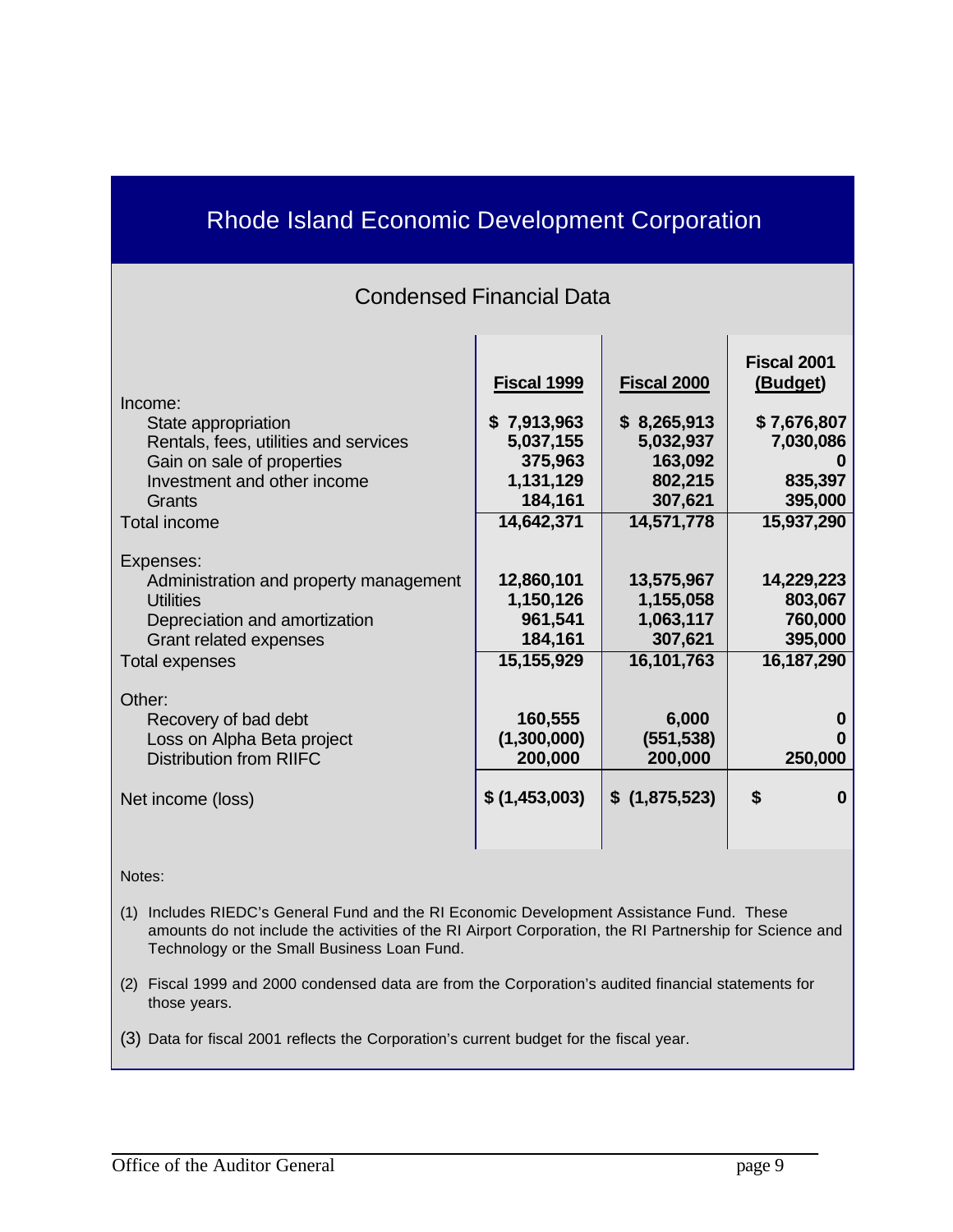# **III. FINDINGS AND RECOMMENDATIONS**

### **RIEDC ORGANIZATIONAL STRUCTURE**

The RIEDC was created in 1995 by merging the former Department of Economic Development and the former Rhode Island Port Authority and Economic Development Corporation. The objectives of that merger included streamlining the State's economic development efforts by vesting this responsibility with one entity and also having the revenues generated by Quonset Davisville eventually lessen the need for State appropriations to finance economic development efforts. Further, this type of governing structure was expected to provide greater flexibility for conducting marketing and recruitment efforts related to attracting new businesses and the ability to respond more quickly to both customer needs and rapidly-changing economic conditions.

Although established as a separate quasi-public corporation, the RIEDC, aside from activity at Quonset Davisville, has an insufficient revenue stream to support its activities. While Quonset Davisville generates revenue from rental income, utility sales, and other sundry items, property management costs equal or exceed those revenues. Projected fiscal 2002 revenues generated by Quonset Davisville operations are \$6.73 million while expenditures are \$6.78 million.

Decision-making at the RIEDC is sometimes affected by short-term financial needs. For example, the RIEDC has adopted a policy of restricting all proceeds from land sales for infrastructure improvements, and thus only revenue from leased property can be used for operating expenses. Since 1997, three times as much land has been leased (82.7 acres) than has been sold (26.5 acres). RIEDC officials stated that companies often prefer to lease rather than own because this makes it easier to either expand or downsize operations. Nonetheless, the current situation presents the RIEDC with a dilemma: should the policy be to encourage companies to *lease* land, which is advantageous from an operating revenue standpoint, or to *purchase* land, which benefits the RIEDC's infrastructure improvement program? Additionally, on one occasion, lease terms were structured with front loaded payment provisions to alleviate operating shortfalls in the near term. Structuring lease terms in this manner only creates further shortfalls at the end of the lease term.

The RIEDC enjoys some of the benefits afforded independent quasi-public agencies but is still dependent upon the State appropriation process to fund its efforts. Further, RIEDC has significant long-term capital needs which clearly cannot be met from revenues generated by its current operations. The costs to fully develop Quonset Davisville by investing in necessary infrastructure are detailed in another section of this report. General obligation bond financing has been authorized for some of these costs, but even then, the timing of issuance is affected by the State's debt management issues and ultimately controlled by the State.

A further complication is that funding for the development of the port and waterfront at Quonset Davisville is not included in the RIEDC's proposed fiscal 2002 budget, even though these costs were estimated in an October 2000 white paper to be \$3.8 million for fiscal 2002. The RIEDC is the lead agency for this project but does not have the internal financial resources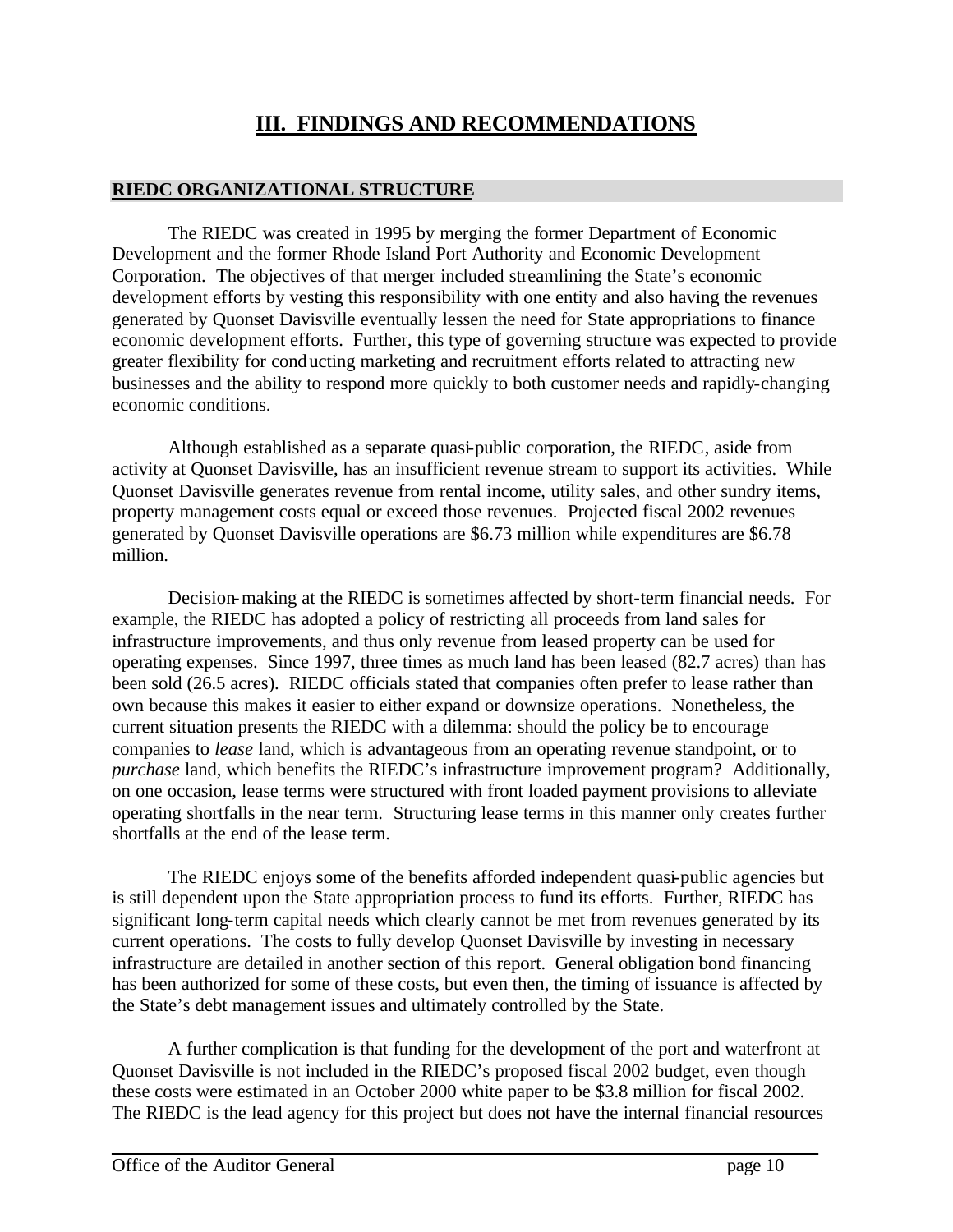to support costs of this magnitude, so it is unclear which source(s) of revenue may be used to fund this endeavor.

In many respects, the missions of (a) conducting business attraction, retention, and expansion efforts, (b) promoting tourism, and (c) developing and managing Quonset Davisville are all related to economic development and may best be coordinated by a single agency that is not in competition with other entities vested with similar purposes. In particular, the fact that the RIEDC is primarily responsible for promoting economic development and tourism, and is also the owner of the state's largest commerce park, lends credence to the argument that many efficiencies can be achieved and effectiveness enhanced by having all of these functions managed and coordinated by a single entity. In this respect, the merger of the two entities in 1995 was successful. Financially, however, the merger has been less successful because the RIEDC is not self-supporting and has significant long-term capital needs which cannot be met with its own resources.

The organizational structure of the RIEDC should be reevaluated to ensure it best meets the State's economic development needs and can support the financial requirements of that effort. This is critically important as the RIEDC entertains further development of the commercial port at Quonset Davisville. The scope of the port project, which could span many years and require significant funding, may warrant a separate governing structure for Quonset Davisville. However, a separate governing structure for the port could lessen the State's ability to effectively control and manage all its economic development efforts within one entity. These, and other factors, should be given due consideration in reevaluating the organizational structure of the RIEDC.

### **RECOMMENDATION**

1. Reevaluate the organizational structure of the RIEDC to ensure it meets the State's economic development needs and can support the financial requirements of that effort.

### *Auditee Views*

*RIEDC management defers consideration of this recommendation to the RIEDC Board.*

### **DEVELOPMENT OF QUONSET DAVISVILLE**

### **Final Master Plan**

The RIEDC has conducted a series of studies since 1996 to determine the best uses for Quonset Davisville. In December 1997, a consultant retained by the RIEDC completed a draft master plan designed to guide the RIEDC in uniting the sites of the two former military installations at Quonset and Davisville, and developing them into a port and commerce park. The draft master plan consists of land use and traffic circulation plans, as well as an implementation program to accommodate additional industrial and commercial development over a 15-20 year period.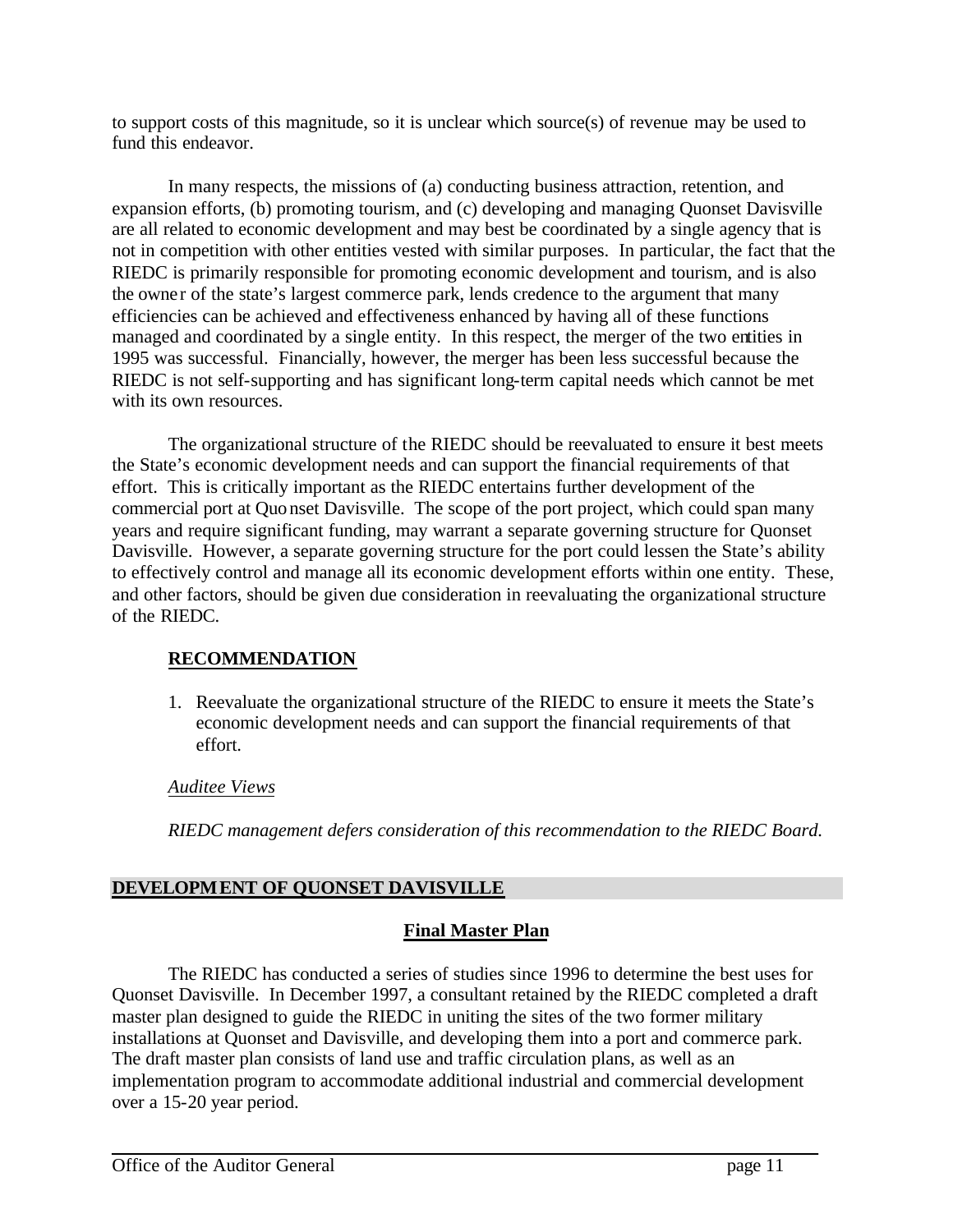According to the consultant, the draft master plan was based on a "market approach as well as an understanding of environmental and fiscal constraints and opportunities." The RIEDC uses this draft master plan "to coordinate the expansion of existing and the location of new businesses in a consistent and strategic manner," and to program phased infrastructure development as needed.

The draft master plan provides for industrial and commercial development of vacant and developable land, based on a detailed market analysis. The market analysis reached the following conclusions:

- <sup>q</sup> a wide variety of industrial distribution firms with different site requirements can be served at Quonset Davisville;
- $\Box$  the ability to accommodate rail-oriented users will be a major competitive advantage in attracting industrial and distribution firms, since few other parks in the region provide rail access;
- $\Box$  the inclusion of commercial facilities (such as hotels and retail operations) will enhance the competitive position of the site;
- <sup>q</sup> Quonset Davisville is currently at a competitive disadvantage due to inadequate highway access; and
- $\Box$  the site's competitive position will begin to improve when off-site rail improvements are nearing completion, off-site highway connector improvements commence construction, and on-site infrastructure improvements are in progress.

The plan provides for expansion of roadway, rail, and utility services, and assumes continued growth of flight operations at the Quonset State Airport.

In May 1998, the Governor created a stakeholders process to develop consensus on a proposed container port at Quonset Davisville. The stakeholders process resulted in the compilation of relevant data, information and analyses on the development of a port at Quonset Davisville; a discussion of issues related to port development; and a foundation on which federal and State permitting processes can build. This group issued a report in March 1999 which contained a number of principles to guide development of a port, including:

- $\Box$  best possible use of the existing infrastructure;
- <sup>q</sup> least amount of dredging and fill necessary to develop a port;
- $\Box$  preservation, protection, and, where possible, restoration of the function and value (including water quality) of impacted ecosystems;
- $\Box$  preference for private financing of a container port, based on long-term contractual commitments;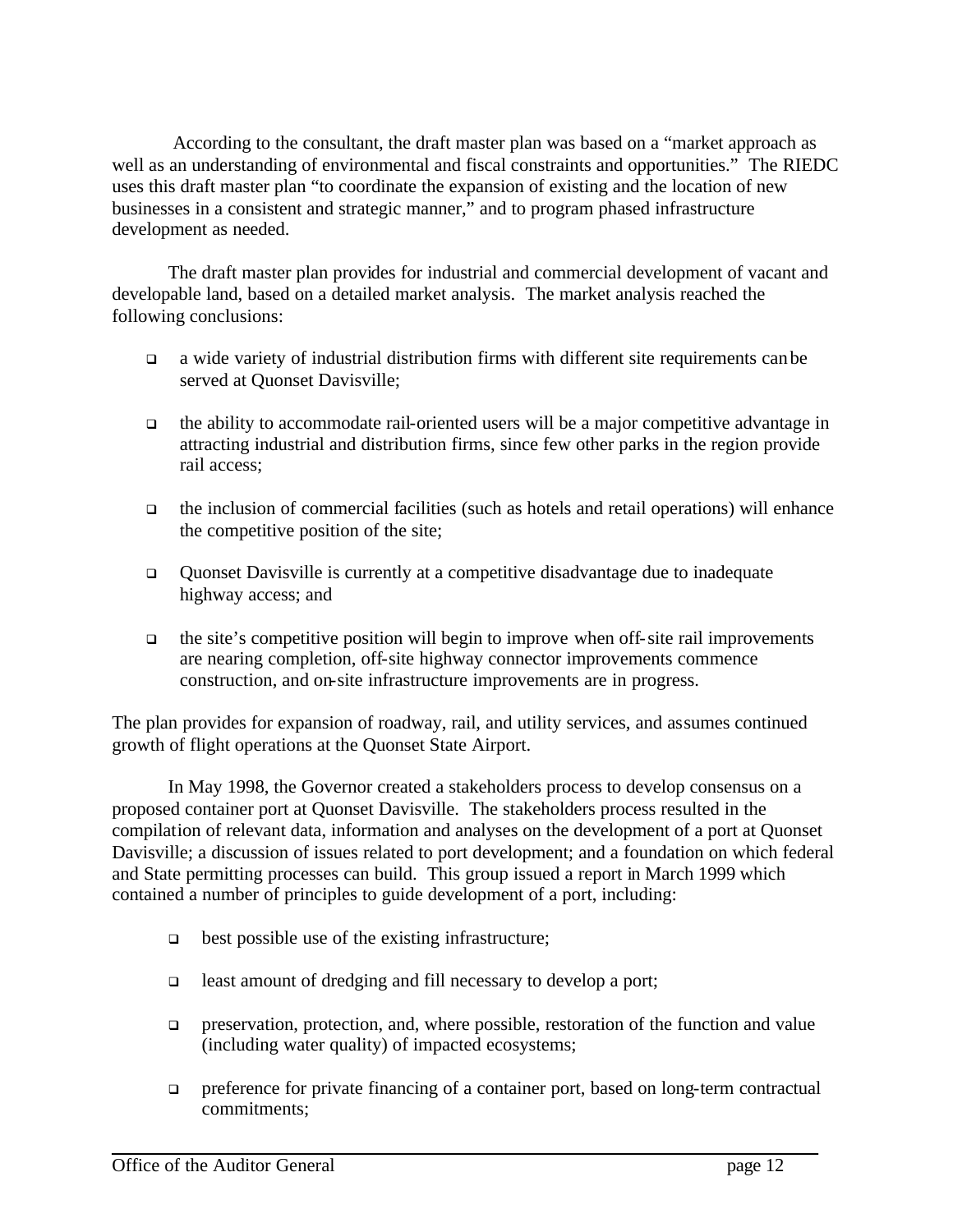- $\Box$  creation of quality, high paying jobs;
- $\Box$  preservation of the role and functionality of the airport; and
- $\Box$  sensitivity to existing businesses and jobs.

In September 1999, the RIEDC asked its transportation consultant to conduct a "thorough and objective review in order to determine the feasibility of establishing a modern containerport and intermodal terminal facility at the Quonset Davisville Port and Commerce Park." The consultant's study concentrated on a physical review, economic review, and market testing.

 In a report dated July 31, 2000, the consultant recommended that a container facility occupying about 170 acres at Quonset would be feasible. The port would serve as an intermodal container transfer facility at which vessels and cargoes would be expeditiously received, handled and dispatched. Establishment of the port would also create opportunities for the establishment of:

- $\Box$  distribution and logistics service centers;
- q cargo consolidation operations;
- $\Box$  maintenance repair facilities; and
- $\Box$  sales/customer service offices.

According to the report, the use of a high degree of automation and productivity as well as effective use of land would minimize, if not entirely avoid, the environmental and quality of life issues often associated with older, inefficient transportation facilities.

In April 2000, the RIEDC issued a request for letters of interest and qualifications to provide strategic planning services. The project scope included researching and developing a knowledge of pertinent documents and regulations, identification and development of alternative principles and guiding the selection of a final list of principles, utilizing the principles to assist the previous consultant in preparing the final master plan, and development of an implementation strategy based upon the principles of the completed master plan. A consultant has now been retained to provide these strategic planning services.

*We believe the completion of the strategic plan, which will be in the latter part of 2001, should also mark the completion of the planning phase for the development of the Quonset Davisville Port and Commerce Park.* By that time, this phase will have spanned five years and the cost of these studies will total approximately \$1,000,000.

The boards of the Quonset Davisville Management Corporation (an advisory board to the RIEDC) and the RIEDC should then hold public hearings to invite comment on the final master plan, adopt the final master plan (with any revisions resulting from the public hearings), and move forward with the development of Quonset Davisville. Even under optimal conditions, it is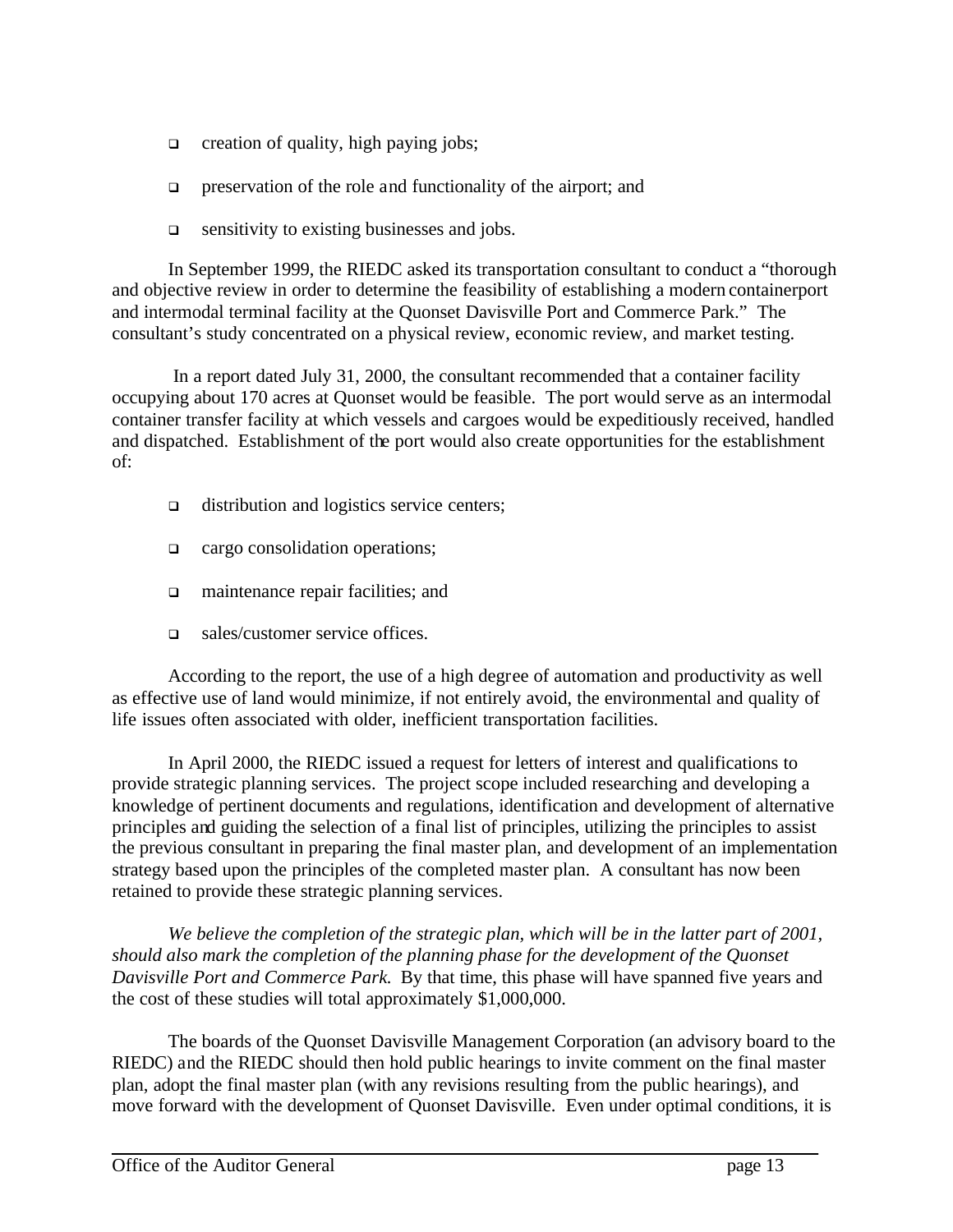likely to be 2015-2020 before the Quonset Davisville Port and Commerce Park is fully and finally developed, considering the potential need for an environmental impact statement, demolition and construction, infrastructure improvements, etc.

### **RECOMMENDATION**

2. Move expeditiously to complete and implement the final master plan to develop Quonset Davisville.

### *Auditee Views*

*RIEDC management concurs with this recommendation. The Boards of the Quonset Davisville Management Corporation and the RIEDC will hold public hearings to invite comment on the final master plan and then adopt the final master plan.* 

### **Financing the Development of Quonset Davisville Commerce Park**

| <b>Quonset Davisville Commerce Park</b>                                        |       |          |  |
|--------------------------------------------------------------------------------|-------|----------|--|
| Acres<br>to be<br><b>Total</b><br><b>Developed</b><br><b>District</b><br>Acres |       |          |  |
| <b>West Davisville</b>                                                         | 308   | 118      |  |
| <b>Fxecutive Park</b>                                                          | 129   | 75       |  |
| North Davisville                                                               | 230   | 152      |  |
| Davisville Waterfront                                                          | 269   | 141      |  |
| Commerce Park                                                                  | 447   | 248      |  |
| Kiefer Park                                                                    | 154   | 50       |  |
| <b>Ouonset Park</b>                                                            | 242   | 34       |  |
| <b>Quonset Waterfront</b>                                                      | 127   | 0        |  |
| Allen Harbor                                                                   | 91    | 0        |  |
| Calf Pasture                                                                   | 198   | $\Omega$ |  |
| Golf Course                                                                    | 138   | $\Omega$ |  |
| Airport                                                                        | 538   | 0        |  |
| Open Space                                                                     | 176   | $\cap$   |  |
| Total                                                                          | 3.047 | 818      |  |

Successful development and sale of the remaining 818 acres at Quonset Davisville requires infrastructure improvements be made, as well as upgrades to highway access to the park and port. Enhancements to rail service at Quonset Davisville are also needed to fully capitalize on the unique multi-modal transportation capabilities of the park.

Financing for the highway and rail improvement components of the development plan are in place through a combination of federal funds and general obligation bond financing for the required state match.

The Rhode Island Department of Transportation has undertaken a project to improve access between Quonset Davisville and Route 4. Design of a four-lane highway is underway, but

construction has not begun. Costs for the design and construction of the road will be funded with federal funds and general obligation bonds for the required state match. While construction of a relocated Route 403 will improve access to and from Quonset Davisville, a direct link between Route 4 and Route 95 is also needed. Currently, in order to access Route 95 southbound, traffic on Route 4 north must exit onto local roads. Similarly, traffic on Route 95 north must utilize these same local roads to reach Route 4 southbound and then access Quonset Davisville via Route 403.

Rail improvements costing approximately \$100 million are underway. The federal government and the State will share these costs equally – the State share through authorization of \$50 million in general obligation bonds.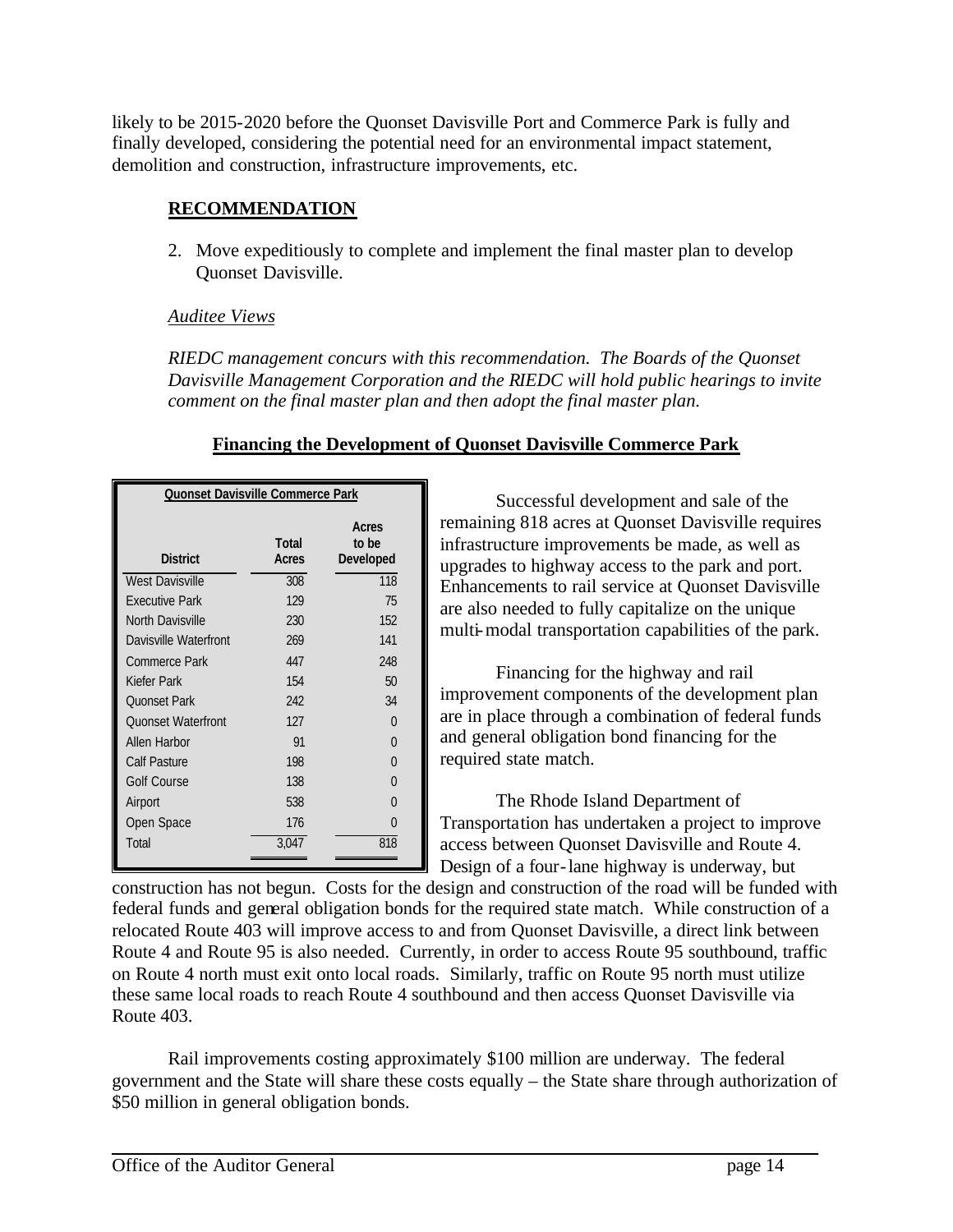Financing for the necessary infrastructure improvements to the Commerce Park is less certain. These infrastructure improvements include demolition of old buildings at the site and construction of new roads and utilities. RIEDC has estimated that infrastructure costs of \$137 million will have to be incurred to improve the land for sale. However, an estimated \$75 million in development costs for the Davisville Waterfront area will not be needed until the 2014-2017 period. Development of this area and the related costs will likely be impacted by any future port development. Consequently, the estimated amount needed in the near term for infrastructure costs is just under \$62 million.

To finance this \$62 million development project, the RIEDC has identified \$20.7 million in remaining 1996 general obligation bond funds, land sales of \$39.1 million, and federal funds for the balance. Some of these funds have already been used for the Phase I development.

| <b>Quonset Davisville Estimated Infrastructure Costs</b> |                |                  |  |
|----------------------------------------------------------|----------------|------------------|--|
|                                                          | <b>FISCAL</b>  | <b>TOTAL</b>     |  |
| <b>PHASE</b>                                             | <b>PERIODS</b> | COSTS            |  |
|                                                          | 1998-2002      | 22,160,400<br>\$ |  |
| $\overline{2}$                                           | 2002-2005      | 7.320.710        |  |
| 3                                                        | 2006-2009      | 26,863,200       |  |
| 4                                                        | 2010-2013      | 5,633,720        |  |
| <b>TOTAL</b>                                             |                | 61,978,030       |  |

 We confirmed the reasonableness of the estimated proceeds from land sales by utilizing data contained in the 1997 draft master plan (which estimated slightly over 900 acres were available for development at that time), and updating it for all land transactions that have occurred since then. We determined that 26.5 acres have been sold and 82.7 acres leased since 1997, resulting in approximately 818 acres currently available for development. The RIEDC used recent average prices to determine the amount likely to be realized from land sales and we were able to confirm the reasonableness of these prices.

There are potential hindrances in this development plan. First, before any significant land sales occur, infrastructure costs for road development, demolition of existing buildings, and utility placement must be incurred to prepare these sites for development. Second, land sales may not be sufficient to fund the entire build-out of the park because tenants frequently lease land, rather than buy it. Three times as much land has been leased than has been sold since 1997.

*To continue the development of the industrial park at Quonset Davisville, the RIEDC must identify all available sources of financing*. Because RIEDC needs to finance the

infrastructure improvement up front before much of the land can be sold, some borrowing or line of credit secured by the land could potentially be used to provide funding for the infrastructure improvements. Other options may also exist within the borrowing capabilities of the RIEDC and its related entities. Finally, additional general obligation bond funds could be authorized to complete the infrastructure improvements.

| <b>General Obligation Bonds Authorized for Quonset Davisville</b> |                      |                                                                                 |  |
|-------------------------------------------------------------------|----------------------|---------------------------------------------------------------------------------|--|
|                                                                   | Amount<br>(millions) | Purpose                                                                         |  |
| 1978                                                              | \$25                 | acquisition, demolition and infrastructure<br>requirement                       |  |
| 1996                                                              | \$22                 | demolition and infrastructure                                                   |  |
| 1997                                                              | \$50                 | state matching funds for federal rail<br>improvements                           |  |
| 2000                                                              | \$11.6               | amount to match federal highway funds for<br>Phase Lof the Route 403 relocation |  |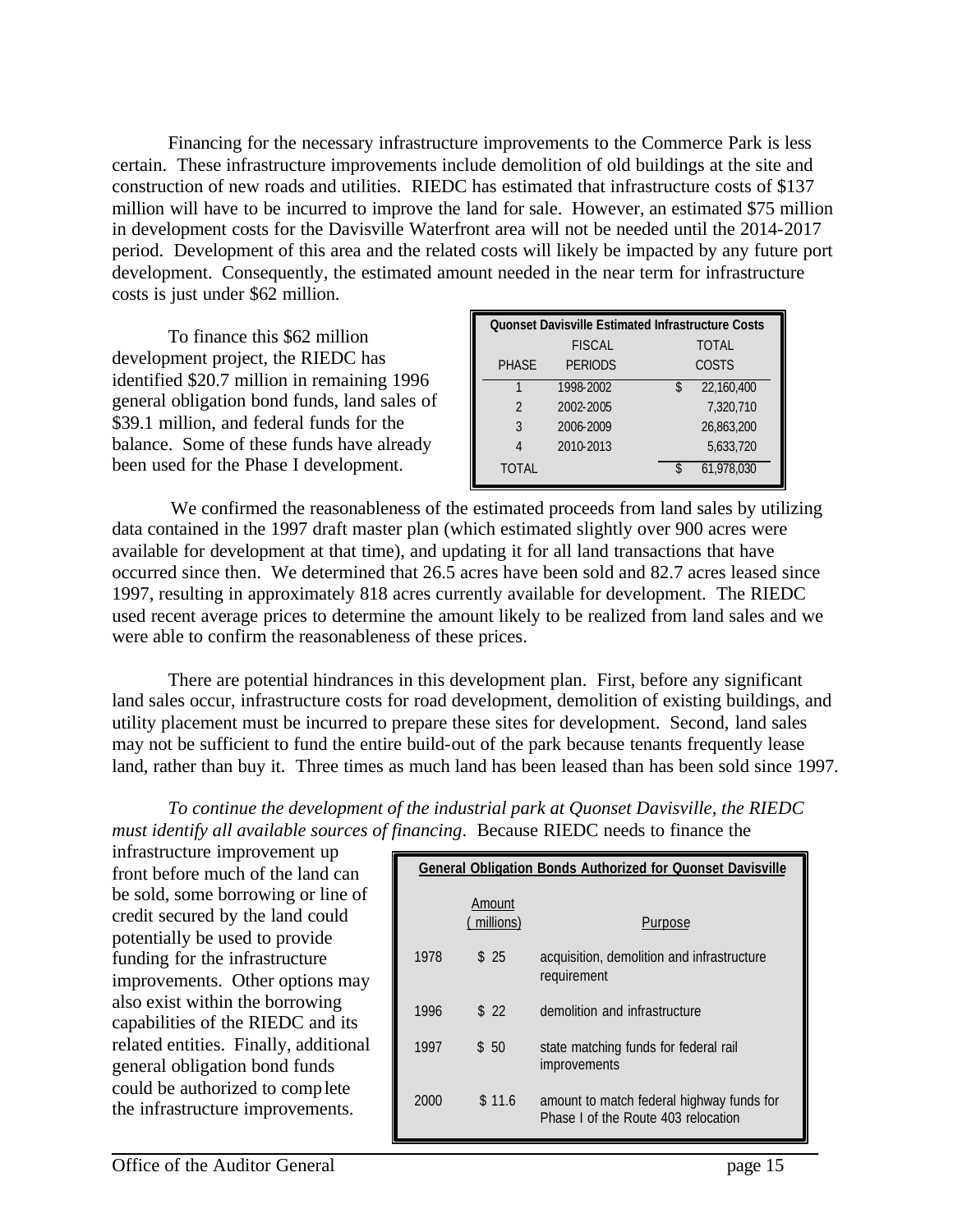The decision to seek additional general obligation bond authorizations obviously has to be considered in light of (1) general obligation bond funding already authorized for the project, (2) the State's debt capacity, and (3) other projects competing for general obligation bond funding.

Two other former military bases in New England have received significant bond financing from their respective state governments. The Devens Commerce Center in Massachusetts received \$100 million in bonding capacity in 1995. In May 2000, Devens reportedly had 73 workplaces employing 3,000 people. The Pease International Tradeport in New Hampshire received \$250 million in bonding capacity in 1999. Pease expects to have 3,745 new jobs by the end of 2000.

The development of the industrial park at Quonset Davisville is important to the economic future of the State, and therefore warrants a continued investment by the State. Providing additional State bond funds (complemented by funds from other sources, such as federal funds) would enable the necessary infrastructure work to begin. These bonds would be repaid to the extent possible by the eventual sale of land at Quonset Davisville. Whatever shortfall might remain would in effect become the State's contribution to the development of this project.

### **RECOMMENDATION**

3. Identify and pursue all available sources of financing for the development of the Quonset Davisville Commerce Park, including additional bond financing from the State.

### *Auditee Views*

*RIEDC management concurs with this recommendation.*

### **Master Plan For Quonset Davisville Airport**

Although Quonset Davisville Airport is considered an integral part of the intermodal transportation system that exists at RIEDC's Quonset Davisville facility, the Rhode Island Airport Corporation (RIAC) actually manages this airport under a leasing agreement with the State Department of Transportation. We learned that the last update of the master plan for the airport occurred in 1987. RIAC's director informed us that an airport system plan will be prepared in 2001 for Quonset Davisville and all of the other outlying airports (i.e., all airports except Green State Airport, whose master plan is currently in the process of being updated) managed by RIAC.

We believe that RIAC's consultants, who will be preparing the airport system plan, and RIEDC's consultants, who will soon begin finalizing the Quonset Davisville Port and Commerce Park draft master plan, need to be acutely aware of how each facility's proposed plans will affect the other's future operations. For example, the size of certain types of aircraft landing at the airport could result in restrictions on the height and location of cranes at the proposed port. Additionally, the draft 1997 master plan anticipated that flight operations at the airport would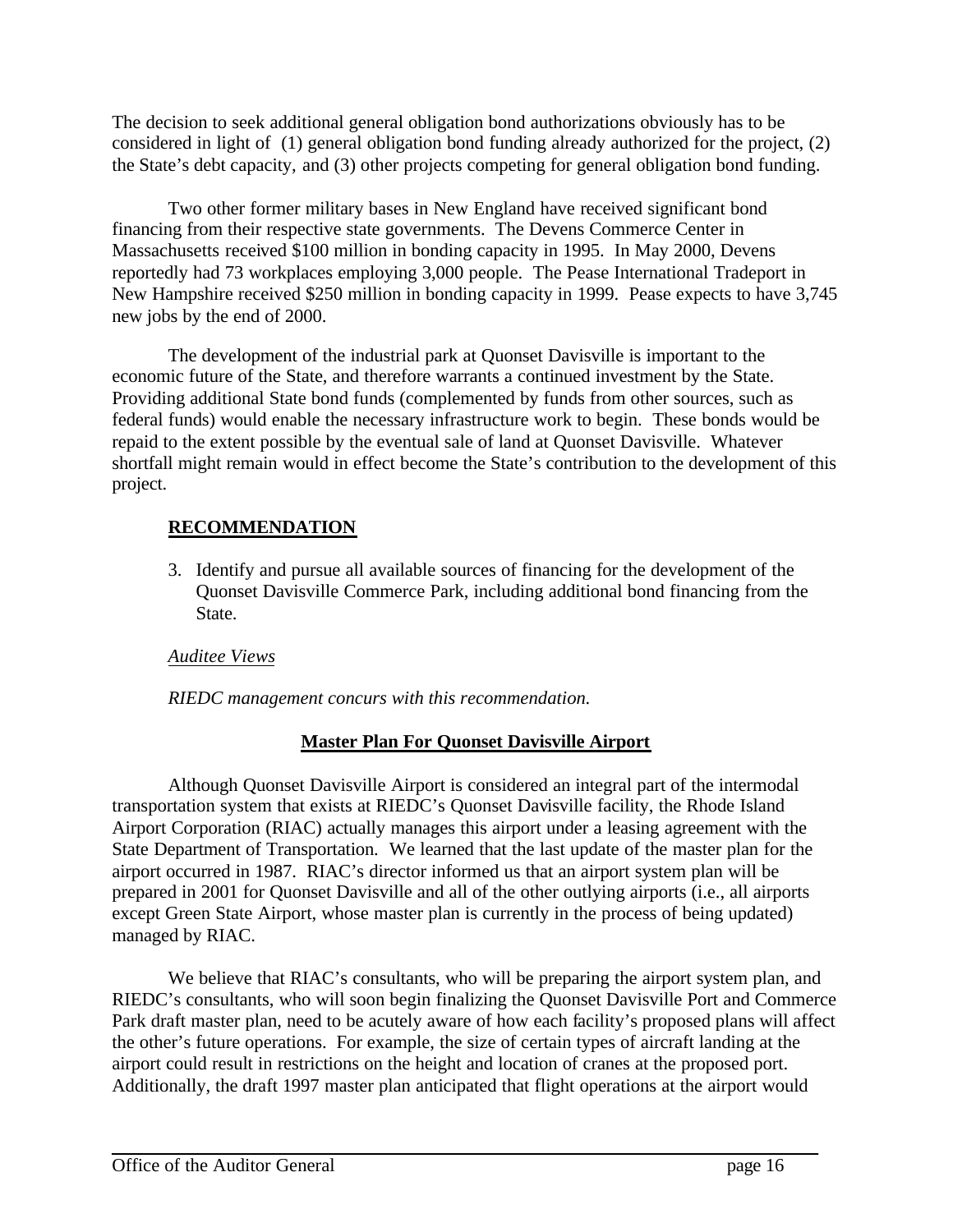continue to grow. Lastly, all four design options outlined in the July 31, 2000 port feasibility study have been identified as having varying degrees of impact on the runways at the airport.

Given the importance of each facility to the long-term economic health of the State, a cooperative and coordinated effort must be undertaken by RIEDC, RIAC, and their respective consultants to maintain open lines of communication--with the ultimate goal of preparing plans that are compatible with the other entity's future operations.

### **RECOMMENDATION**

4. Take appropriate measures to ensure that the master plan for Quonset Davisville Port and Commerce Park, and the airport system plan for Quonset Davisville Airport are compatible.

*Auditee Views*

*RIEDC management concurs with this recommendation.*

### **DEPARTMENT OF TOURISM**

### **Online Tourism Network**

A program known as Tourism 2000 is intended to be a statewide online network unifying the Tourism Division at the RIEDC and the seven independent regional tourism districts in the State. The project will include a centralized inquiry fulfillment/reservation system; the development of new tourism products such as statewide vacation packages; and the creation of a statewide centralized database that links all of the regional tourism districts.

The statewide centralized database will include all tourism-related facilities, attractions, and events. This information is currently stored in separate, non-uniform databases at the RIEDC and the seven regional tourism districts.

The centralized database is envisioned as a secure Internet-based system that will allow the State to have its first unified database for all tourism-related facilities, activities and research. The database will be continually maintained by the RIEDC to ensure that information is always current, which in turn will encourage users to visit the web site on a regular basis to learn about new events. An integral part of the project is a password protected extranet that would link the Tourism Division and the regional tourism districts with each other. This will also include searchable directories linking the websites of major attractions, and a special events database searchable by date or type of event.

The centralized database would also establish online visitor computer terminals at satellite locations, such as T. F. Green Airport, the Providence Train Station, the Welcome Center, and the regional visitor centers. Using these terminals, travelers will be able to access information regarding hotels and restaurants (including making reservations) as well as information about local activities.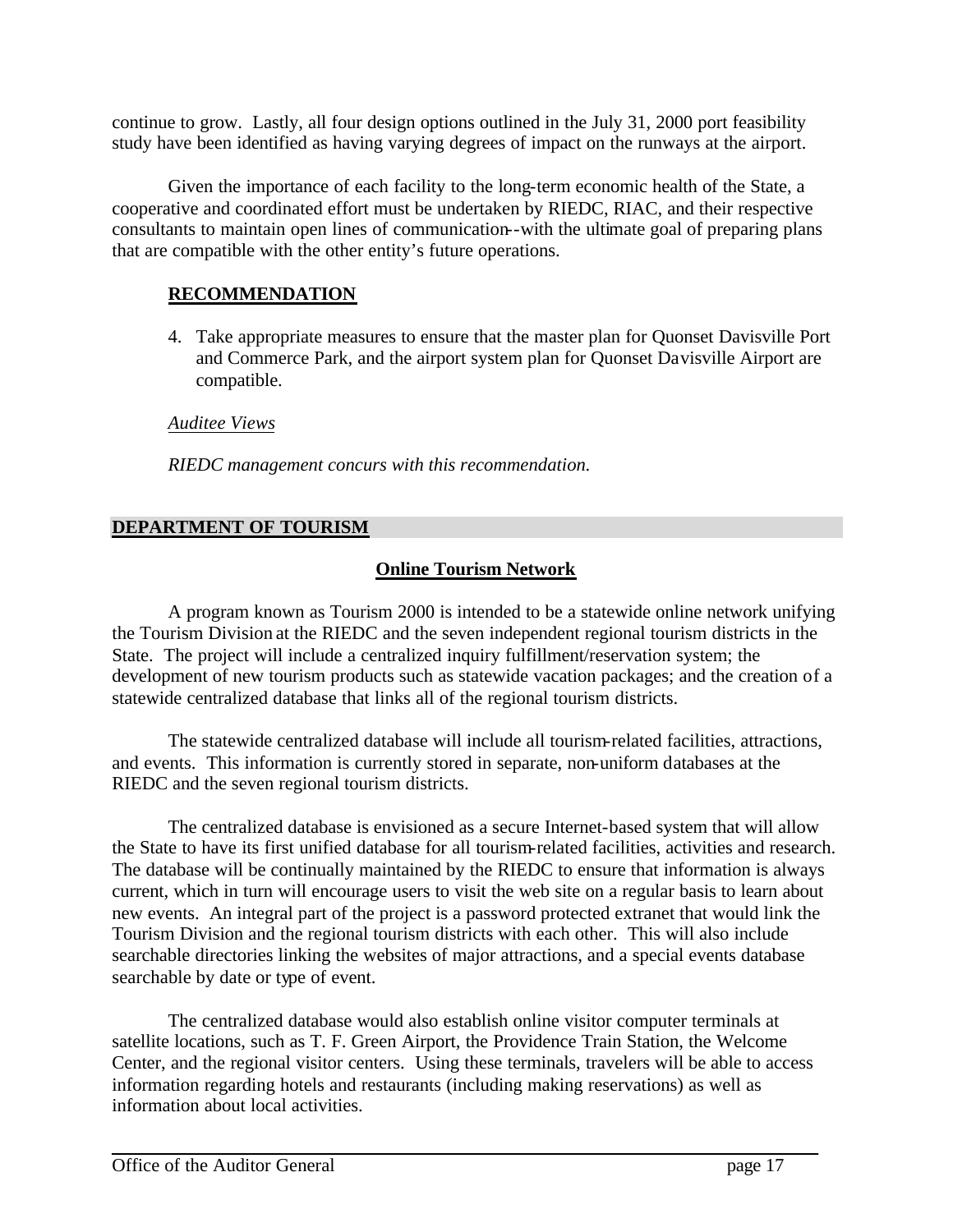Tourism 2000 also includes a tourism component called TRIPS, an acronym for Travel Rhode Island Planning Service. This will provide potential visitors with the information necessary to plan and book vacations in Rhode Island. Vacation packages will be developed that promote all regions of the State, as well as packages targeting specific interests such as music festivals, cultural tours, etc. The RIEDC will also be able to track the preferences of likely visitors, and inform tourists via e-mail of events geared to their interests.

The estimated total cost for Tourism 2000 is \$1,000,000 over the first three years, and about \$500,000 annually thereafter. The first year's costs will be for database development, hardware and software costs, and an increased marketing effort. This is estimated at \$250,000, for which State funds will be needed (about \$80,000 of this amount was expended in fiscal 2000). Second-year activities include the implementation of TRIPS and other state/regional products and services; the cost of \$250,000 would be met by funds from the regional tourism districts. Third-year expenditures would be for ongoing promotion and marketing as well as systems maintenance. Funding would come from the districts and the State (a federal grant is also a possibility).

The RIEDC should provide to the General Assembly a funding request that will include a complete explanation and documentation of the planned expenditures for Tourism 2000, as well as other expected sources of funds besides State appropriations.

### **RECOMMENDATION**

5. Provide complete documentation and an explanation of the Tourism 2000 program in a funding request to the General Assembly.

### *Auditee Views*

*RIEDC management concurs with this recommendation.*

### **Welcome Center**

The Tourism Department of the RIEDC is responsible for operating the Rhode Island Welcome Center on Interstate 95 in Richmond. Eight full-time employees staff the Center, and part-time seasonal workers are employed during peak periods. The Center's staff provides such services as assisting in making hotel reservations; providing directions to Rhode Island attractions; distributing maps and brochures; and selling coffee, lottery tickets, and souvenirs. Additionally, the Center provides 24-hour access to restroom facilities and its employees perform all necessary maintenance functions. The Center served approximately 700,000 visitors during calendar 1999.

The RIEDC's fiscal 2002 budget proposal does not currently include any funding for operating the Welcome Center, indicating that if other funding sources are not found, the Center will cease operations at the end of fiscal 2001. The RIEDC had previously estimated (in a preliminary budget for 2002) that the net cost of operating the Center was \$800,000. This amount included tourism-related promotional materials, such as brochures and maps; however,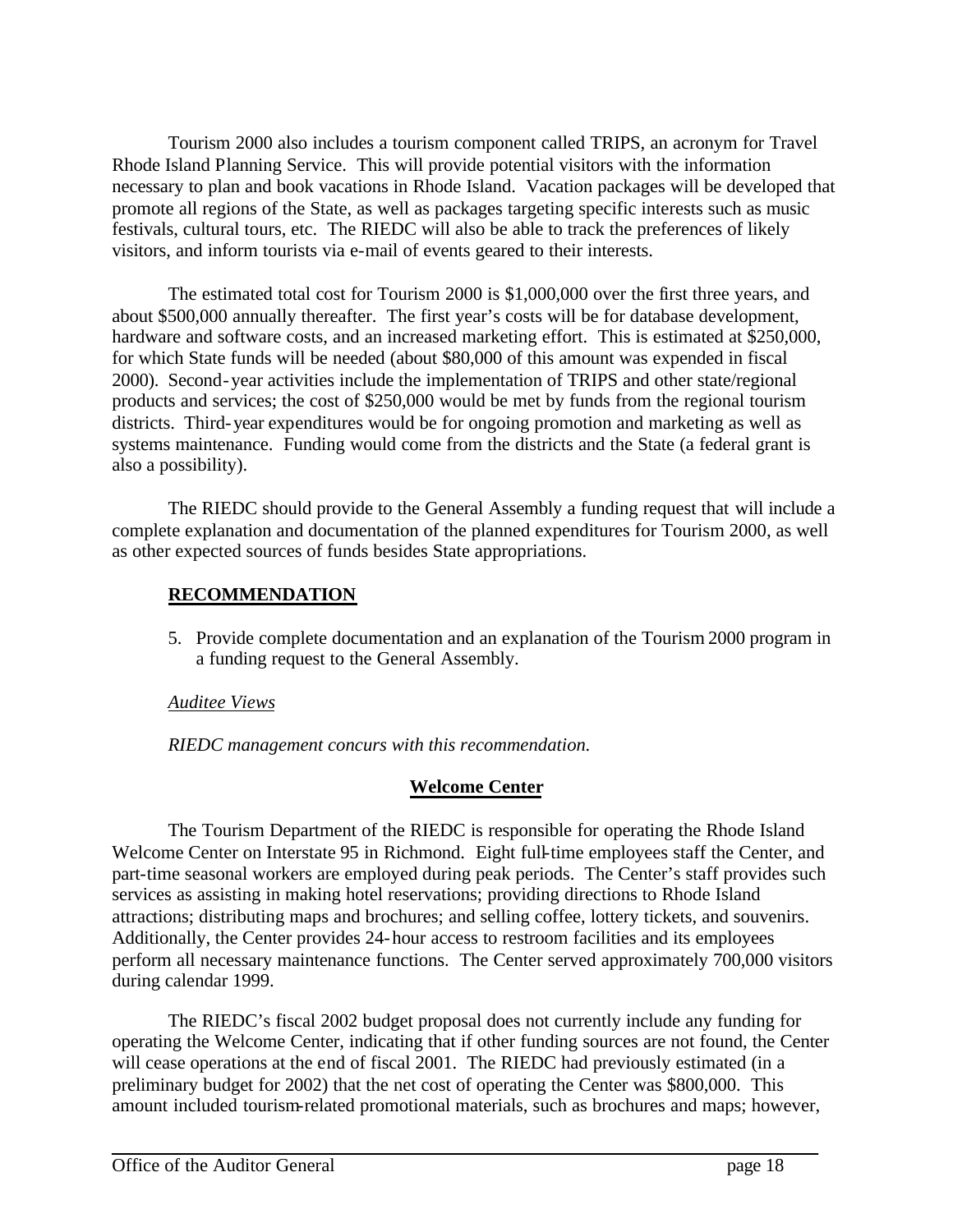other operating costs appeared to be related more to highway operations (e.g., maintaining restroom facilities and performing maintenance functions) than to tourism.

The RIEDC should identify which costs of operating the Center are not related to tourism and determine whether federal or other state funds are available to offset some of these expenditures. For example, the RIEDC could seek financial assistance from the Rhode Island Department of Transportation for those costs deemed highway related. Additionally, the RIEDC could further reduce costs by requesting assistance from the regional tourism districts in providing personnel to operate the Center. The RIEDC should also consider exploring whether any public-private partnerships can be formed.

Under these scenarios, the role of the RIEDC would be limited to providing funding for tourism-related costs, such as maps and brochures. Eventually, the Center could be equipped with an online terminal to provide visitors with information if the Tourism 2000 program described in a previous section of this report is established.

Lastly, the benefits that the Welcome Center provides to the State's tourism industry need to be quantified and evaluated. It is difficult to determine what the appropriate level of funding for the Welcome Center should be without first knowing the economic value of its operation. We were informed that Center employees frequently refer visitors to Rhode Island attractions, events, hotels, and restaurants; however, the economic impact of these referrals on the State's tourism industry cannot presently be measured because no formal tracking system exists to document these efforts.

### **RECOMMENDATIONS**

- 6. Determine whether other sources of funding are available to offset Welcome Center expenditures.
- 7. Develop a formal system to track tourism referrals.

### *Auditee Views*

*RIEDC management concurs with these recommendations.*

### **DESIGNATION OF TAX-EXEMPT PROJECT STATUS**

Section 42-64-20 (c) of the State's General Laws empowers the RIEDC Board, by adopting a resolution, to convey tax-exempt status to a project. This tax-exempt status extends to materials and equipment used during the construction of a project, and can also include replacement items such as computer equipment.

The Board grants tax-exempt status based on the results of an economic impact analysis performed by RIEDC's research unit. The analysis must find that the additional income tax revenue generated by the projected number of new jobs created by the employer will be greater than the loss of sales tax revenue from the materials and equipment used to construct the project.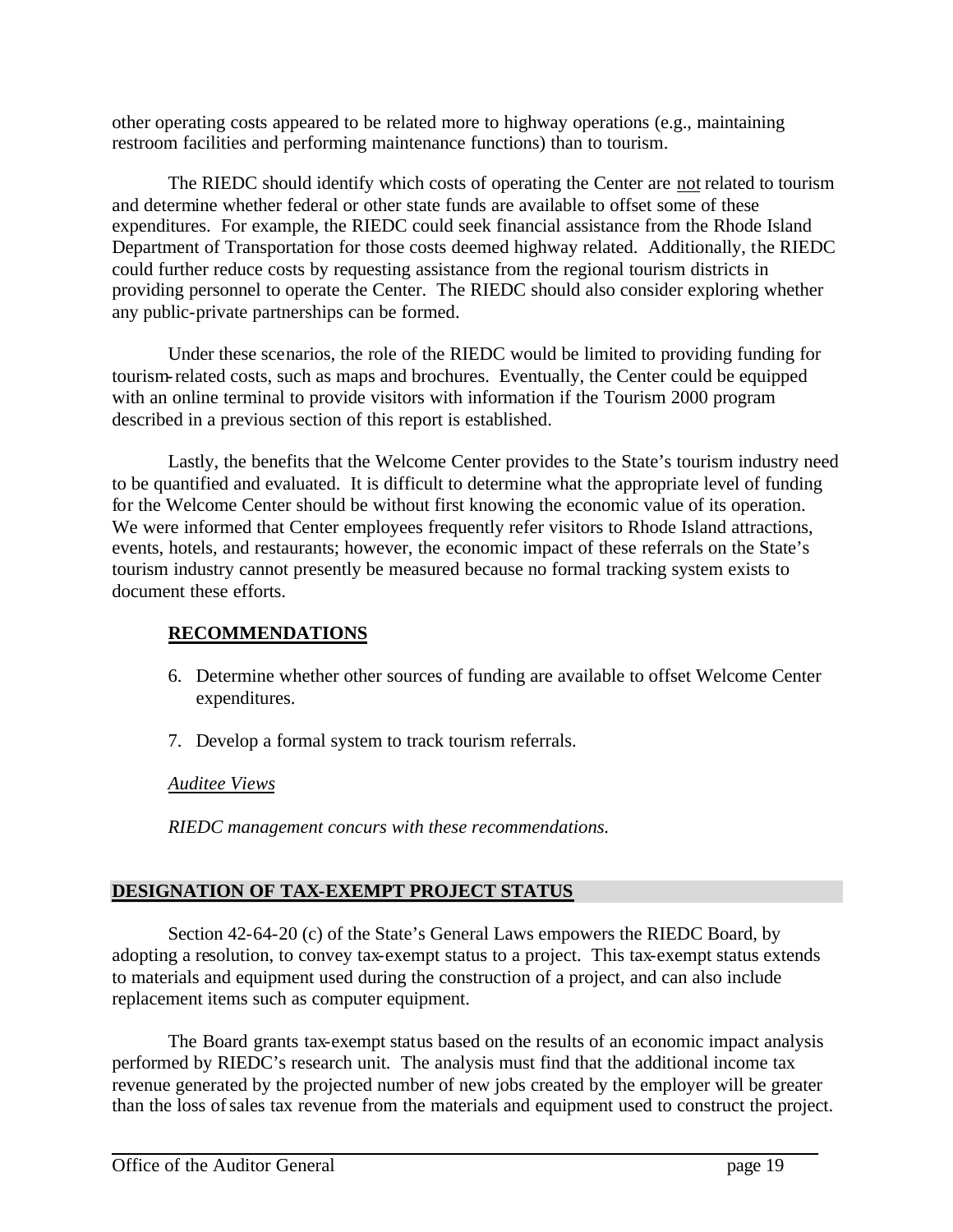The RIEDC Board has followed an informal policy of granting status only to those projects that will produce a significant number of jobs. RIEDC informed us that no formal written policies and procedures are currently in place for granting status to projects, even though RIEDC's outside legal counsel recommended at an April 1997 board meeting that written guidelines be developed. RIEDC needs to adopt formal written policies and procedures, including established criteria, for granting tax-exempt status to any project that qualifies.

The established criteria should be inclusive enough to allow the RIEDC Board to grant status in a variety of commonly-encountered situations, such as the creation of a significant number of jobs, attraction of out-of-state companies, and retention of current jobs. RIEDC should also consider establishing job creation eligibility thresholds based on the cost of the proposed project for smaller companies, rather than having to perform an economic impact analysis.

Establishment of formal written policies and procedures would ensure that all qualifying companies have access to this incentive program, which would further benefit the State's economic development efforts and increase income tax revenue.

### **RECOMMENDATIONS**

- 8. Adopt formal written policies and procedures for granting tax exempt project status.
- 9. Consider establishing job creation eligibility thresholds based on project cost as the criteria for granting project status to smaller companies

### *Auditee Views*

*RIEDC management concurs with these recommendations.*

### **Rhode Island Industrial Facilities Corporation**

The Rhode Island Industrial Facilities Corporation (RIIFC) provides low cost financing for industrial and commercial projects through the issuance of tax-exempt revenue bonds and notes. Because RIIFC acquires title to all projects and technically becomes the owner of these projects, borrowing companies receive an additional benefit, namely sales tax exemptions on materials and equipment used in constructing their respective projects. As discussed above, RIEDC's research unit performs economic impact analyses whenever the RIEDC Board is considering granting sales tax-exemption status to a project; however, these analyses have not been performed for RIIFC projects.

An economic impact analysis should be performed for all RIIFC projects to determine whether the projected increase in income tax from the additional jobs created by a particular project will be greater than the projected loss in sales tax revenue. Without knowing this information, RIIFC could potentially undertake projects that could result in a net loss of tax revenue to the State.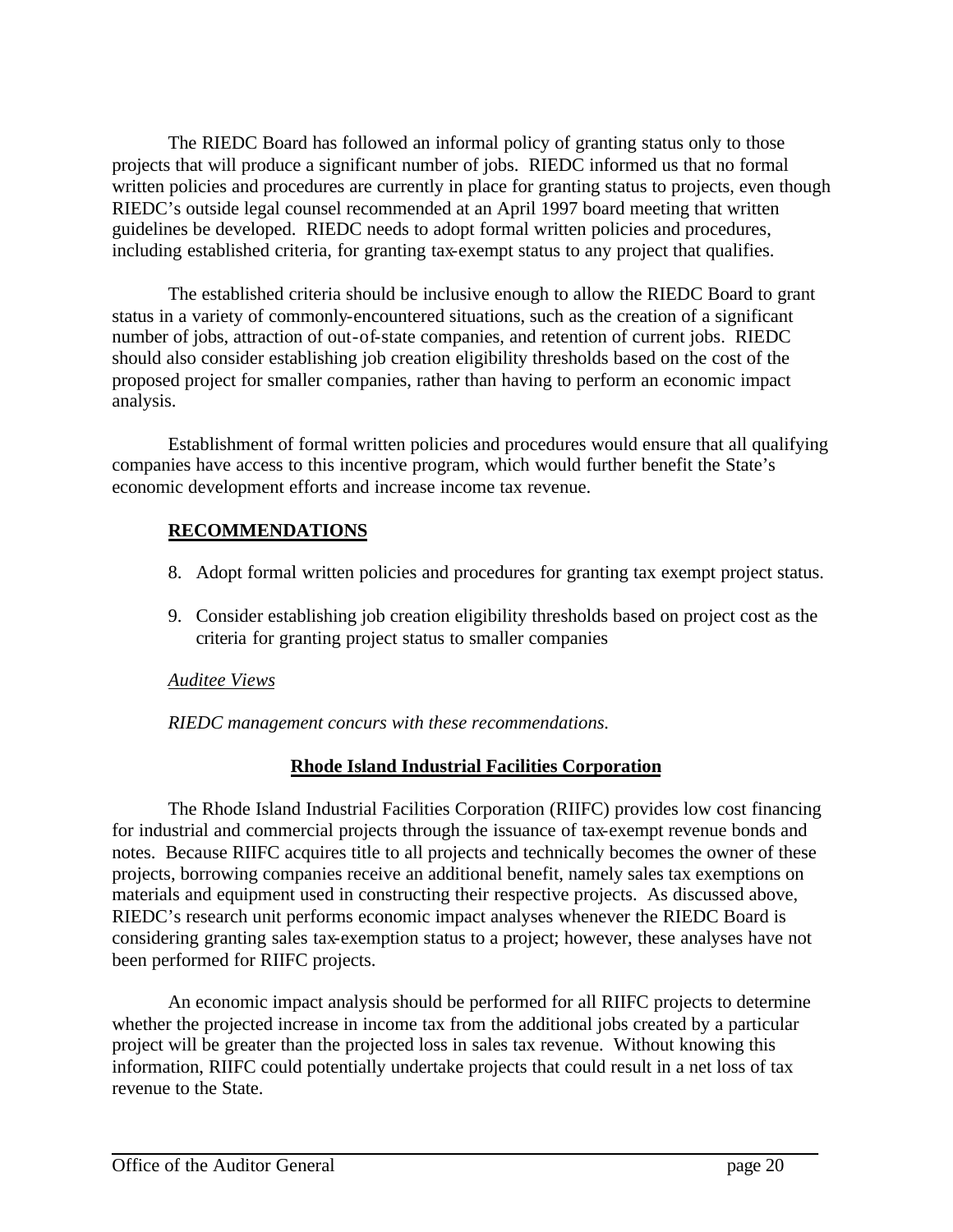Since some projects undertaken by RIIFC are job retention initiatives (i.e., without RIIFC's assistance the company would leave the State), the economic impact analysis in these instances should measure the potential loss of income tax revenues generated from those jobs versus the loss of sales tax revenue.

### **RECOMMENDATION**

10. Perform an economic impact analysis for every RIIFC-financed project.

*Auditee Views*

*RIEDC management concurs with this recommendation.*

### **DISCLOSING BUSINESS ARRANGEMENTS**

The Small Business Loan Fund Corporation (SBLFC) was created in 1985 to administer a revolving loan program for small businesses by using funds that were recovered from a grant made to a project that ultimately went bankrupt. The loan-making process is governed by an agreement between RIEDC and the U.S. Department of Commerce's Economic Development Administration (EDA).

Section D.16 (a) of EDA's "Standard Terms and Conditions" dated December 1998 states that "The recipient (in this case RIEDC) shall not make revolving loan funds available to a business entity if the owner of such entity or any owner of an interest in such entity is related by blood, marriage, law or business arrangement to the Recipient or an employee of the Recipient or any member of the Recipient's Board of Directors (in this case SBLFC), or a member of any other Board which advises, approves, recommends or otherwise participates in decisions concerning loans or the use of grant funds."

During our review of SBLFC minutes for fiscal years 1999 and 2000, we noted that an SBLFC Board member abstained from participating in discussions and from voting on four different loan proposals. For one of these loans, the reason for the abstention was listed in the minutes--the Board member was a director of the company that served as senior lender to the loan applicant. No reasons for the other three abstentions were listed in the minutes, but SBLFC officials informed us that the Board member had performed consulting work for these loan applicants.

While this Board member did abstain from the discussions and votes related to these four loans, a "business arrangement" may have existed between the Board member and the loan applicants in each of these instances. Because this term is so broad, we believe that SBLFC should obtain a written determination from the EDA detailing the specific types of "business arrangements" that are prohibited. This will ensure that these four loans were approved in accordance with EDA requirements, and also help guide the Board in its future deliberations.

SBLFC also should include the reason that a board member abstains from discussing and voting on a loan application in the minutes of each meeting where this situation occurs. Lastly,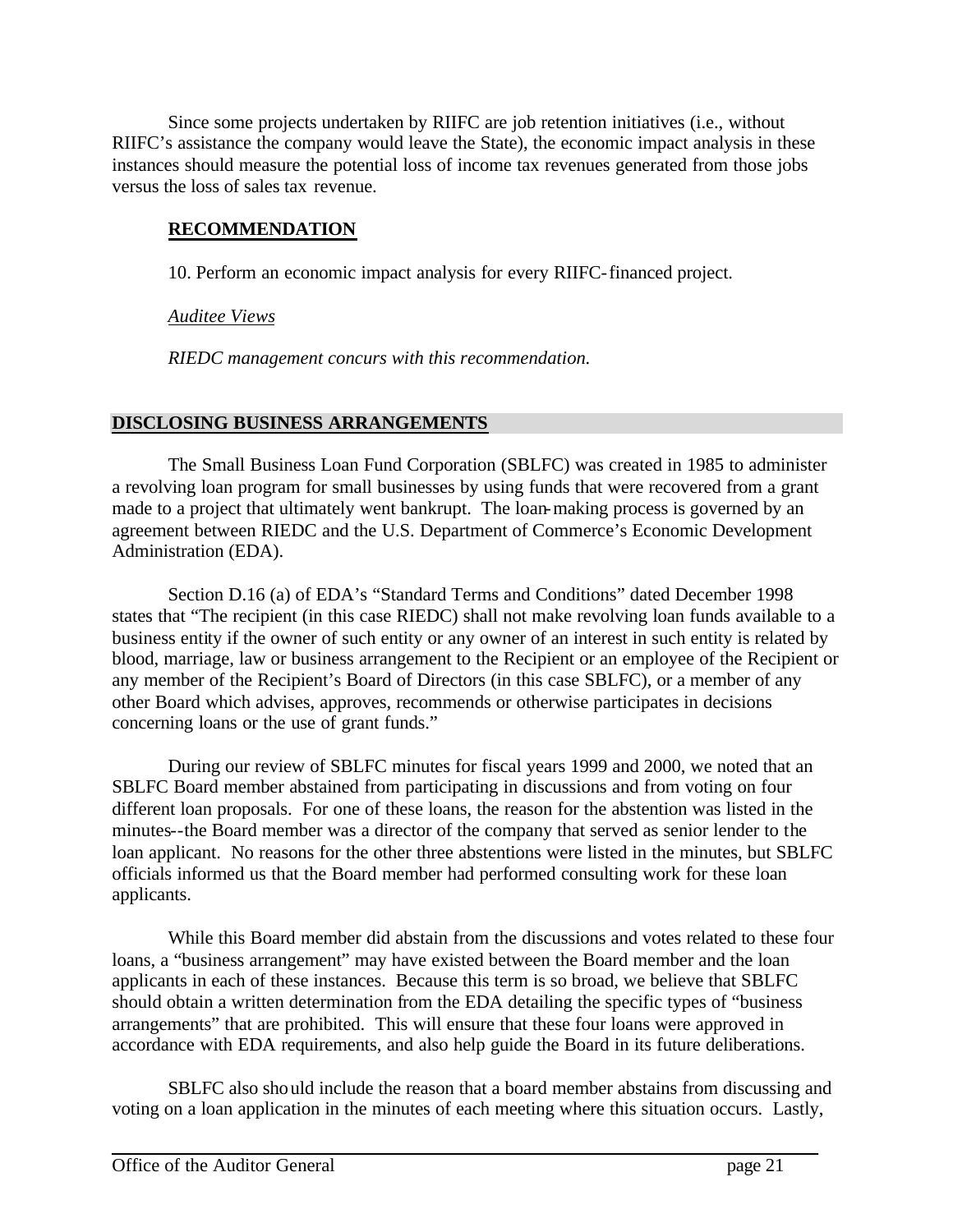SBLFC should adopt a policy of requiring all loan applicants to provide assurance in writing that neither they nor any other owners of an interest in their business are related by blood, marriage, law or business arrangement to the RIEDC, its employees, or any member of the SBLFC Board.

### **RECOMMENDATIONS**

- 11. Obtain a written determination from the EDA detailing the specific types of "business arrangements" that are prohibited.
- 12. Include the reason that a board member abstains from discussing and voting on a loan application in the minutes of each meeting when this situation occurs.
- 13. Adopt a policy of requiring all loan applicants to provide assurance in writing that neither they nor any other owners of an interest in their business are related by blood, marriage, law or business arrangement to the RIEDC, its employees, or any member of the SBLFC Board.

### *Auditee Views*

*RIEDC management concurs with these recommendations and intends to require loan applicants to duly notify the RIEDC of any relationship and then abide by the regulations of the federal Economic Development Administration.*

### **MEASURING AND REPORTING PROGRAM RESULTS**

RIEDC has a wide variety of programs available to it designed to stimulate economic growth by assisting Rhode Island businesses. Some of these initiatives include:

- <sup>q</sup> *tax incentives* such as Enterprise Zone tax credits, as well as other tax incentive programs available to businesses through the Division of Taxation (e.g., corporate income tax reductions for new job creation, investment tax credits, research and development expense credits, and job training tax credits);
- <sup>q</sup> *financial services* such as taxable and tax-exempt revenue bonds issued by RIEDC and RIIFC and loans to smaller businesses from the SBLFC;
- <sup>q</sup> *job training* through a partnership with the Rhode Island Human Resource Investment Council that offers training grants, tax credits for employee training, and other job training assistance;
- <sup>q</sup> *incentive-based leases* with certain companies that result in reduced lease payments if specific job creation thresholds are met; and,
- <sup>q</sup> *sales tax exemptions* for materials and equipment used in constructing a project if (a) the companies participate in financing issued by RIEDC or RIIFC, or (b) the RIEDC Board passes a resolution granting tax-exempt status to the company's project.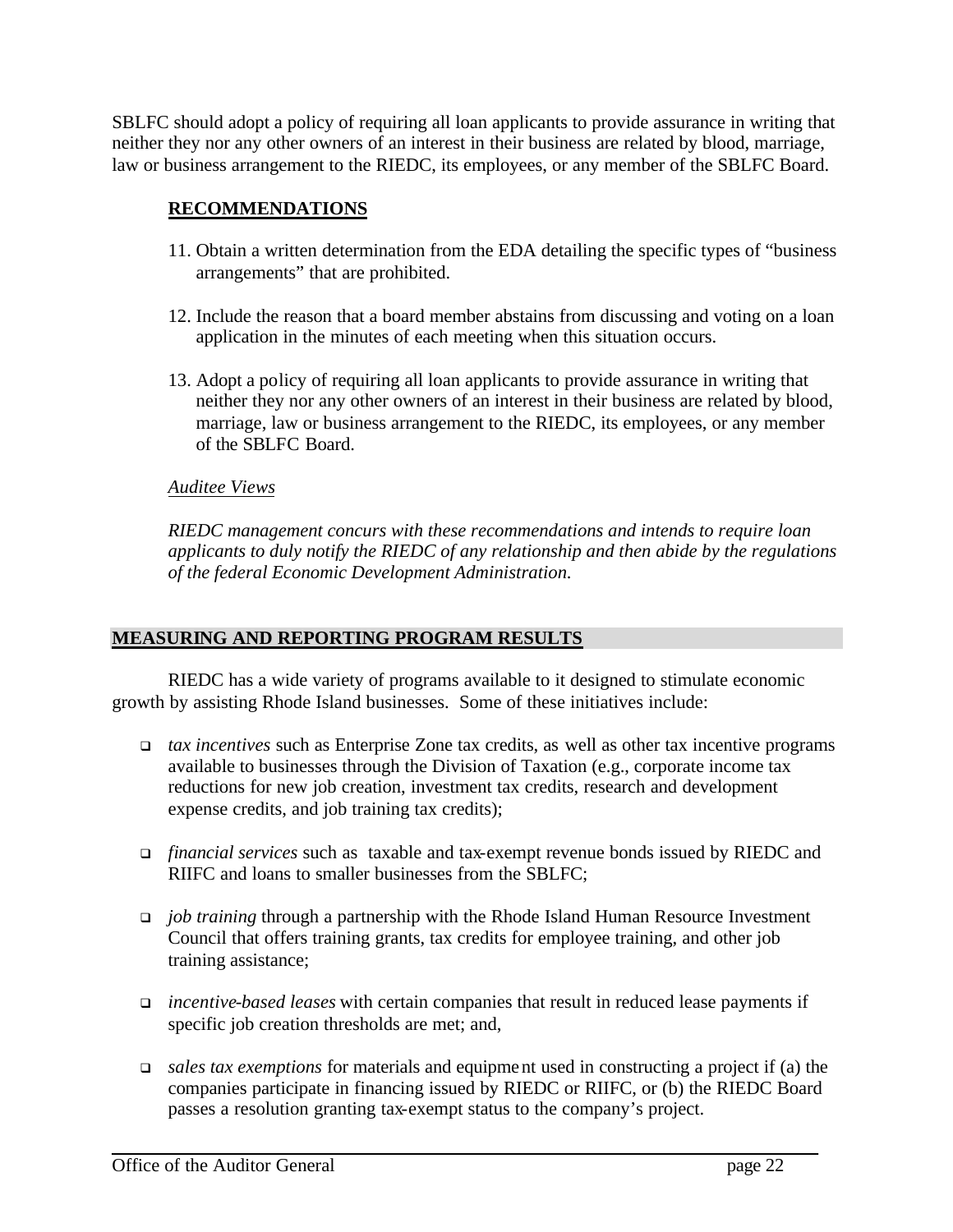One of the main ways to measure the effectiveness of *tax incentives* is to perform a costbenefit analysis. However, we found that no reports are currently prepared by the State (after the fact) to determine the amount of tax revenue lost as a result of economic development tax incentives. Thus, the cost (in terms of tax revenue the State has foregone) of these tax incentive programs is presently not known. Additionally, attempting to quantify the benefit (i.e., the gain in income tax revenue) of these tax incentive programs, such as by tracking each beneficiary company's job creation efforts, would likely be time consuming and prohibitively expensive.

In conjunction with other applicable State agencies, RIEDC should establish a system that compares actual tax loss with income tax gain so that the effe ctiveness of the State's various economic development tax incentive programs can be measured. Until such a system is in place, the State and RIEDC will be unable to evaluate which tax incentive programs are the most effective and, conversely, which programs may need to be revamped or even discontinued.

### **RECOMMENDATION**

14. Establish a system that compares tax loss with income tax gain attributable to economic development tax incentive programs so that the effectiveness of these initiatives can be measured.

### *Auditee Views*

### *RIEDC management concurs with this recommendation.*

Regarding the *financial services* that RIEDC provides through bond financing from RIIFC or loans from SBLFC, we believe that the impact of these programs can best be measured by determining the number of new jobs created as a result of the financing or loan, as well as the salary levels. A condition of both RIIFC bond financing and SBLFC loans is that companies submit annual employment reports that list the number of new jobs created and the salary levels.

As part of the standard loan agreement, the recipient agrees to provide the RIEDC with annual employment reports. We examined a sample of loan files and found that not all recipients were submitting these annual employment reports. Similarly, we found that many companies that received bond financing from RIIFC had also not submitted the required information. According to the manager of SBLFC and RIIFC, companies that do not comply with these requirements could technically be declared in default and the interest rates paid by these borrowers could be increased as a result. However, due to the business support nature of RIEDC's mission, the manager felt that declaring companies to be in default and increasing their interest rates would not be an appropriate remedy for this type of noncompliance.

We agree that declaring borrowers in default may be excessive. Alternatively, SBLFC and RIIFC could require recipients to sign waivers allowing RIEDC access to employment reports filed with the State Department of Labor and Training. The data on employment reports is especially critical since the SBLFC is required to report it to the Small Business Administration.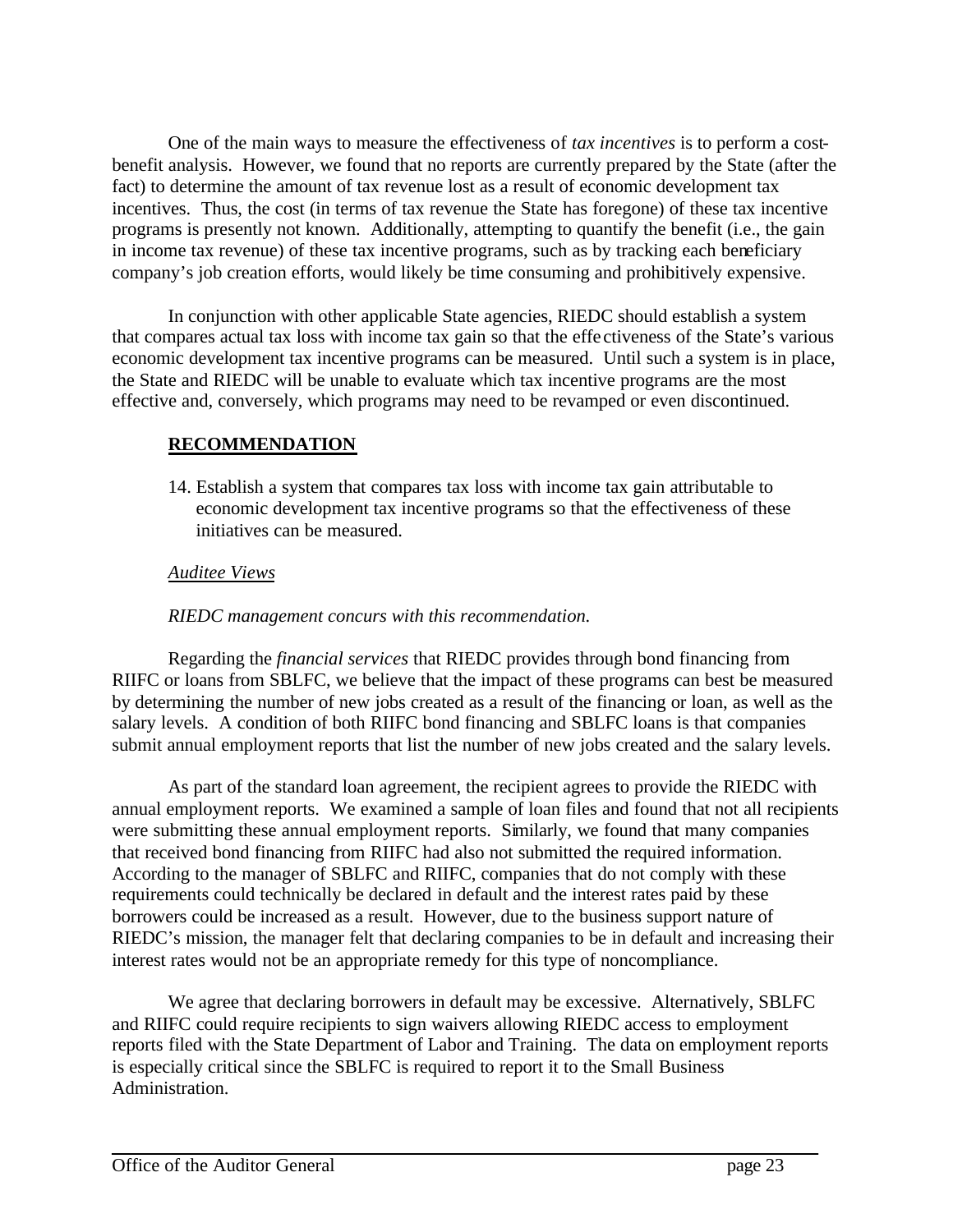### **RECOMMENDATION**

15. Implement procedures to enhance compliance with reporting requirements.

### *Auditee Views*

### *RIEDC management concurs with this recommendation.*

Companies with *incentive-based leases* are required to periodically submit documentation listing the number of full time equivalent employees and also the calculation used to determine what the amount of their rent credit should be. When we inquired whether the accuracy of the companies' representations had ever been verified, we were informed that only one company had ever been reviewed and that review was performed by the Department of Administration's Bureau of Audits.

The Bureau found that the company had not calculated its job credit in accordance with the methodology required by its agreement with RIEDC, and as a result, the company eventually withdrew its request for a \$65,000 credit. This indicates that RIEDC should conduct periodic reviews on a test basis to verify both the reported employment figures and the accuracy of the rent calculation for all companies that have incentive-based leases.

### **RECOMMENDATION**

16. Conduct periodic reviews on a test basis to verify both the reported employment data and the accuracy of rent calculations for all companies that have incentive-based leases.

### *Auditee Views*

*RIEDC management concurs with this recommendation.*

Lastly, companies that receive *tax-exempt status* from the RIEDC Board are not presently required to submit annual employment reports, although some companies have voluntarily agreed to provide employment information. We believe that making this a requirement would allow RIEDC to verify whether these companies actually created the projected number of new jobs, and also provide the RIEDC Board with a factual basis for evaluating whether granting taxexempt status is an effective economic development tool.

### **RECOMMENDATION**

17. Require companies that receive tax-exempt status from the RIEDC Board to submit annual employment reports.

### *Auditee Views*

*RIEDC management concurs with this recommendation.*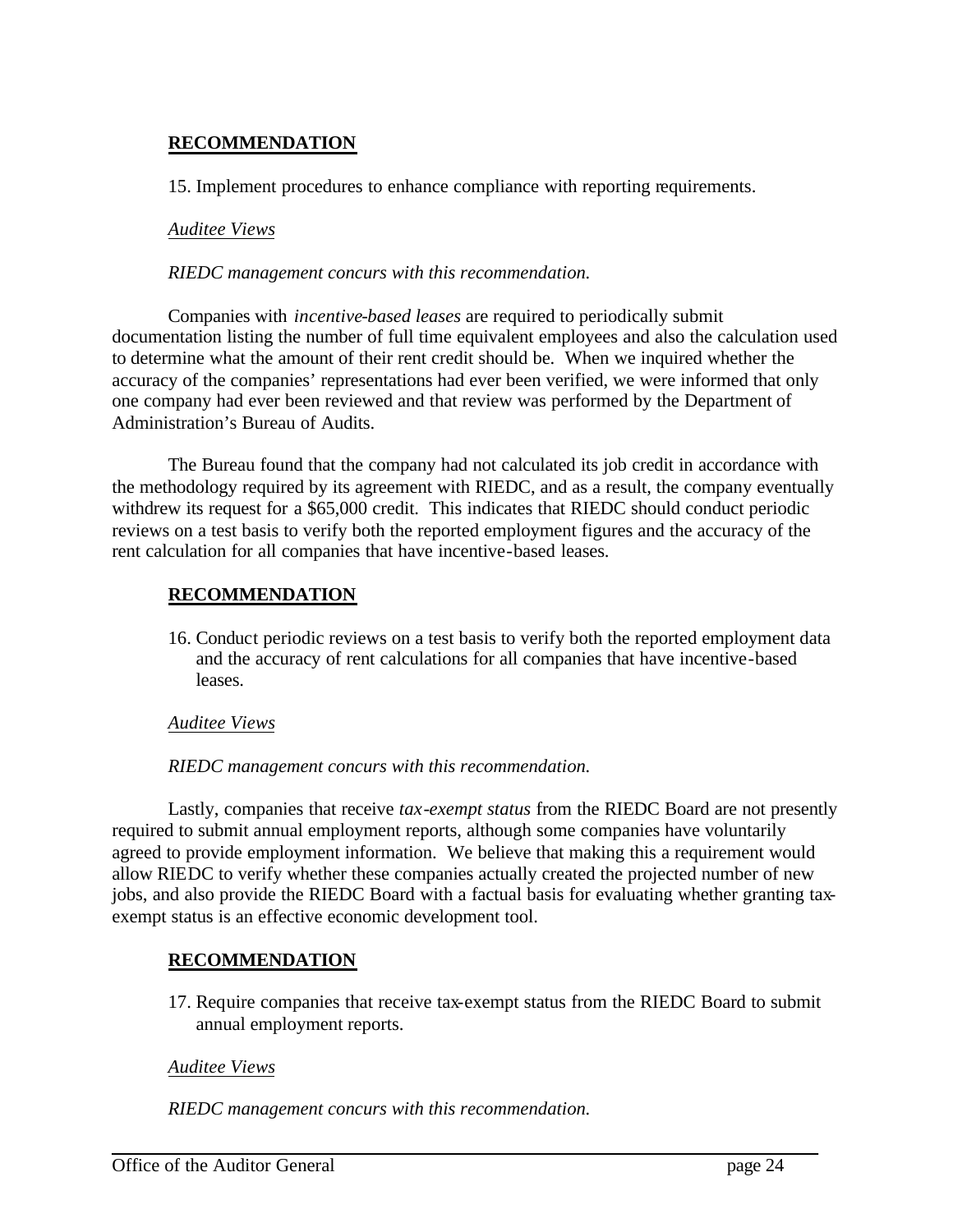### **Reporting Program Results**

RIEDC prepares a comprehensive annual report that highlights the Corporation's activities during the previous year, including business attraction and expansion efforts, urban initiatives, tourism achievements, business services successes, Quonset Davisville's continued development, and other noteworthy achievements. However, we believe that RIEDC needs to report its results on a more frequent basis so that all interested parties, including Board members, the Legislature, the general public, the business community, and others can be kept apprised of the Corporation's progress.

Specifically, RIEDC should prepare quarterly summary reports to the Board regarding its program results in such areas as the number of jobs created, retained, and lost; land sales and leases at Quonset Davisville, as well as the number of parcels available for sale or lease; all financings including RIIFC bond issues and SBLFC loans; and any other pertinent activities. Quarterly summary reports would serve as a useful tool to keep the Board and other interested parties continually informed about RIEDC's ongoing economic development efforts, and would also provide an additional means of measuring the Corporation's performance.

### **RECOMMENDATION**

18. Prepare quarterly summary reports to the board outlining the Corporation's program results.

### *Auditee Views*

*RIEDC management concurs with this recommendation.*

### **SLATER CENTERS**

In 1997 the General Assembly created the Samuel Slater Technology Fund (Slater Fund) to support the commercialization of technology. Since fiscal 1998, the General Assembly has annually appropriated \$3 million to the Slater Fund. Responsibility for administering this fund has been vested in the Economic Policy Council (Council) since its creation in 1997. The Council was created by Executive Order 95-10 on March 16, 1995 and its governing board consists of 20 members from both the private sector and government. The Council is co-chaired by the Governor and a public member.

During fiscal years 1998 and 1999, the Slater Fund was used to support a number of initiatives, including:

- $\Box$  partnerships between higher education and private industry,
- $\Box$  multi-firm collaborations.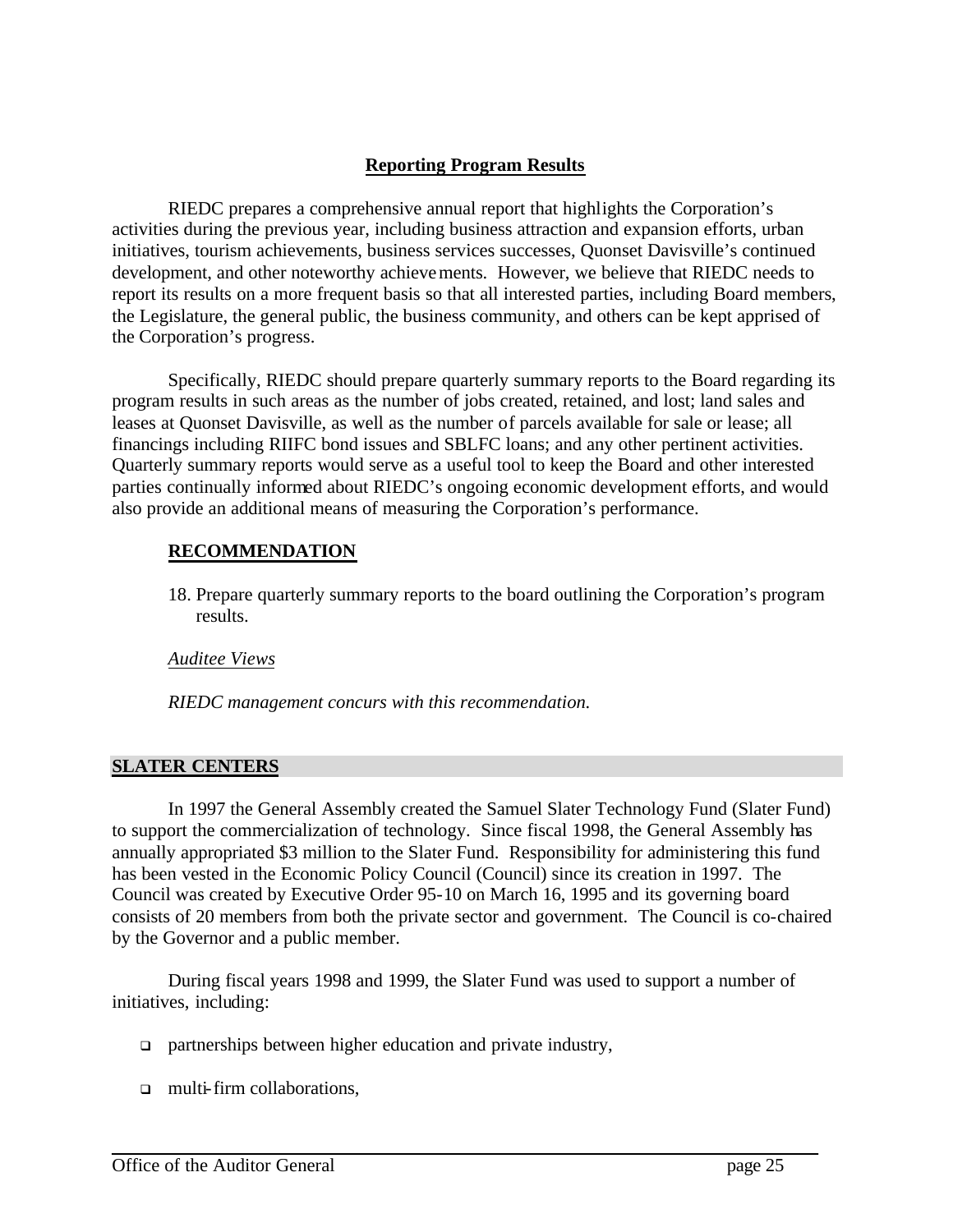- $\Box$  seed grants for start-up technology companies, and
- <sup>q</sup> two centers of excellence (now known as "Slater Centers") that focused on commercializing research in a particular area of technology at Rhode Island universities. The initial Slater Centers were Cellular Medicine at Brown University and Ocean Technology at the University of Rhode Island.

In fiscal 2000, all of the funds were dedicated to the Slater Centers and three new centers began operations. All of the Slater Centers are now structured as nonprofit corporations and will have annual budgets of approximately \$650,000. Over \$6 million will be invested in each center over the next 10 years, and the goal is to have each center become self-sufficient by the end of that time period. This goal, however, may be difficult for some of these centers because certain types of technology take longer to commercialize than others.

During fiscal 2000, RIEDC played a key role in a number of administrative undertakings for the Slater program. These included the structuring of the Slater centers as nonprofit corporations, the hiring of the five Slater center directors, the development of a contract between the Council and the Slater centers, and monitoring grant recipients. In recognition of this assistance, RIEDC and the Council entered into a memorandum of understanding that authorized a \$50,000 payment from the Slater Fund to RIEDC.

The Council and RIEDC are presently contemplating transferring responsibility for managing the Slater Centers and administering the \$3 million Slater Fund to the RIEDC. Under this model, the Council would be responsible for annual evaluations of the Slater Centers to assure that they are meeting their goals. We believe this would be a prudent course of action for a number of reasons.

The Council's professional staff consists of three persons, which is not sufficient to administer a program with an annual budget of \$3 million and to oversee the operations of five centers. RIEDC has the requisite professional staff in place to both manage the Slater Centers and administer the Slater Fund. Conversely, the Council has expertise in such areas as measuring performance, developing economic policy, and conducting research, which makes it well suited to monitor the progress of the Slater Centers.

This proposed transfer of responsibilities would also provide better segregation of duties from both a programmatic and an internal control standpoint. From a programmatic standpoint, it is preferable to have one entity charged with managerial and administrative responsibilities, and a separate entity responsible for monitoring performance. To date, this type of segregation of responsibilities has not been in place since both the Council and RIEDC have had some degree of responsibility for managing, administering, and monitoring various programs funded by the Slater Fund.

From an internal control standpoint, this transfer would also make sense. RIEDC presently has a seven-person accounting division, while the Council's entire staff consists of three employees. The Council's independent auditor noted in its fiscal 1999 management letter that "due to the limited number of employees of the Council, it is difficult to maintain proper segregation of duties."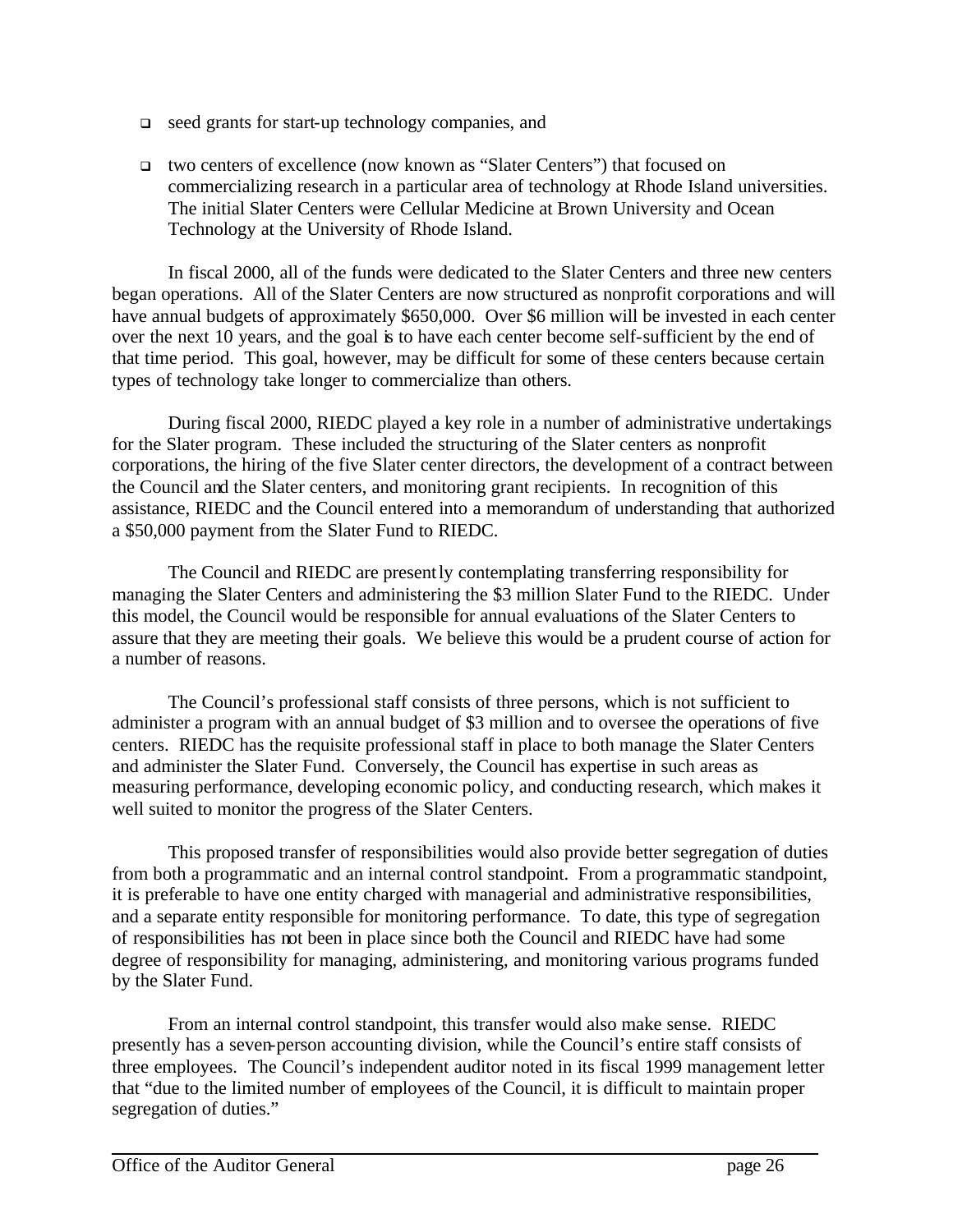### **RECOMMENDATION**

19. Vest responsibility for managing the Slater Centers and administering the Slater Fund with RIEDC.

*Auditee Views*

*RIEDC management concurs with this recommendation.*

### **BUDGETARY PROCEDURES**

Improvement is needed in budget preparation and budgetary control procedures for the RIEDC. This will ensure that both the short and longer term aspects of its finances are adequately addressed. This is critically important because the RIEDC is largely supported by State appropriations and will have unique long-term capital needs (if certain projects are developed) that cannot be met from its existing operating budget. Additionally, its other sources of income are limited and in some instances restricted. For example, proceeds from the sales of land at Quonset Davisville are not intended to be used to support the operating activities of the Corporation but instead are designated to fund further infrastructure improvements at the site.

### **Budget Estimates**

RIEDC's fiscal 2001 budget and the proposed fiscal 2002 budget include financing fees of \$395,000 which are expected to be collected from projects it finances.

We found that these estimates are not well supported and are too dependent on unforeseen future developments that may not materialize. In September 2000, RIEDC fiscal personnel were able to identify only about \$125,000 in financing fees that could be regarded as likely to be realized during the fiscal year. We believe the RIEDC should take a more conservative approach to estimating significant revenue items. Such items should not be included in operating budgets without greater assurance of realization.

The proposed fiscal 2002 budget does not include any funding for development of the port and waterfront at the Quonset Davisville site. Fiscal managers at the RIEDC estimated (in an October 2000 white paper) that these costs will approximate \$3.8 million in fiscal 2002. Since the RIEDC does not have the internal financial resources to support costs of this magnitude, we believe it should determine the critical components for port and waterfront development in fiscal 2002 and request the necessary funding in its State appropriation budget request.

### **RECOMMENDATIONS**

20. Support all revenue estimates included in budget proposals.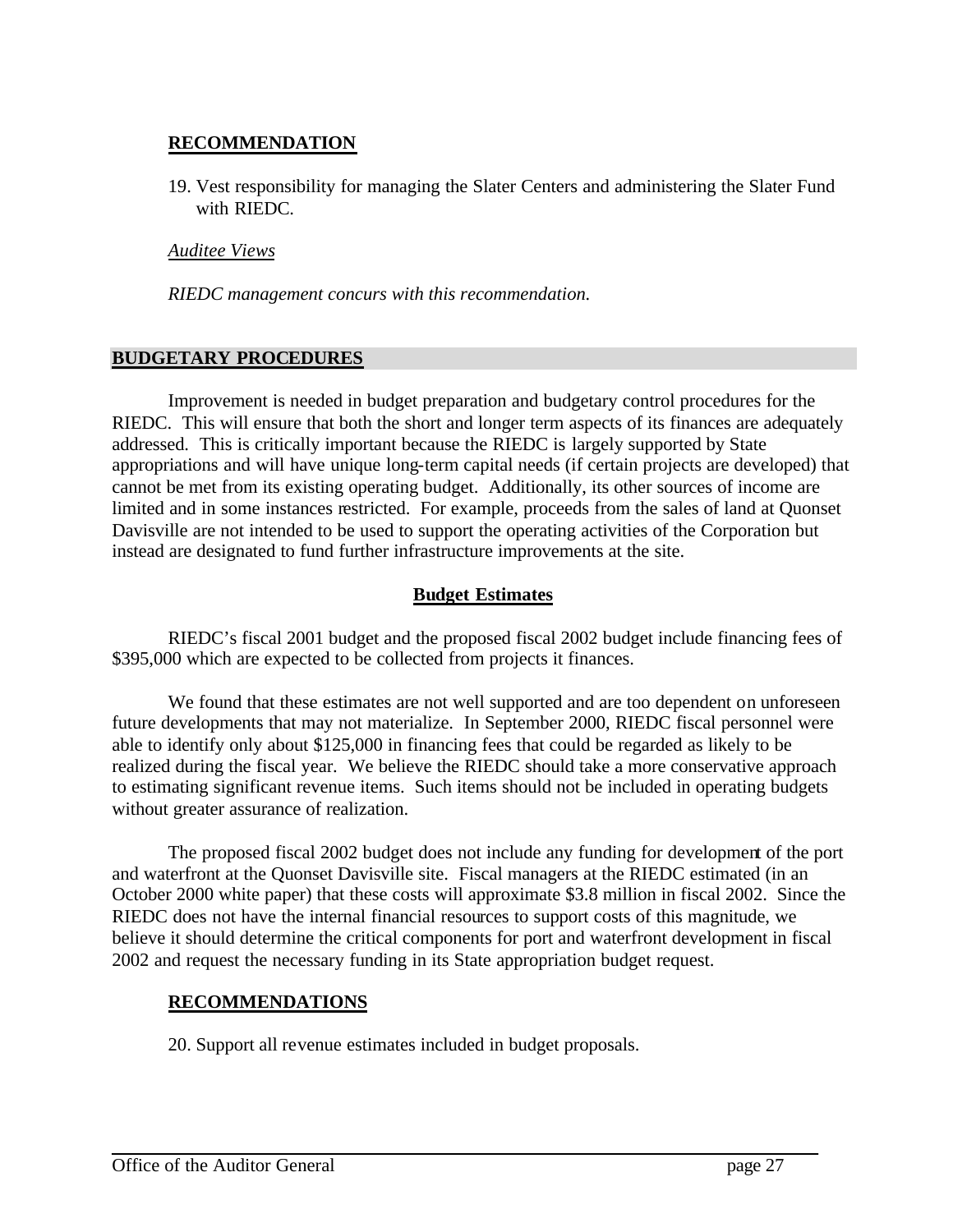21. Determine the amount of fiscal 2002 funding needed for critical components of the port and waterfront development at Quonset Davisville, and include these amounts in the annual State appropriation budget request.

### *Auditee Views*

*RIEDC management concurs with these recommendations.*

### **Budgetary Control - Monthly Financial Statements**

The Corporation's Division of Fiscal Affairs prepares monthly unaudited financial statements. These statements are distributed to the Corporation's Board of Directors, the QDMC Board of Directors, management of the Corporation (Providence and Quonset Davisville), and

State budget officials. In order to provide these interested parties with appropriate data to make important financial and operating decisions, these statements must be clear and accurate. We reviewed these statements for the period ended May 31, 2000, and have the following findings and observations.

| Net profit, as presented<br>Less:                        | 350,560                  |
|----------------------------------------------------------|--------------------------|
| State appropriation for June 2000<br><b>SBLF</b> revenue | (669, 600)<br>(741, 795) |
| Net profit (loss), as revised                            | \$(1,060,835)            |

The components of the statements can lead to distorted results. The May 2000 statements included the State appropriation for June 2000 of \$669,600 because the funds had been transferred early by the State. In addition, the statements include the Small Business Loan Fund, whose assets are restricted to future loan use and are not available for operations of the Corporation. Removing these two items from revenue changes the operating results from a profit of \$350,560 to a loss of \$1,060,835.

### **RECOMMENDATION**

22. Revise the monthly financial statements to more accurately reflect the financial position of the RIEDC.

### *Auditee Views*

### *RIEDC management concurs with this recommendation.*

The Corporation is implementing a system of program budgeting in fiscal 2002. This will place greater responsibility on managers to review monthly financial statements as a means of measuring budget-to-actual results each month, and to ensure the data presented is reasonable and materially accurate. It will also require the allocation of operating expenses to various divisions on an equitable basis. We found that this is not currently performed uniformly. For example, the May 2000 statements included depreciation expense of \$183,333 for the fiscal year charged entirely to the Fiscal Affairs Division. However, this amount represented deprecia tion on all furniture and equipment at the Providence office, and should have been allocated to those divisions actually using these items. Conversely, no amount was budgeted for depreciation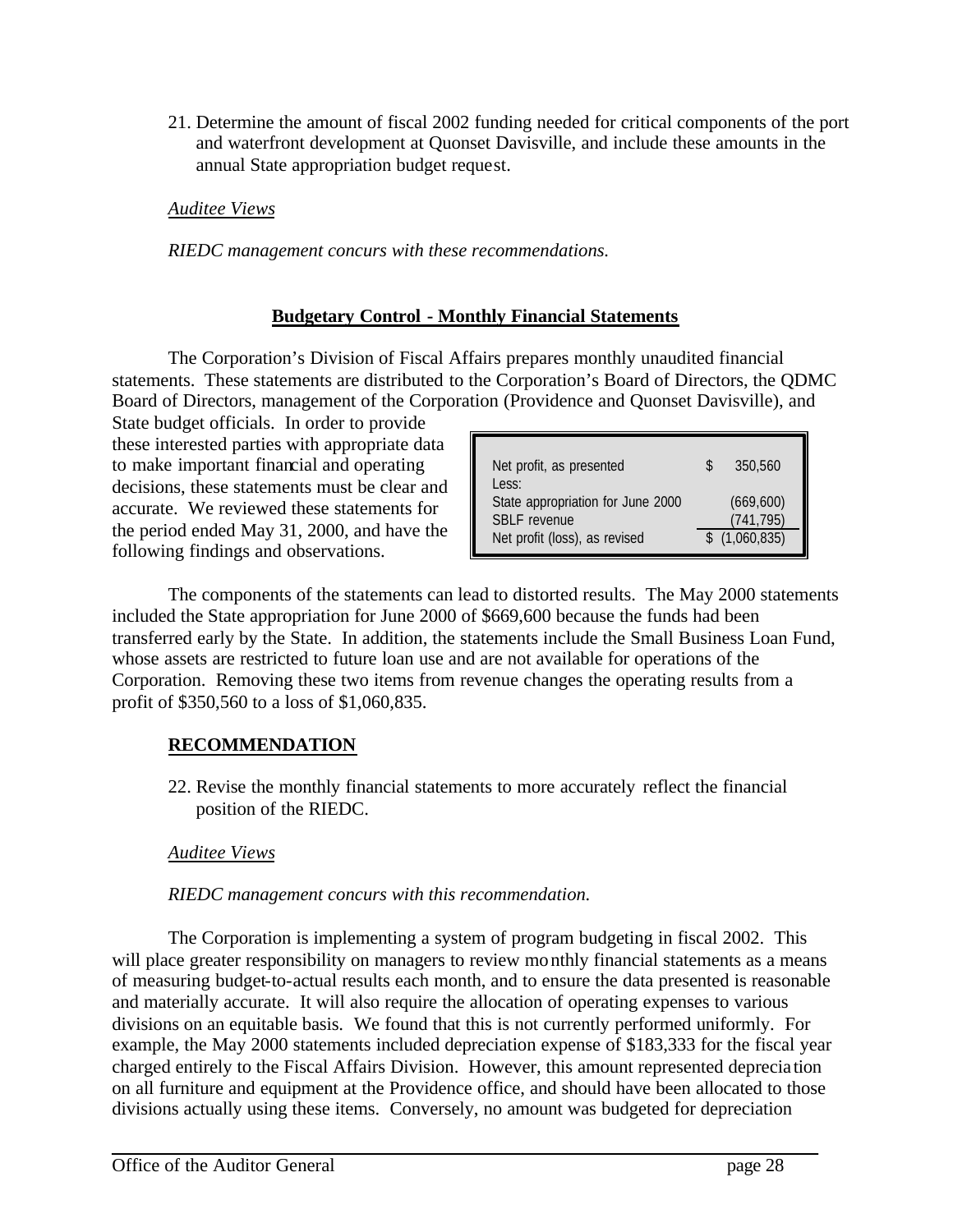expense at the Quonset Wastewater Treatment Plant, and maintenance expenses were not budgeted for the Ladd property in Exeter.

The monthly financial statements include schedules of operating expenses for each division. Columns are included for the annual budgeted amount for each line item, and the yearto-date results. This would be more useful if the annual budget was apportioned to the period being reported (e.g., the schedules for May would compare actual results for 11 months of the fiscal year against 11/12 of the annual budget for each line item).

Individual line items for the Schedule of Total Expenses should also be revised. The schedule includes a line item for Other Operating Expenses, which encompasses expenses not included in other categories of operating expense. Through May 2000, this line item totaled over \$4 million, or about 45% of total operating expenses for the period. Significant amounts of operating expense currently included in Other Operating Expense should be shown as separate line items. Conversely, some expenses now shown as separate line items, such as bad debts (\$667 for the fiscal year through May 2000), computer supplies (\$12,304), and dues and subscriptions (\$29,842) should be included in the Other Operating Expense category.

### **RECOMMENDATION**

23. Allocate operating expenses to operating units as necessary on an equitable basis.

*Auditee Views*

*RIEDC management concurs with this recommendation.*

### **Finance And Audit Subcommittee**

A four-member Finance and Audit Subcommittee to the RIEDC Board of Directors was established during fiscal 2000. The purpose of the subcommittee is to provide effective budgeting, auditing, and financial management oversight to the Corporation. However, meetings scheduled for July 20, 2000, August 24, 2000 and September 21, 2000 were canceled due to lack of a quorum (three of four members must be present for a quorum).

We consider this to be a key subcommittee to the Board since it is responsible for budget preparation and financial monitoring. Continued inability to conduct meetings could hamper the fiscal administration of the RIEDC. One solution would be to increase the number of members to five; a quorum would remain at three but the additional member would increase the likelihood of achieving a quorum for each meeting.

### **RECOMMENDATION**

24. Consider increasing the membership of the Finance and Audit Subcommittee to five to improve the likelihood of achieving a quorum for monthly meetings.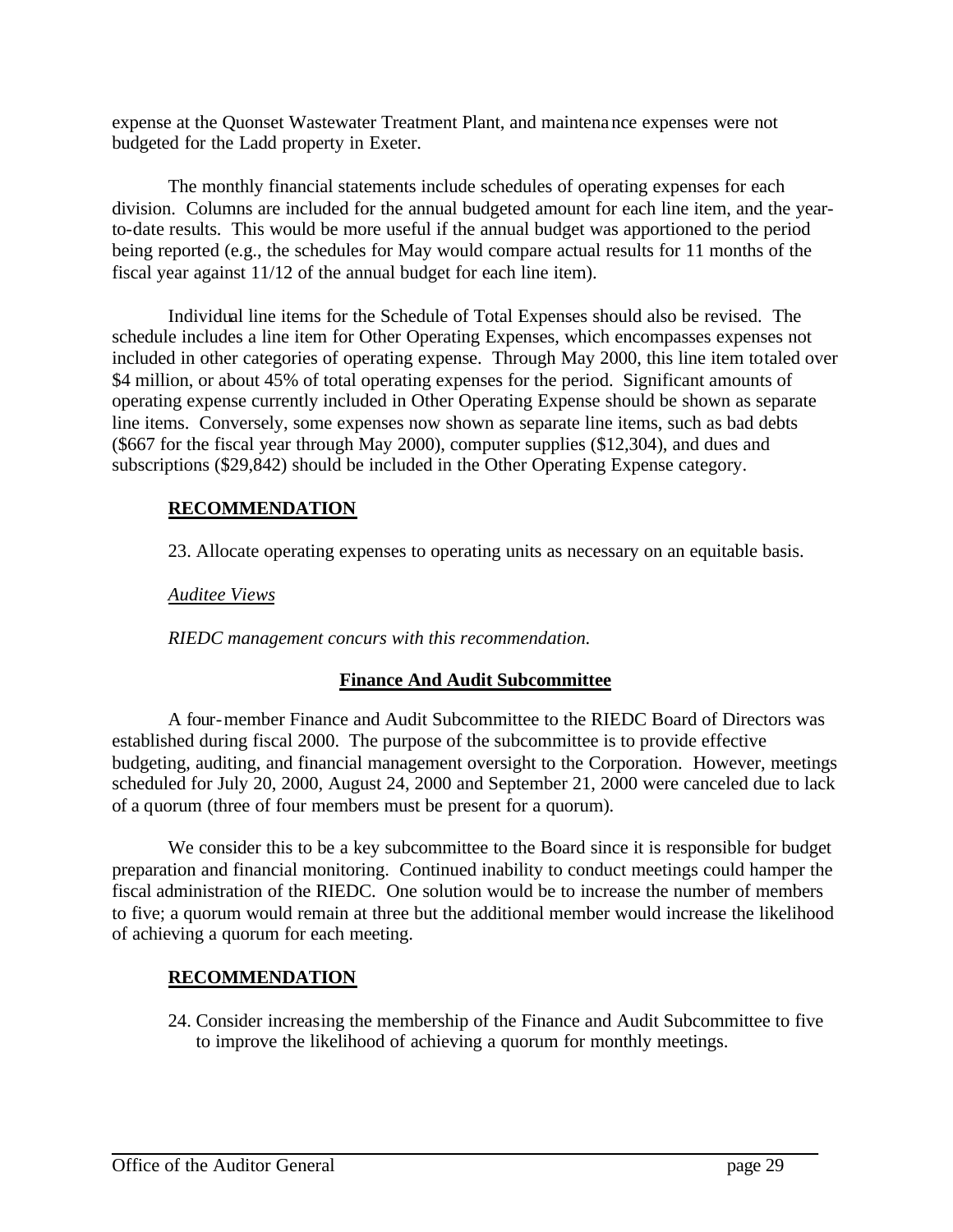### *Auditee Views*

*RIEDC management concurs with this recommendation.*

### **ACCOUNTING FOR DISTINCT ACTIVITIES**

The RIEDC has operating components that should be accounted for separately to allow management to effectively evaluate their actual costs and benefits. Two of these are the Welcome Center which is part of the Department of Tourism and the steam plant which is operated at the Quonset Davisville Commerce Park.

### **Welcome Center**

The monthly operating statements do not include separate statements for the Welcome Center. Currently, Welcome Center revenues and expenses are included in four separate accounts in RIEDC's accounting system, and thus the Welcome Center's operating results are not conveniently summarized for review.

We prepared an unaudited schedule of revenues and expenses for the Welcome Center as of June 30, 2000, following the methodology used by the RIEDC. Since no periodic merchandise inventory is taken, all purchases are charged to expense as incurred. We determined that the Welcome Center had total revenues of \$207,198, and total expenses of \$605,391 (based upon direct costs only).

Although we realize that the Welcome Center is primarily a tourism operation and is not intended to earn a profit, we believe it is important for directors and management to be aware of the results of its operations as a means of effectively managing the Center.

### **Welcome Center – Financial Summary** Fiscal 2000 Revenues: Sales of merchandise  $\qquad \qquad$  \$ 124,172 Lottery sales 83,026 Total revenues 207,198 Expenses: Merchandise 105,025 Lottery 81,436 Personnel 329,202 Maintenance 89.728 Total expenses 605,391 Net profit (loss)  $\frac{1}{2}$  (398,193)

### **RECOMMENDATION**

25. Prepare separate monthly financial schedules for the Welcome Center.

*Auditee Views*

*RIEDC management concurs with this recommendation.*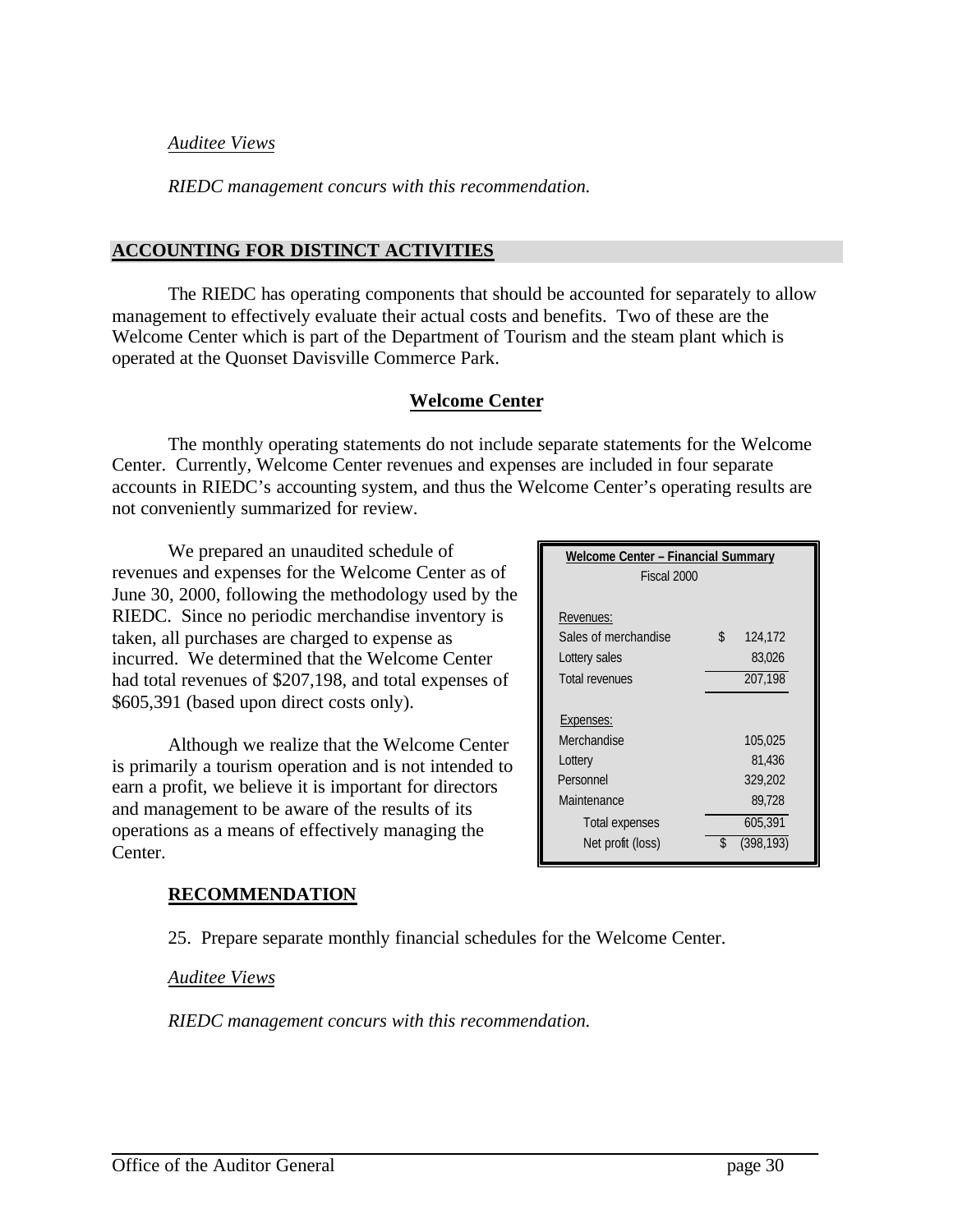### **Quonset Steam Plant**

The steam plant is located within the airport district at Quonset. It is owned by the RI Department of Transportation and leased to the RI Airport Corportation, a subsidiary of the RIEDC; however, this facility is staffed and operated by the RIEDC. The plant provides steam for heating purposes to tenants located within the existing steam distribution system. At the

| <b>Steam Plant - Financial Summary</b> |               |                  |  |
|----------------------------------------|---------------|------------------|--|
| <b>Steam Sales</b>                     | $\mathcal{S}$ | 604,907          |  |
| <b>Expenses:</b>                       |               |                  |  |
| Personnel                              |               | 396,789          |  |
| Operating expenses:                    |               |                  |  |
| Fuel                                   |               | 524,355          |  |
| Repairs and maintenance                |               | 97.981           |  |
| Insurance                              |               | 45,833           |  |
| Other operating expenses               |               | 188,151          |  |
| <b>Total operating Expenses</b>        |               | 856,320          |  |
| <b>Total Expenses</b>                  |               | 1,253,109        |  |
| Net profit (loss)                      |               | $$^{(648,202)}$$ |  |
|                                        |               |                  |  |

present time, there are six such tenants.

The plant is operating at about 50% of its firm capacity at peak demand. Thus, a significant capacity is available for the addition of new tenants. The RIEDC sponsored a promotional campaign in the spring of 2000 to interest new tenants in locating within the steam distribution system. The campaign produced some expressions of interest but no actual agreements to this point. Also, another potential user is currently leasing space in the steam district, but has not begun operations due to a lack of financing.

We analyzed the fiscal 1999 revenue and expenditures of the steam plant and found it is incurring an annual deficit in excess of \$648,000, not including depreciation charges that would increase the deficit even further.

The RIEDC is subsidizing the steam plant as a means of attracting new tenants to Quonset. However, the RIEDC should determine the point at which this subsidy is no longer economically beneficial. In the interim, continual monitoring of the financial operations of the steam plant should be performed by the Boards of the Quonset Davisville Management Corporation and the RIEDC. Management should continue its efforts to attract additional users to the steam system.

### **RECOMMENDATIONS**

- 26. Continue to monitor the financial operations of the steam plant. Determine the point at which the subsidy to the steam plant is no longer beneficial.
- 27. Continue efforts to attract additional users to the steam plant, but consider alternatives to continued operation of the facility by the RIEDC.

### *Auditee Views*

*RIEDC management concurs with these recommendations.*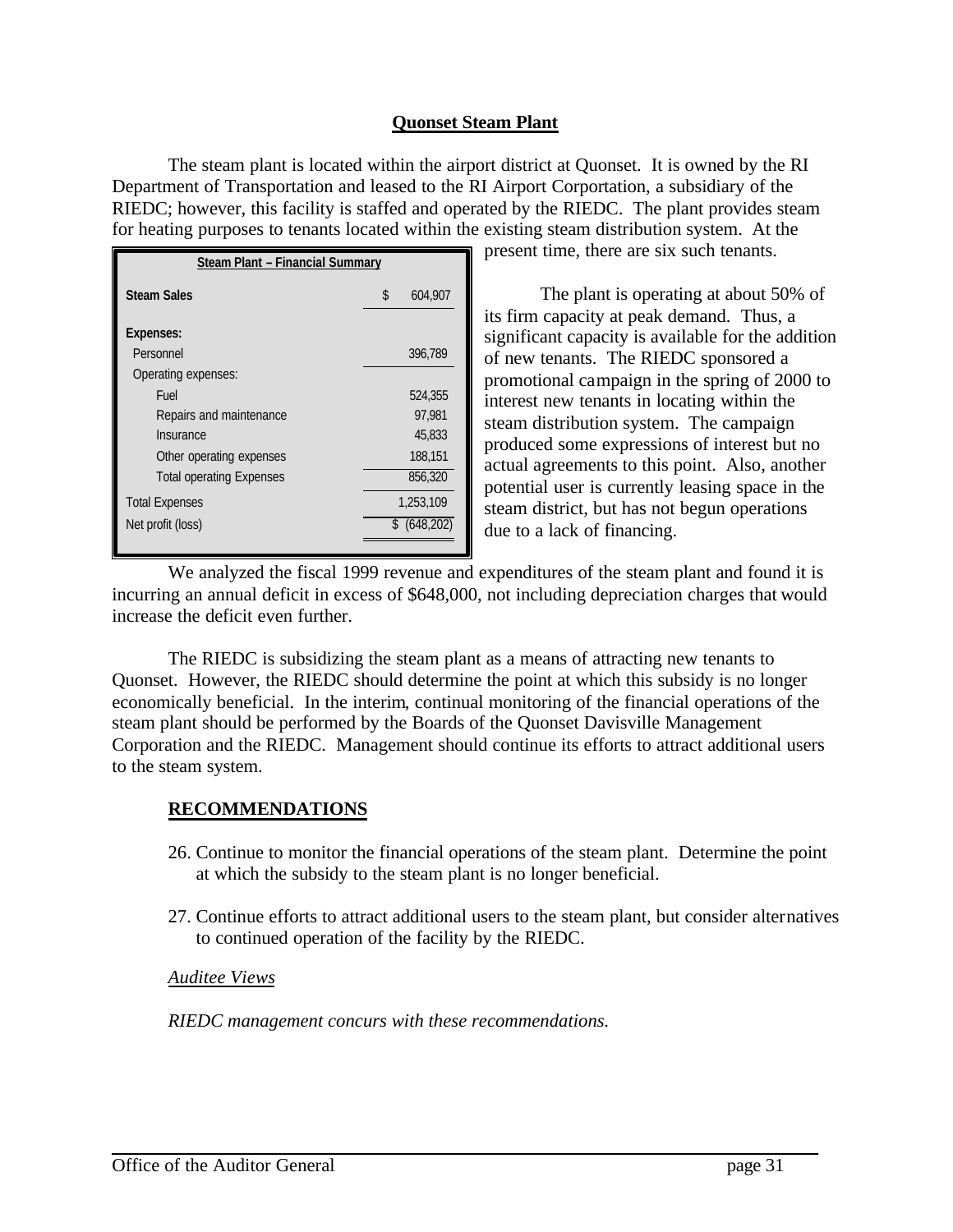### **Adoption of Regulations**

Section 37-2-13 of the Rhode Island General Laws requires the "chief purchasing officer" to promulgate purchasing regulations in accordance with the Administrative Procedures Act. Section 37-2-7 draws a distinction between the chief purchasing officer for a state agency, which is defined as the Director of the State Department of Administration, versus the chief purchasing office for a public agency, which is defined as either the executive director or the chief operational officer of a public agency. Because Section 37-2-7 specifically defines RIEDC as a "public agency," either the executive director or the chief operational officer is responsible for promulgating purchasing regulations for RIEDC.

The Director of the State Purchasing Office informed us that public agencies have the choice of either using the State Purchasing Office for all purchasing functions, or compiling their own internal purchasing regulations which must adhere to the general principles of the State Purchasing Act. Further, the regulations must be promulgated in accordance with the Administrative Procedures Act. This requires agencies to (a) make copies of the proposed regulations available to the public, (b) allow interested persons the opportunity to present their views, and (c) file their regulations with the Secretary of State.

RIEDC uses its own staff to perform the purchasing function and does not use the State Purchasing Office. However, RIEDC has not developed and promulgated its own agencyspecific purchasing regulations in compliance with the law. Instead, RIEDC has used the State's procurement regulations as guidelines, but a number of the requirements outlined in the State's procurement regulations are either not applicable to RIEDC, or if they are applicable, the agency currently is not following them precisely.

RIEDC's Quonset Davisville office has developed its own purchasing guidelines with respect to certain purchases unique to that division, such as road materials and steam plant supplies. However, these purchasing guidelines have not been promulgated pursuant to the Administrative Procedures Act.

### **RECOMMENDATION**

28. Promulgate agency-specific purchasing regulations in accordance with the Administrative Procedures Act.

### *Auditee Views*

*RIEDC management concurs with this recommendation.* 

### **Consultant Selection Process**

RIEDC entered into an agreement on July 7, 1998 with a consultant who had performed two previous port-related studies for RIEDC. This contract covered the period from July 1, 1998 through December 31, 1998, and stipulated that the consultant would receive \$1,000 per month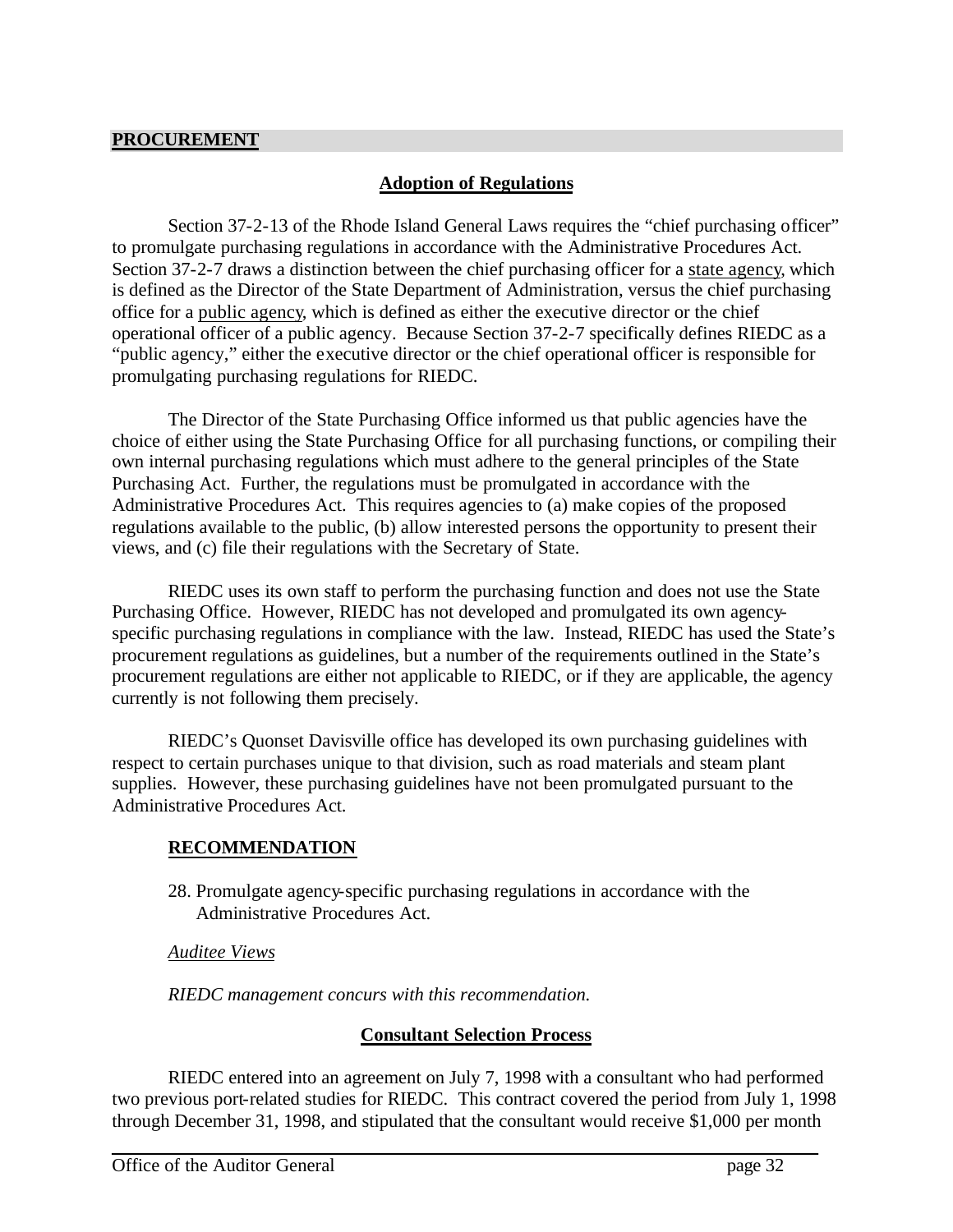for advisory services regarding port economics and related transportation issues. These advisory services were primarily to be provided by telephone calls, informational letters, and visits by the consultant.

When the RIEDC Board rejected the partnership's port proposal on September 8, 1999 (see Background section of this report), RIEDC's former executive director gave verbal authorization on September 10, 1999 for proceeding with a port feasibility study to this consultant. The consultant and RIEDC entered into a contract extension on October 15, 1999, which included a detailed scope of work for the port feasibility study. This extension identified the consultant as the prime contractor, with three other firms serving as subcontractors.

Chapter 37-2 of the General Laws requires public notice; a solicitation process including a bidder's conference; evaluation criteria; and final selection by the directors of the public agency after negotiating with the highest qualified firm, for all consultant services that are "reasonably estimated to exceed twenty thousand dollars." We reviewed documentation that clearly indicated the estimated cost of the port feasibility study was known to be \$305,000 by RIEDC in mid-September 1999, based on the consultant's draft scope of work. However, we found no documentation supporting the determination of the RIEDC that State law did not have to be followed. Section 37-2-6 requires all such determinations to be in writing, based upon the findings of fact by the public official making the determination, and retained in an official contract file at the agency.

RIEDC informed us that the original agreement signed with the consultant on July 7, 1998 allowed modification to both the scope of work and the payment for services performed as a result of changes in scope. In particular, Section 9 of this agreement stated that RIEDC could, by written order, make changes "within the general scope of this agreement…" According to Section 2 of the original agreement, the services to be provided included:

- q submitting a bi-monthly summary report of trends and developments in the transportation industry;
- **q** arranging meetings with container ship operators, prospective port customers, and other decision makers;
- providing a written report describing trade media and other news organizations which could be used to publicize the port project; and,
- $\Box$  participating in a monthly meeting at RIEDC's offices for the purpose of conducting a briefing on industry developments

We believe that the change from a \$1,000 (later amended to \$2,000) per month agreement for providing information on the transportation industry to a \$305,000 port feasibility study with three subcontractors represented a different scope of work, and was not "within the general scope" of the original agreement. Accordingly, RIEDC should have followed State purchasing law because it was known that these services would exceed \$20,000, and also because the scope of the work had changed so significantly from the original agreement.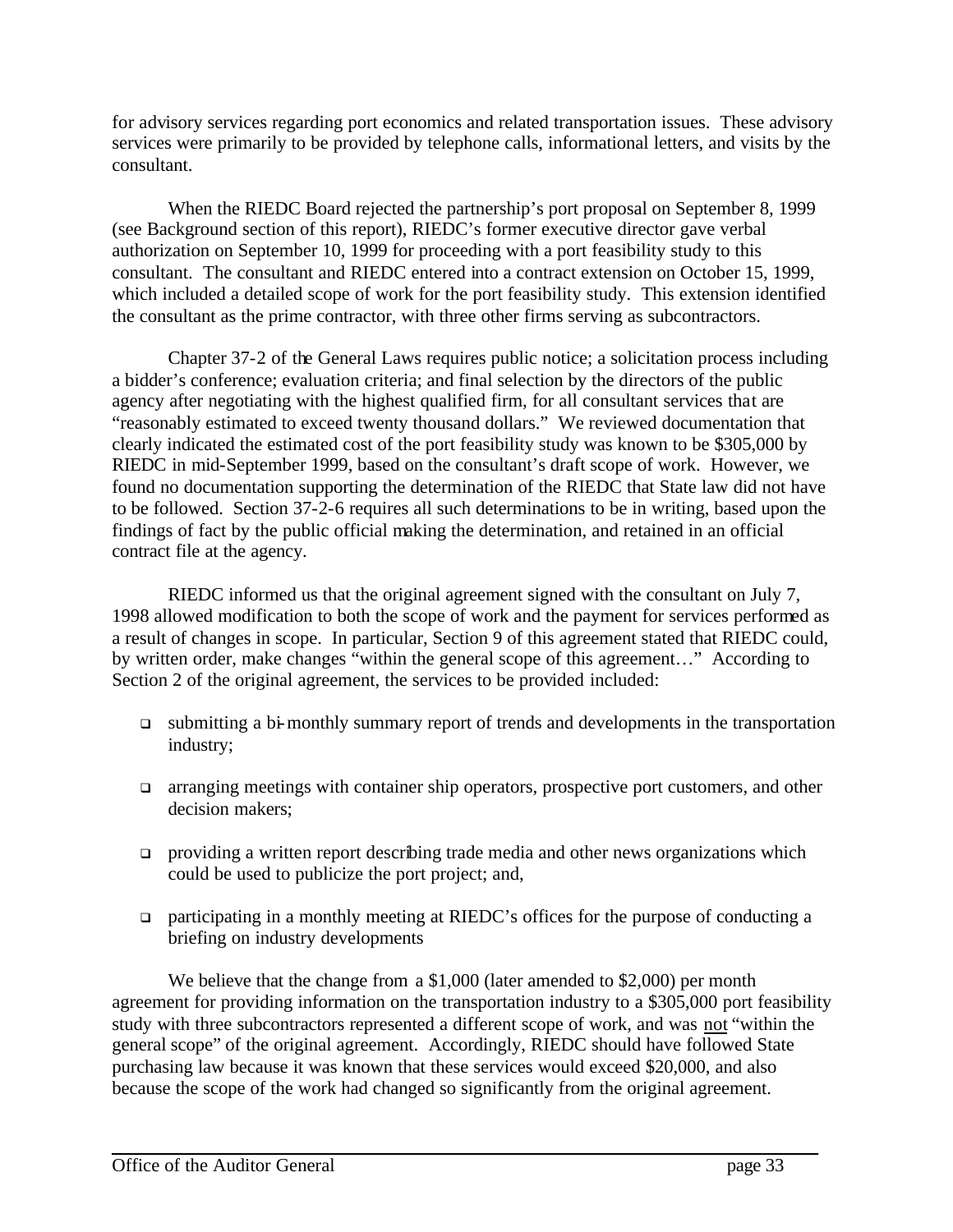### **RECOMMENDATIONS**

- 29. Comply with Chapter 37-2 when soliciting consultant services that are reasonably expected to exceed \$20,000.
- 30. Ensure that all determinations required by Chapter 37-2 are documented in writing and kept in an official contract file.

### *Auditee Views*

### *RIEDC management concurs with this recommendation.*

Section 37-2-68 of the General Laws requires the directors of a public agency to negotiate compensation and be responsible for the final selection of all consultant services that are reasonably estimated to exceed \$20,000. We noted a number of instances where RIEDC entered into consulting contracts that could reasonably have been expected to exceed \$20,000, but the minutes did not disclose whether the RIEDC Board had, in fact, negotiated compensation and made the final selection. These instances include the port feasibility study, the stakeholders facilitator contract, and the compensation and classification study.

The Board should also approve any contract amendment in which new or additional fees are reasonably expected to exceed \$20,000. Although this is not a statutory requirement, we believe it is prudent for the Board to be aware of any contract amendments that could have a financial impact upon RIEDC's budget.

For example, an additional contract amendment was signed on September 29, 2000 between RIEDC and the consultant who performed the port feasibility study. RIEDC informed us that the consultant is being engaged to integrate the results of the port feasibility study with the on-going strategic principles study. Under the terms of this amendment, the consultant will be paid \$8,000 per month and could potentially receive a total of \$88,000 between August 2000 and June 2001.

### **RECOMMENDATIONS**

- 31. Disclose in the minutes the RIEDC Board's deliberations regarding the negotiation of compensation and final selection for all consulting services that are reasonably expected to exceed \$20,000.
- 32. Consider adopting a policy of requiring board approval for any contract amendment in which new or additional fees are reasonably expected to exceed \$20,000.

### *Auditee Views*

*RIEDC management concurs with this recommendation.*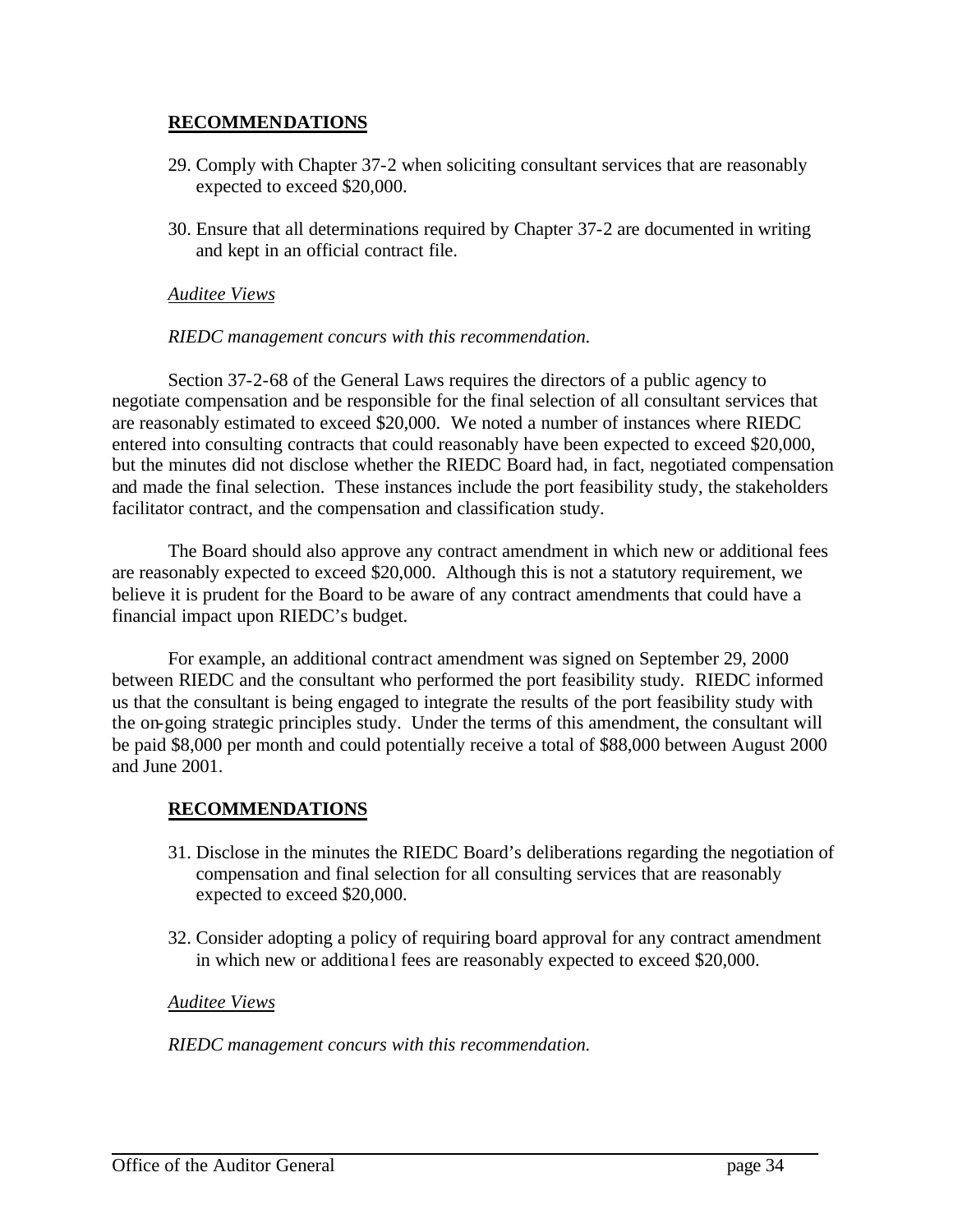### **Contract Administration**

We also noted instances where RIEDC's administration of contracts could be improved. Under the terms of an April 30, 1999 contract amendment, RIEDC agreed to pay the port feasibility consultant \$2,000 per month for services to be provided from March 1, 1999 through August 31, 1999. We found that the consultant billed RIEDC \$2,000 per month for services rendered during January and February of 1999, when no contract amendment was in place.

RIEDC acknowledged that these amounts totaling \$4,000 were incorrectly paid and those two months should have been covered by a contract amendment. We were also informed by RIEDC that the former executive director had verbally authorized the work performed during those two months to ensure a continuity of service with the consultant.

Additionally, this consultant sent its first invoice to RIEDC for services related to the port feasibility study on October 8, 1999. This invoice totaled \$47,322, and covered work performed between September 10, 1999 and September 30, 1999, even though the contract amendment was not signed until October 15, 1999.

Lastly, the completion date for the port feasibility study was officially extended from February 15, 2000 to September 15, 2000 by an agreement signed by the consultant on May 23, 2000. We noted that the consultant received two payments totaling \$13,088 for services performed during the period that a contract extension was technically not in place (i.e., February 16, 2000 through May 22, 2000). The checks to the consultant were dated May 10, 2000 and May 18, 2000.

In another example, four consulting firms responded to the request to provide strategic consulting services for the development of the port at Quonset Davisville. The RIEDC notified one of the firms of its intent to award a contract to that firm. The firm was given an authorization to proceed while a contract was being negotiated. However, the RIEDC and the firm were ultimately unable to agree on a total cost for the contract, and the negotiations were terminated.

RIEDC needs to ensure that signed contracts and/or amendments are in place before authorizing consultants to provide services. Ideally, consultants should only be paid for services performed during periods of time that are covered by a signed contract and/or amendment. Without these controls in place, consultants could be paid for work that was not covered by the scope of a signed contract. Additionally, consultants could perform work without a signed contract in place and then ultimately not be selected to perform the services. These situations can be avoided if basic contract management controls are in place.

### **RECOMMENDATIONS**

33. Ensure that signed contracts and/or amendments are in place before authorizing consultants to provide services. Adopt a policy of not paying consultants for services performed during periods of time when signed contracts and/or amendments are not in place.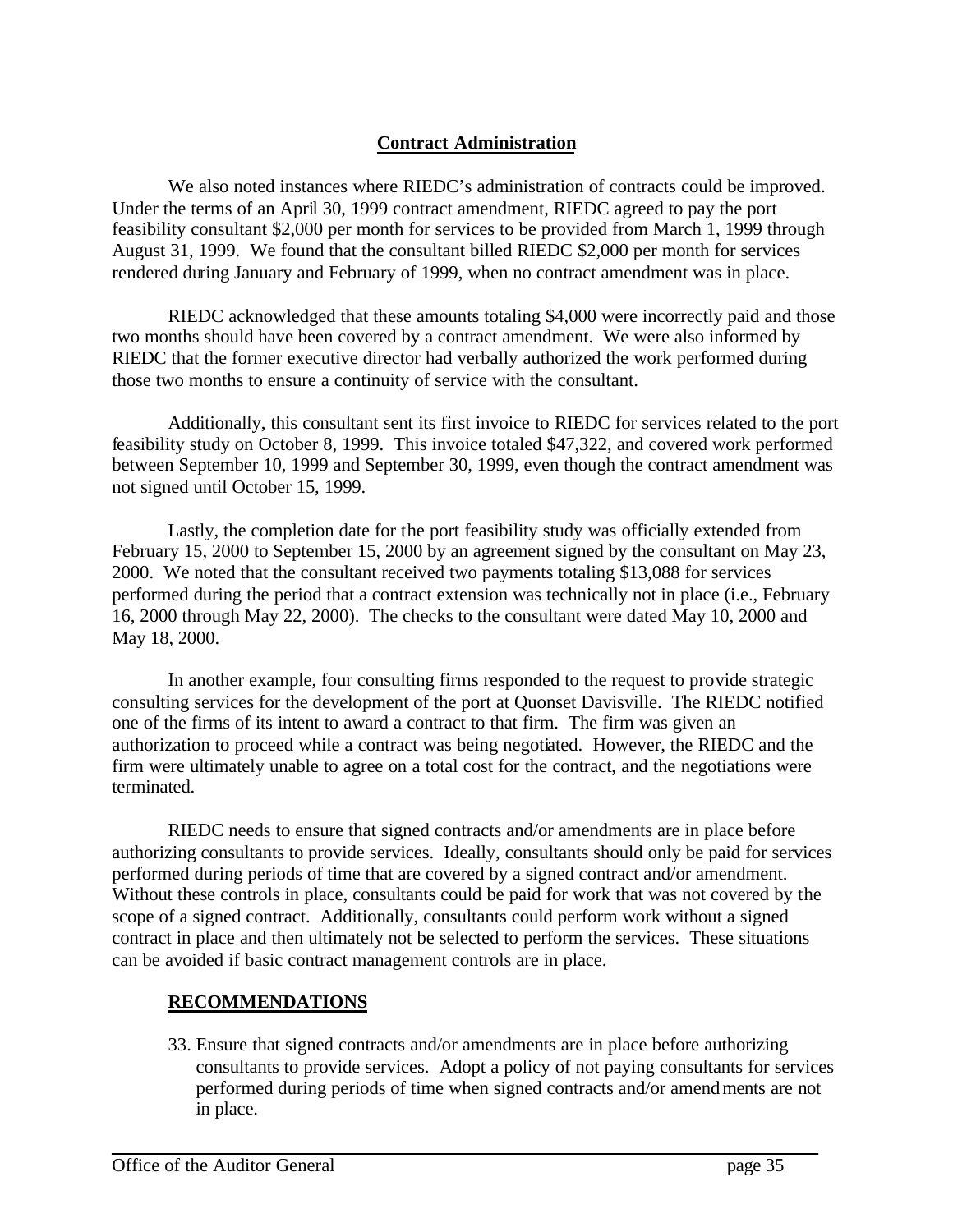### *Auditee Views*

### *RIEDC management concurs with this recommendation.*

### **Solicitation of Competitive Bids and Proposals for Legal Services**

Our audit noted two areas in which the RIEDC has not solicited proposals for outside services on a consistent basis. Each of these areas is discussed separately below.

### *Legal Services*

In March 1994, proposals for outside legal counsel were solicited, and the current outside counsel was selected. This agreement was for fiscal years 1995 and 1996. In 1996, an RIEDC committee interviewed five firms and recommended that the current legal counsel be engaged, again. We found that proposals for legal services have not been sought since 1996.

In addition, no signed engagement letter was found to describe the legal services to be provided by outside legal counsel in fiscal years 1997 and 1998. An engagement letter dated December 15, 1998 was prepared to cover fiscal 1999, but no subsequent letter was prepared for fiscal 2000. The state purchasing law (General Law 37-2-70) requires outside counsel to "enter into a letter of engagement with the state"; the letter "shall not be for more than one year."

### **RECOMMENDATIONS**

- 34. Seek proposals for outside legal counsel for the two-year period beginning July 1, 2001. Thereafter, seek proposals for each successive two-year period.
- 35. Obtain engagement letters for each one-year period, as required by the state general laws.

*Auditee Views*

*RIEDC concurs with these recommendations.*

### *Printing Services*

Our audit noted a payment for printing services dated March 9, 2000 in the amount of \$8,395. This procurement was not bid; the purchase order stated "No bids attached. Vendor assigned by [advertising agency retained by RIEDC]."

We were informed that bids for printing services have not been solicited since 1996, and the RIEDC discontinued using the vendor selected at that time after two years. No reason was given to us for this action. The RIEDC should solicit bids for printing services immediately; it should consider using the services of the state Correctional Industries, which operates a printing service, as well.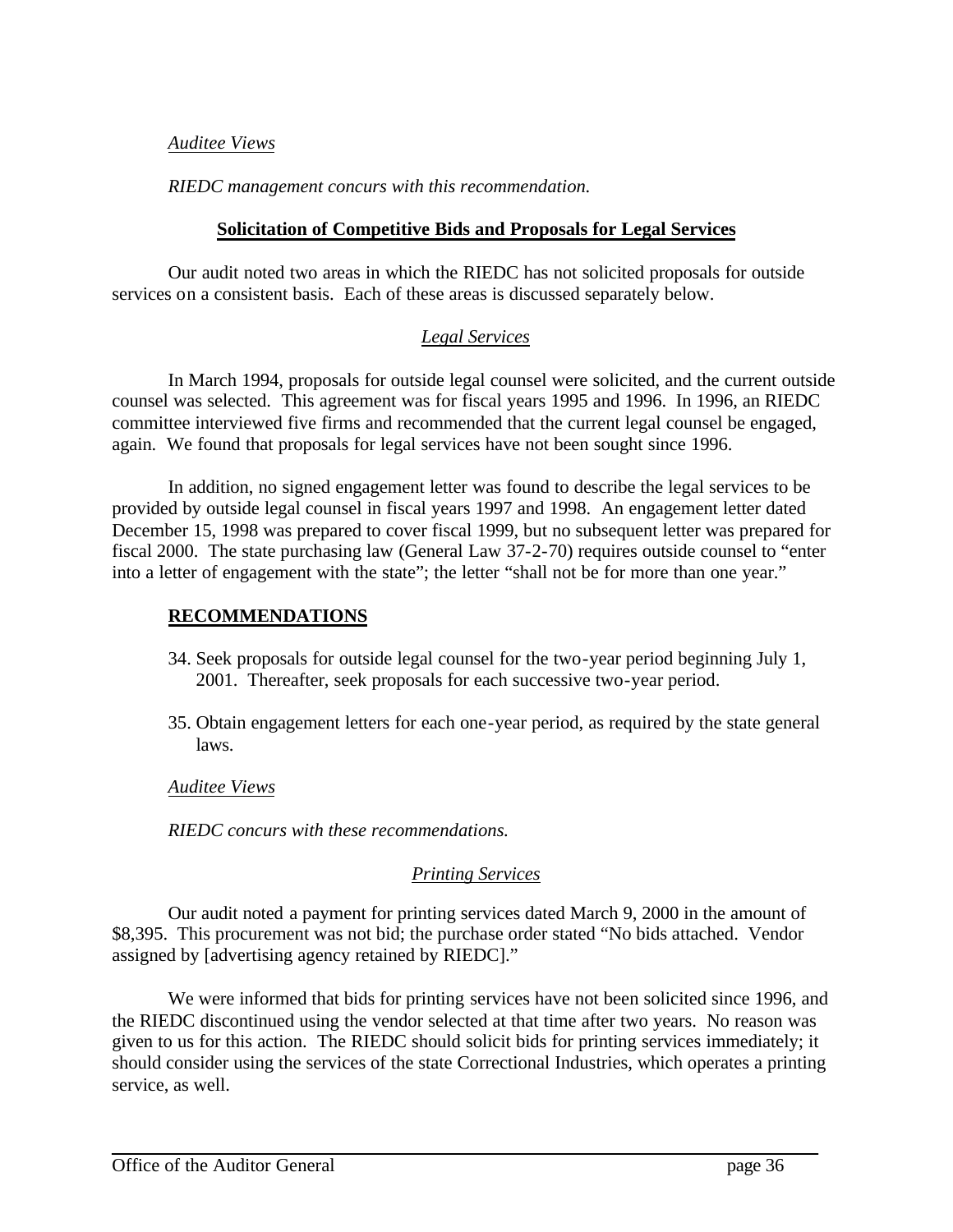### **RECOMMENDATIONS**

36. Solicit bids for printing services immediately.

37. Consider using the services of State Correctional Industries.

*Auditee Views*

*RIEDC management concurs with this recommendation.*

### **COMPLIANCE WITH THE OPEN MEETINGS ACT**

All board meetings of public agencies are required to be conducted in accordance with the Open Meetings Act. We reviewed the minutes for meetings of the Quonset Davisville Management Corporation (QDMC), and RIEDC Board minutes for fiscal years 1999 and 2000 (through March 2000). The outside legal counsel, who serves as secretary to both boards, prepares these minutes.

We noted only one instance when the public session minutes for these boards listed the vote to convene in executive session as required by Section 42-46-4. In 34 other instances, the vote was listed in the closed session minutes; however, a person reading only the minutes of the public session would not be aware that the board convened into executive session.

### **RECOMMENDATION**

38. List the vote to convene into executive session in the public session minutes for RIEDC and QDMC Board meetings.

### *Auditee Views*

*RIEDC management concurs with this recommendation.*

We also reviewed the public and executive session minutes for the SBLFC and RIIFC for fiscal years 1999 and 2000 (through March 2000). RIEDC staff prepares SBLFC minutes, while bond counsel prepares RIIFC minutes. These minutes generally complied with the Open Meetings Act; however, we noted two areas where the SBLFC, RIIFC, and the RIEDC Boards did not comply with Section 42-46-4 of the Act.

Section 42-46-4 requires that all votes taken during executive session be disclosed once the board returns to public session; however, executive session votes do not have to be disclosed for the period of time during which disclosure would jeopardize any strategy, negotiation or investigation. Generally, votes taken in executive session were not consistently disclosed by the RIEDC.

The vast majority of these votes were to approve land sales or leases, loans to small businesses, or bond financing; therefore, we believe that many of these votes should have been disclosed immediately in public session. In those instances where State law allows the RIEDC,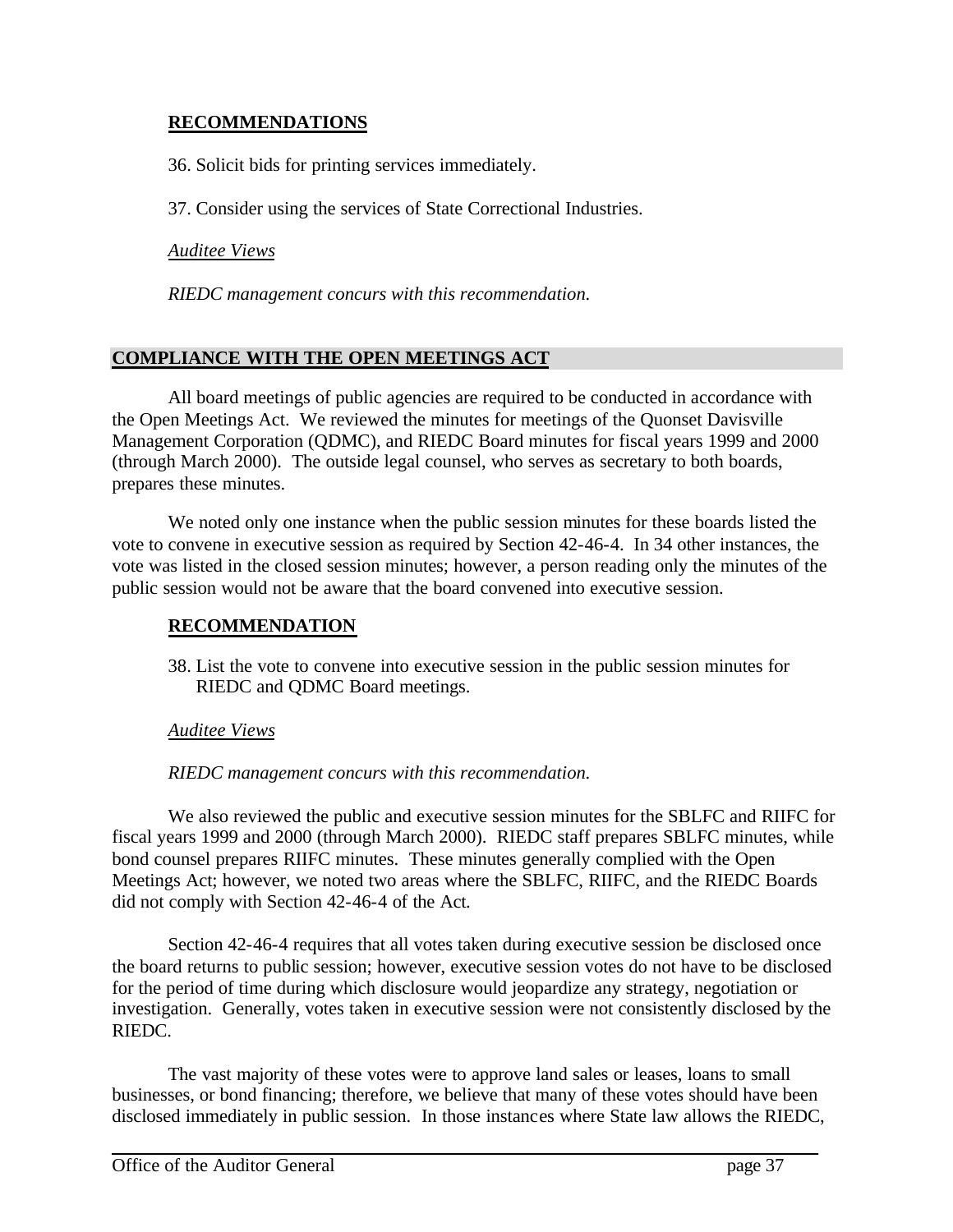SBLFC, or RIIFC Boards to forego disclosing executive session votes in public session, a brief rationale should be included in the executive session minutes.

Boards are also required by Section 42-46-4 to include a statement in the public session minutes specifying the nature of the business to be discussed in executive session. The RIEDC, SBLFC and RIIFC Boards frequently convened into executive session during the time period we tested, but only once did the public session minutes contain a statement specifying the nature of the business to be discussed.

### **RECOMMENDATIONS**

- 39. Disclose all votes taken in executive session except those related to strategy, negotiation, or investigation.
- 40. Include a statement in the public session minutes specifying the nature of the business to be discussed in executive session.

### *Auditee Views*

### *RIEDC management concurs with this recommendation.*

Section 42-46-7 allows executive session minutes to be sealed by a majority vote of the board. As a matter of course, the QDMC, SBLFC, RIIFC, and RIEDC Boards vote to keep all executive session minutes sealed. During our review of minutes for all of these boards, we did not note a single instance where executive session minutes were ever unsealed.

As previously noted, Section 42-46-4 states that executive session votes do not have to be disclosed for the period of time during which disclosure would jeopardize any strategy, negotiation or investigation. We believe that these boards should vote to unseal executive session minutes once these types of issues are resolved and disclosure will no longer jeopardize any strategy, negotiation or investigation.

### **RECOMMENDATION**

41. Adopt a policy of periodically reviewing executive session minutes and voting to unseal those executive session minutes for which disclosure would no longer jeopardize any strategy, negotiation or investigation.

### *Auditee Views*

*RIEDC management concurs with this recommendation.*

### **BOARD MEMBERSHIP**

We found that certain RIEDC management personnel are also members of subsidiary boards related to RIEDC. The Executive Director and the Deputy Director of RIEDC have historically been two of the five SBLFC Board members appointed by the RIEDC Board.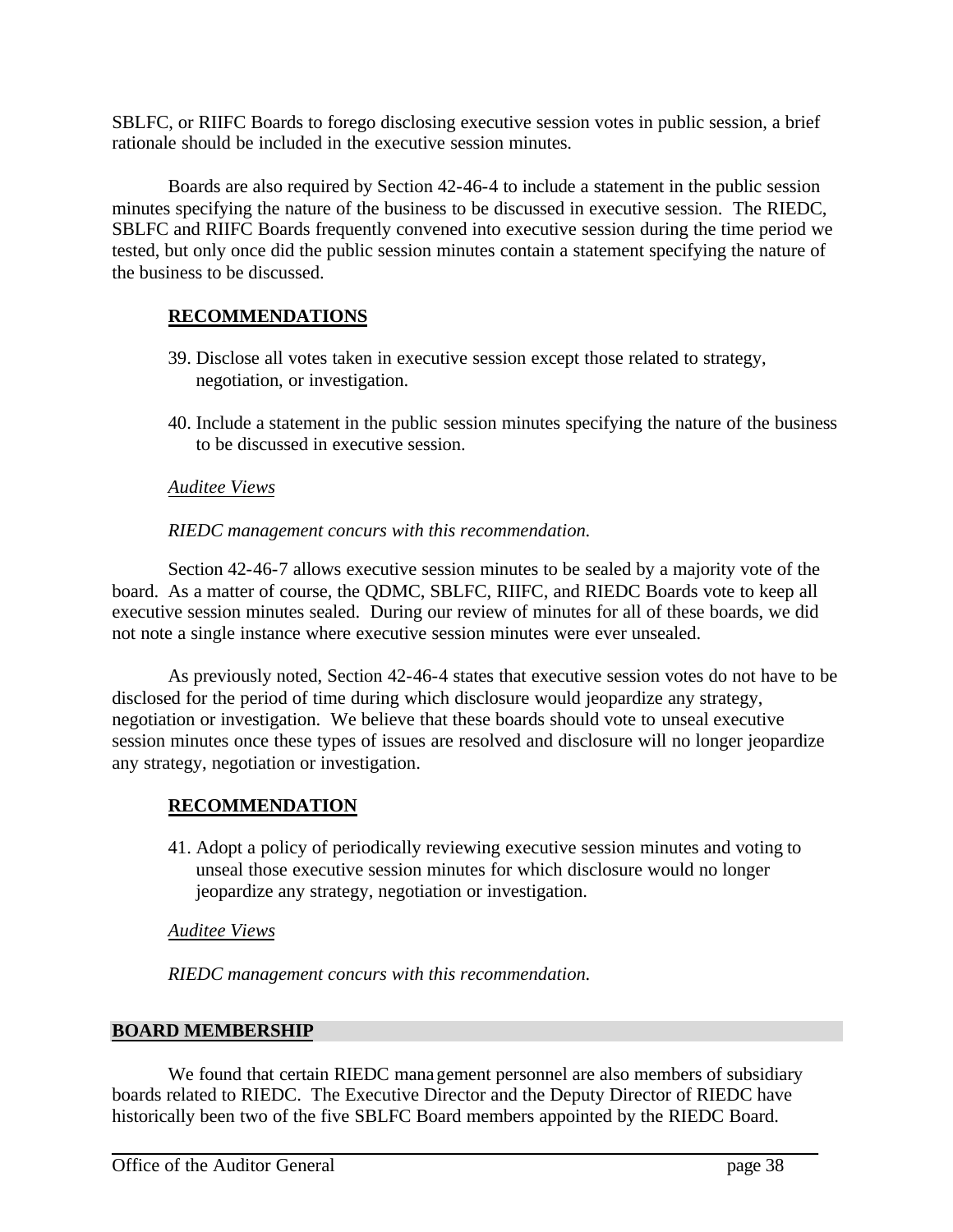Additionally, RIEDC's former Associate Director of Strategic Marketing Development was a member of the board of directors for the Urban Enterprise Equity Fund (UEEF), which was created by Section 42-64-13.1 of RIEDC's enabling statute.

We believe a segregation of duties should exist between a board's responsibility (i.e., setting policy, approving projects, etc.) and management's responsibility for carrying out the board's directives. This distinction is blurred when management serves dual roles.

We also noted that three individuals sit on both the five-member RIIFC Board and the five-member SBLFC Board; one of these individuals is the Executive Director of RIEDC. Additionally, one public member sits on the RIEDC Board and also chairs the UEEF Board. The UEEF Board reviews applications for funding and then makes its recommendations to the RIEDC Board, which has to affirm any funding decisions made by the UEEF Board.

RIEDC needs to examine whether the same individual should be appointed to more than one RIEDC-related board or whether it would be more prudent to maintain separate memberships for every board.

### **RECOMMENDATIONS**

- 42. Consider adopting a formal policy that evaluates whether RIEDC employees should serve as members of RIEDC-related boards and, if so, under what guidelines.
- 43. Examine whether it would be more prudent to maintain separate memberships for each RIEDC-related board, except where required by statute.

### *Auditee Views*

*RIEDC management concurs with this recommendation.*

### **ORGANIZATIONAL TRANSFERS**

A new Chief Operating Officer/Chief Financial Officer was appointed for the RIEDC. We have noted a number of current functions within the RIEDC that we believe should be transferred to report directly to this individual.

For example, Information Systems is currently within Science and Technology but serves the entire Corporation. This function should be under the COO/CFO. Also, Research Services are currently part of Market and Sales Development; this is a function that also serves multiple areas within the Corporation and should be directly under the COO/CFO.

### **RECOMMENDATION**

44. Transfer the functions of Information Systems and Research Services to report directly to the Chief Operating Officer/Chief Financial Officer.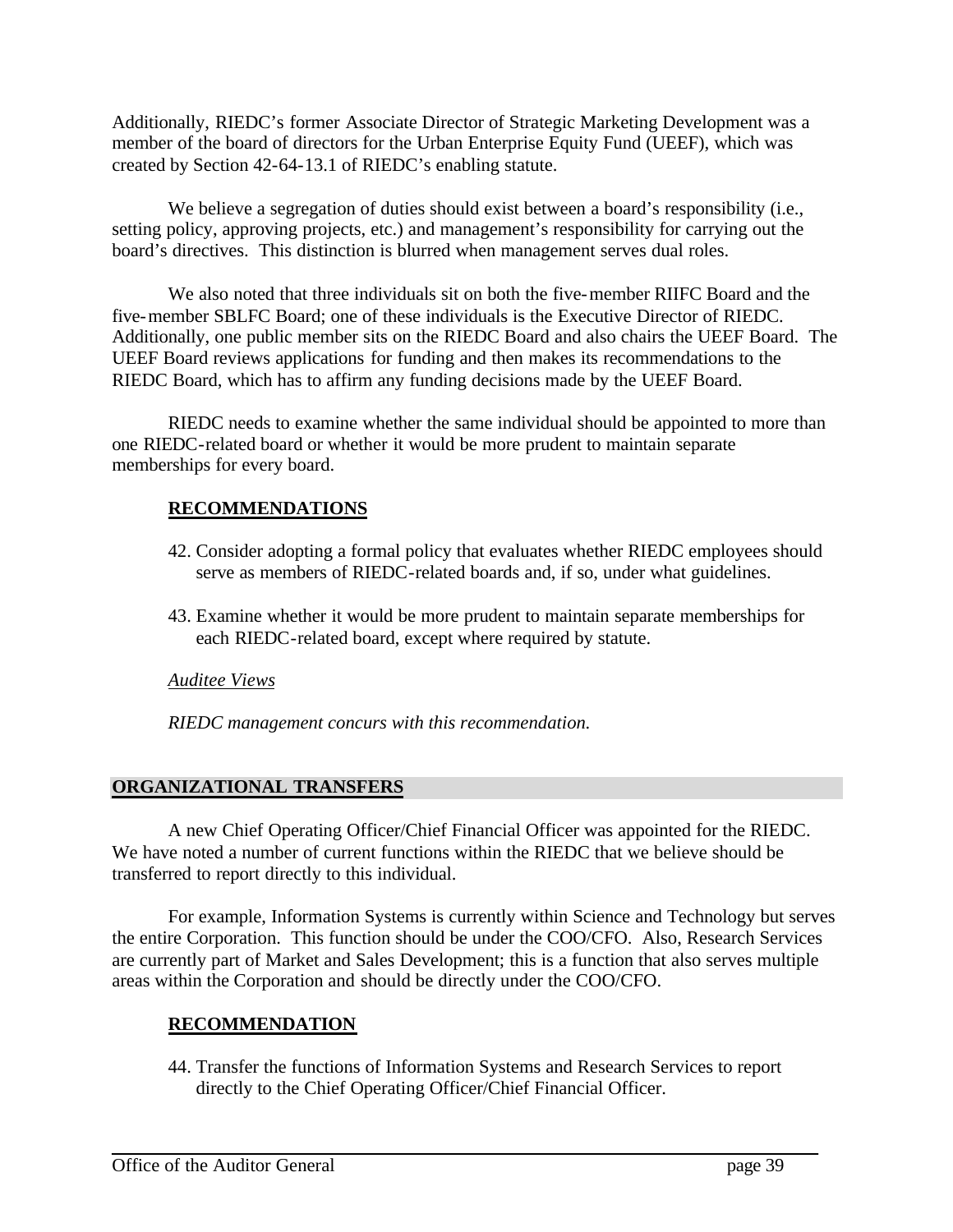### *Auditee Views*

*RIEDC management concurs with this recommendation.*

### **COOPERATIVE AGREEMENTS**

RIEDC presently provides certain State and nonprofit agencies with free or reduced rental space in buildings at its Quonset Davisville facility. Additionally, RIEDC also performs such services as snow removal, landscaping, roof repairs, and other types of maintenance at no cost. Despite these benefits, one agency that receives free space at Quonset Davisville charged RIEDC almost \$16,000 during fiscal 2000 for a service the agency performs as part of its normal mission.

We believe RIEDC should enter into cooperative agreements that define the types of consideration that should be provided by all agencies receiving free or reduced rental space. For example, the agreements could contain provisions that require these agencies, wherever applicable, to waive charges for services performed as part of their normal missions, up to an amount equivalent to the fair market value of the free (or reduced) rent and maintenance provided by RIEDC.

### **RECOMMENDATION**

45. Enter into cooperative agreements defining the types of consideration agencies that receive free or reduced rent at Quonset Davisville should provide RIEDC.

### *Auditee Views*

*RIEDC management concurs with this recommendation.*

### **FIXED ASSETS**

Previous audits of the RIEDC by independent auditors noted that the agency was not maintaining a complete listing of fixed assets and was not tagging equipment. We did observe that the Providence office has begun to tag equipment; however, a large number of items remain untagged and the Quonset office has not tagged any of its equipment. Each office maintains a separate listing of the equipment at its respective location. The Providence office listing consists mostly of computers and office equipment, while the Quonset listing includes various items of maintenance equipment as well. The Providence listing includes the calculation for depreciation, but the Quonset listing does not.

Current RIEDC policy is to capitalize all equipment purchases over \$250. Computers are depreciated over three years and all other equipment is depreciated over five years. We believe increasing the dollar threshold for the capitalization of assets would help in the recording of depreciation and maintaining a more accurate listing.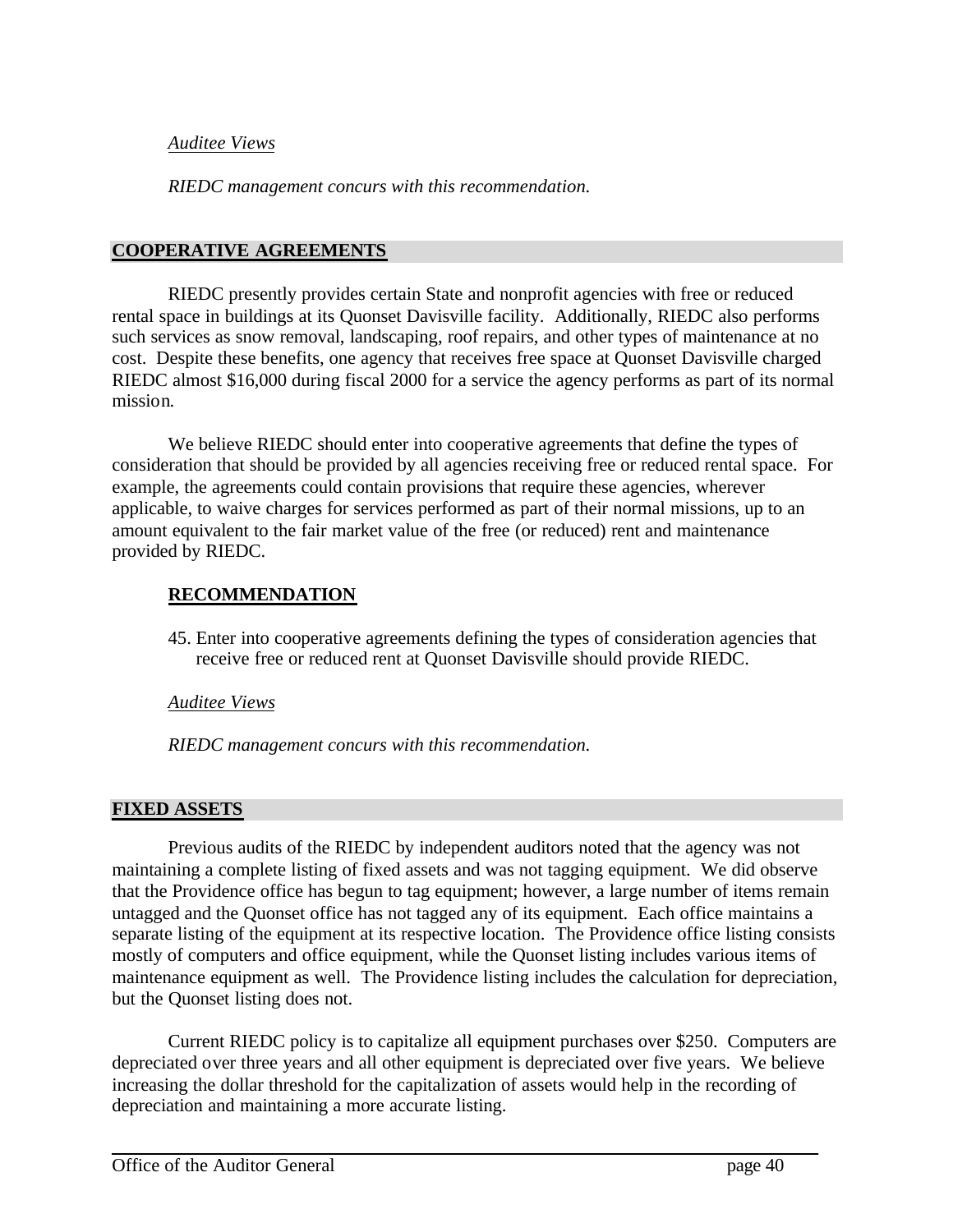Additionally, the equipment listings maintained are not updated to reflect dispositions of equipment. When equipment is no longer used, it is placed in storage at the Quonset facility and subsequently auctioned. The last auction occurred in July 1999. Although the list of items available for sale included several notebook and desktop computers, these computers were still included in the asset listing of the Providence office.

Due to the large number of assets held and the associated risk, we believe a higher priority should be placed on the tracking of all fixed assets. At a minimum, a joint system for both locations should be developed which includes the tagging of all equipment and tracking of asset location.

### **RECOMMENDATIONS**

- 46. Continue implementation of listing and tagging all equipment. Develop a single fixed asset system for both locations, which includes the calculation of depreciation.
- 47. Update the equipment listing as necessary to reflect any transfers to the Quonset facility and subsequent disposal.
- 48. Increase the dollar threshold for the capitalization of equipment.

### *Auditee Views*

*RIEDC management concurs with these recommendations.*

### **CASH DISBURSEMENTS**

The RIEDC maintains an interest-bearing checking account with a local institution for the payment of Corporation expenses. The RIEDC checks do not include an expiration date and the RIEDC does not have a policy to write off stale-dated checks. We examined the bank reconciliation for May 2000 and found 26 checks that had been outstanding over 18 months.

Proper internal controls over cash include the systematic writing off of stale-dated checks. Checks issued by the State of Rhode Island, for example, have an expiration date of 120 days and stale-dated checks are written off every six months. Use of an expiration date would enhance control over cash by more accurately reflecting available cash, and make the reconciliation process easier.

### **RECOMMENDATION**

49. Revise checks (when printing new check stock) to include an expiration date of 120 days and implement a policy to write off stale-dated checks.

### *Auditee Views*

*RIEDC management concurs with this recommendation.*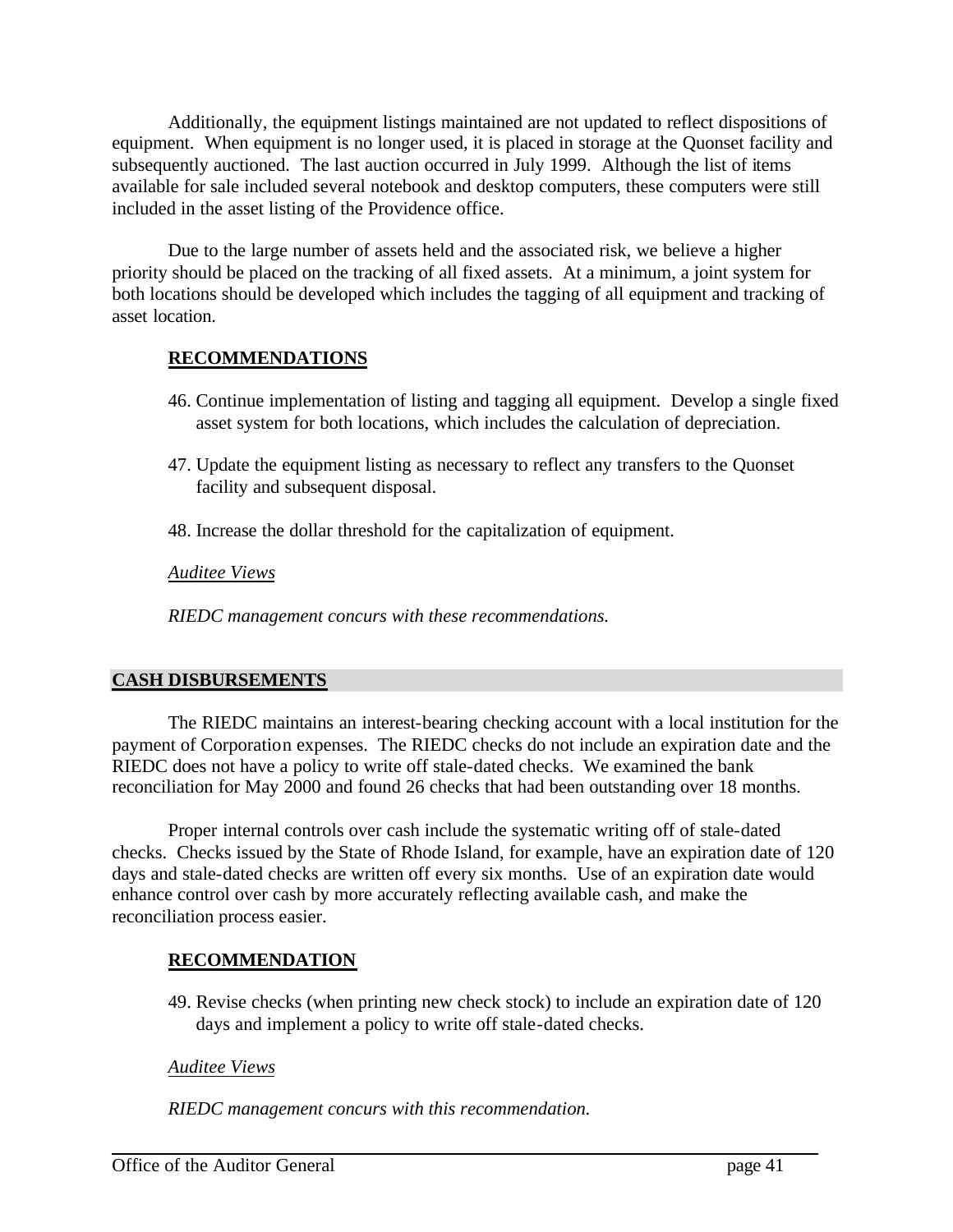### **IMPREST CHECKING ACCOUNT**

The Rhode Island Industrial-Recreational Building Authority maintains an imprest checking account at a local credit union. The credit union had been charging a fee of \$25 per month for this account; the fee decreased to \$12 per month in May 2000.

The Associate Director for Financial Services considers this account necessary for emergencies and is the only authorized signatory. We noted that only two checks were written against this account in fiscal 2000; neither was for an emergency. In fiscal 1999, one check was written for payment of an electric bill.

Since no emergencies have occurred during the past two fiscal years, we believe maintenance of this checking account is unnecessary. Payment of Industrial-Recreational Building Authority expenses can be made through the Rhode Island Industrial Facilities Corporation, in accordance with a memorandum executed in September 1999 with the State Controller.

### **RECOMMENDATION**

50. Close the imprest checking account maintained by the Rhode Island Industrial-Recreational Building Authority.

*Auditee Views*

*RIEDC management concurs with this recommendation.*

### **FEDERAL PROCUREMENT PROGRAM**

The Federal Procurement Program is designed to help small businesses obtain contracts to sell products or services to the federal government. The program provides eligible entities with federal support so that they can provide specialized and professional assistance to individuals and businesses seeking to learn about contracting and subcontracting opportunities with the federal government, or State and local agencies. The assistance generally consists of outreach and counseling services. Costs are shared equally between the RIEDC and the Department of Defense.

The RIEDC is required to submit an application for federal funds and, subsequently, financial status reports, and requests for reimbursement. On the application, the RIEDC is required to disclose how it will spend the funds. We noted the application included the salaries and fringe benefits for 15 employees who spend between 5 and 100 percent of their time on the program. However, there was no documentation to support the percentages claimed on the application and financial status reports.

The RIEDC also claims a portion of both the salary and fringe benefits for one individual who does not work for the RIEDC. This salary amount is also not supported. According to